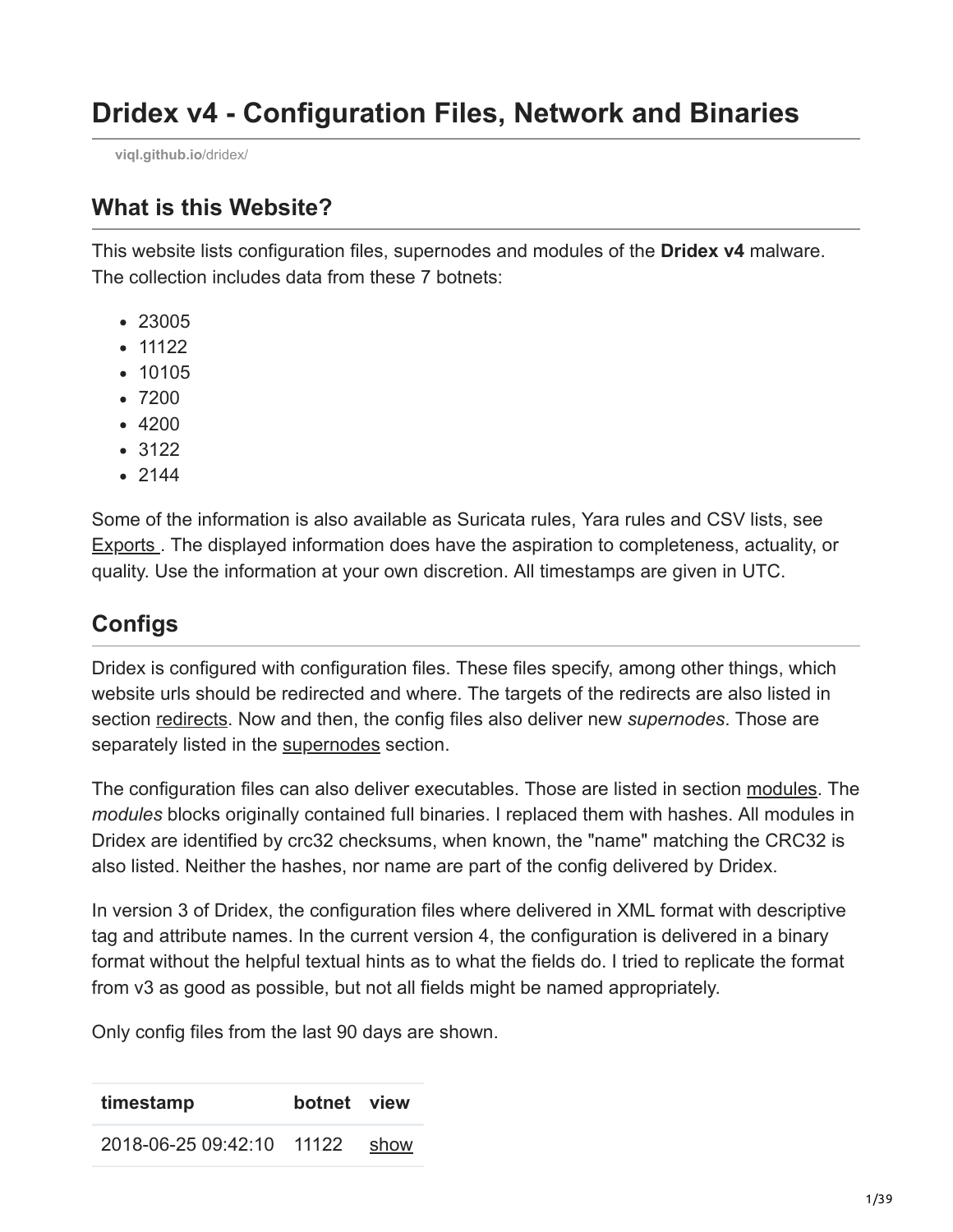| timestamp           | botnet | view        |
|---------------------|--------|-------------|
| 2018-06-23 07:55:04 | 10105  | show        |
| 2018-06-22 23:40:07 | 10105  | show        |
| 2018-06-12 10:52:10 | 11122  | show        |
| 2018-06-08 07:35:06 | 10105  | <u>show</u> |
| 2018-05-28 10:00:04 | 2144   | show        |
| 2018-05-28 10:00:04 | 11122  | show        |
| 2018-05-24 12:40:05 | 11122  | show        |
| 2018-05-24 12:40:05 | 2144   | show        |
| 2018-05-23 13:20:04 | 11122  | <u>show</u> |
| 2018-05-23 13:20:04 | 2144   | show        |
| 2018-05-22 09:00:06 | 2144   | show        |
| 2018-05-19 20:20:06 | 11122  | show        |
| 2018-05-09 06:40:03 | 2144   | show        |
| 2018-05-09 06:40:03 | 11122  | <u>show</u> |
| 2018-05-09 06:30:04 | 11122  | show        |
| 2018-05-07 10:30:06 | 2144   | show        |
| 2018-05-07 10:30:06 | 11122  | show        |
| 2018-05-01 21:10:05 | 11122  | show        |
| 2018-05-01 21:10:04 | 2144   | show        |
| 2018-04-03 14:40:11 | 11122  | <u>show</u> |

## **Network**

### **Redirect Servers**

Traffic to the targeted websites is redirected to servers controlled by the Dridex operators. The following table shows servers from the config files of the last 180 days.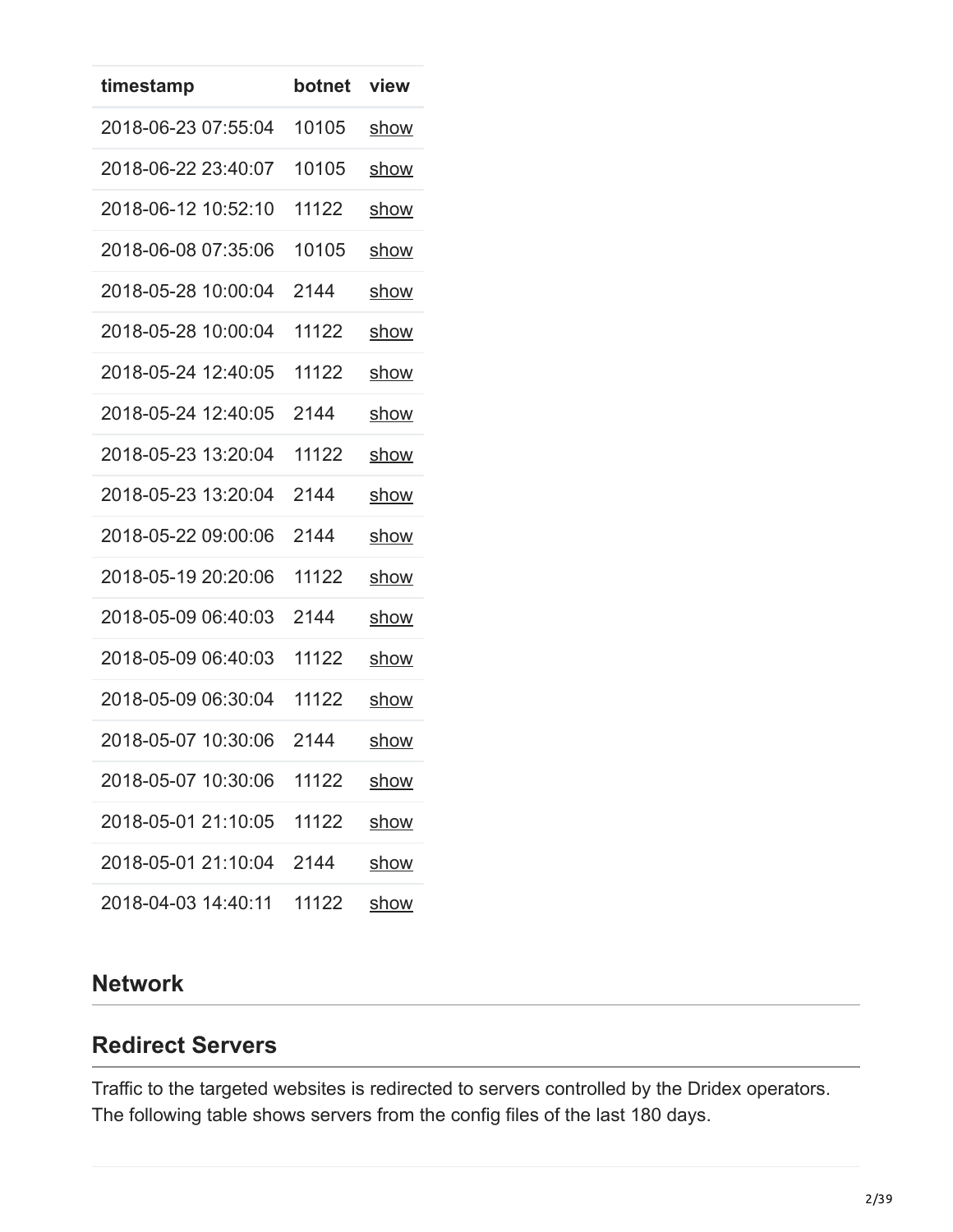| ip              | port | botnet                           | added                  | last seen in<br>config |
|-----------------|------|----------------------------------|------------------------|------------------------|
| 67.212.161.142  | 443  | 10105                            | 2018-06-23<br>07:55:04 | current config         |
| 178.62.36.31    | 443  | 10105                            | 2018-06-22<br>23:40:07 | 2018-06-22<br>23:40:07 |
| 104.236.189.165 | 443  | 10105                            | 2018-06-08<br>07:35:06 | current config         |
| 178.62.103.94   | 443  | 10105                            | 2018-06-08<br>07:35:06 | 2018-06-08<br>07:35:06 |
| 74.221.221.59   | 1234 | 2144, 11122                      | 2018-05-28<br>10:00:04 | current config         |
| 162.248.221.126 | 8443 | 2144, 11122                      | 2018-05-23<br>13:20:04 | 2018-05-24<br>12:40:05 |
| 52.19.152.75    | 443  | 2144                             | 2018-05-22<br>09:00:06 | 2018-05-22<br>09:00:06 |
| 45.76.121.12    | 3889 | 2144, 11122                      | 2018-05-09<br>06:30:04 | current config         |
| 78.47.47.196    | 443  | 7200                             | 2018-04-09<br>18:20:36 | 2018-04-09<br>18:20:36 |
| 92.207.100.244  | 4843 | 7200                             | 2018-04-03<br>21:40:22 | current config         |
| 104.131.187.88  |      | 4143 2144, 3122, 11122           | 2018-04-03<br>14:40:11 | 2018-04-03<br>14:40:11 |
| 46.105.131.70   | 443  | 2144, 3122, 4200, 7200,<br>11122 | 2018-04-03<br>13:10:22 | 2018-04-03<br>14:40:11 |
| 121.84.151.68   | 443  | 4200                             | 2018-04-03<br>08:00:22 | 2018-04-03<br>08:00:22 |
| 46.105.131.76   | 443  | 4200, 7200                       | 2018-04-03<br>08:00:22 | current config         |
| 178.63.84.81    | 443  | 2144, 3122, 4200, 11122          | 2018-04-03<br>08:00:13 | 2018-05-19<br>20:20:06 |
| 45.55.25.107    | 3889 | 2144, 3122, 11122                | 2018-04-03<br>08:00:13 | 2018-05-23<br>13:20:04 |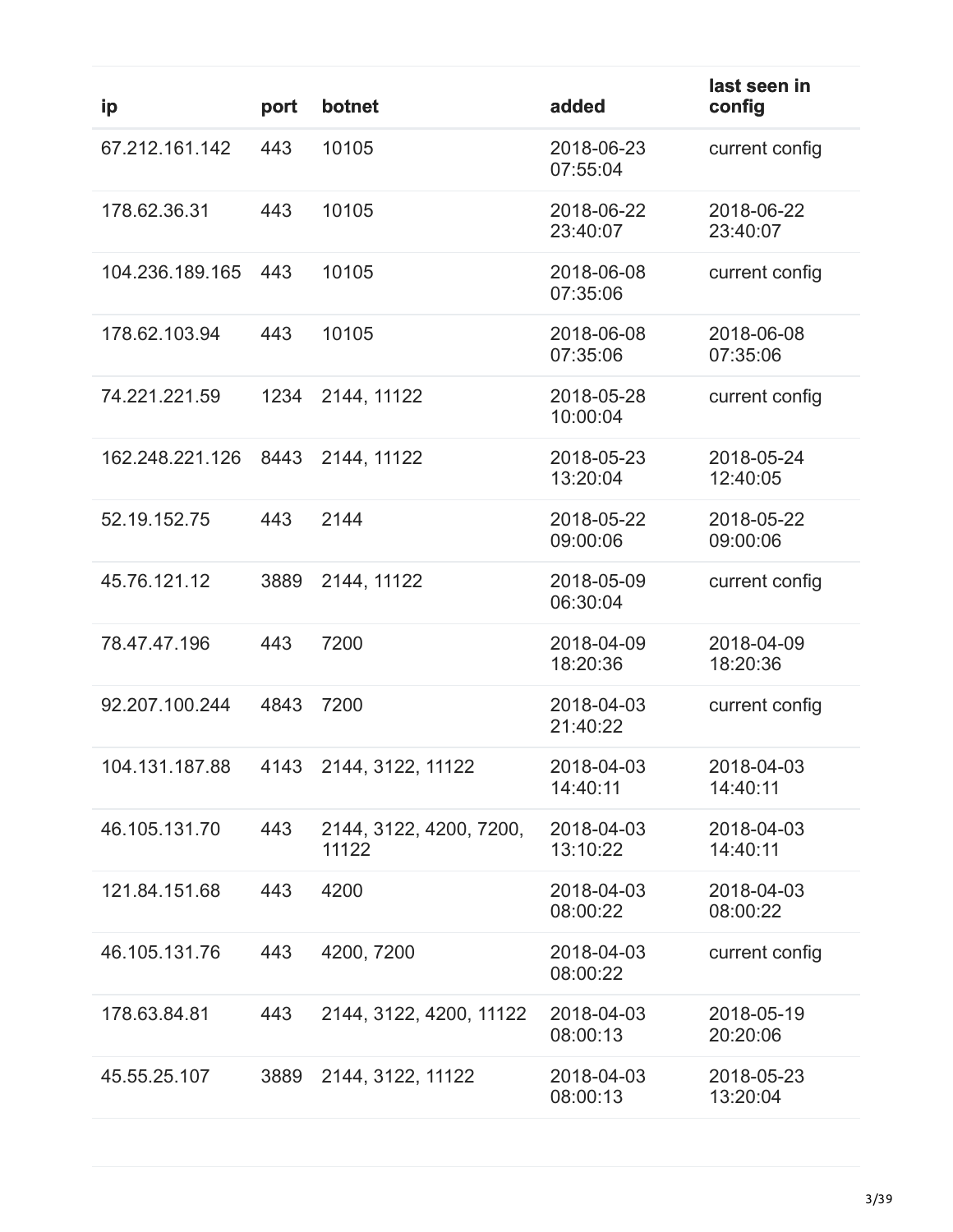| ip              | port | botnet           | added                  | last seen in<br>config |
|-----------------|------|------------------|------------------------|------------------------|
| 133.242.208.183 | 443  | 23005            | 2018-04-02<br>09:10:19 | current config         |
| 220.227.247.39  | 443  | 23005            | 2018-03-26<br>17:20:24 | 2018-04-03<br>02:02:24 |
| 104.131.44.150  | 443  | 23005            | 2018-03-12<br>12:50:19 | 2018-03-13<br>10:19:22 |
| 62.75.148.105   | 443  | 2144, 3122       | 2018-03-10<br>04:50:10 | 2018-03-14<br>19:50:12 |
| 51.255.49.240   | 3889 | 4200, 7200       | 2018-03-06<br>02:00:18 | 2018-04-09<br>18:20:36 |
| 45.32.87.122    | 443  | 4200             | 2018-03-05<br>19:10:32 | 2018-03-05<br>19:30:16 |
| 67.207.142.38   | 4431 | 4200, 7200       | 2018-02-22<br>01:00:22 | current config         |
| 178.62.140.5    | 443  | 23005            | 2018-02-22<br>00:40:27 | 2018-03-28<br>12:50:17 |
| 178.62.12.13    | 443  | 23005            | 2018-02-21<br>18:10:46 | current config         |
| 198.199.98.88   | 443  | 2144, 3122, 4200 | 2018-02-21<br>15:00:15 | 2018-03-21<br>18:10:29 |
| 45.55.201.174   | 8443 | 4200             | 2018-02-17<br>16:50:15 | 2018-03-21<br>18:20:21 |
| 37.228.151.216  | 443  | 4200             | 2018-02-17<br>16:50:15 | 2018-02-28<br>20:30:19 |
| 178.62.232.185  | 443  | 2144, 3122       | 2018-02-17<br>15:50:11 | 2018-03-29<br>11:15:12 |
| 216.51.232.176  | 4043 | 2144, 4200       | 2018-02-17<br>15:50:11 | current config         |
| 178.33.109.227  | 443  | 2144, 3122, 4200 | 2018-02-17<br>15:50:11 | 2018-03-29<br>11:15:12 |
| 88.198.99.27    | 4143 | 23005            | 2018-02-17<br>12:00:25 | 2018-03-10<br>19:20:22 |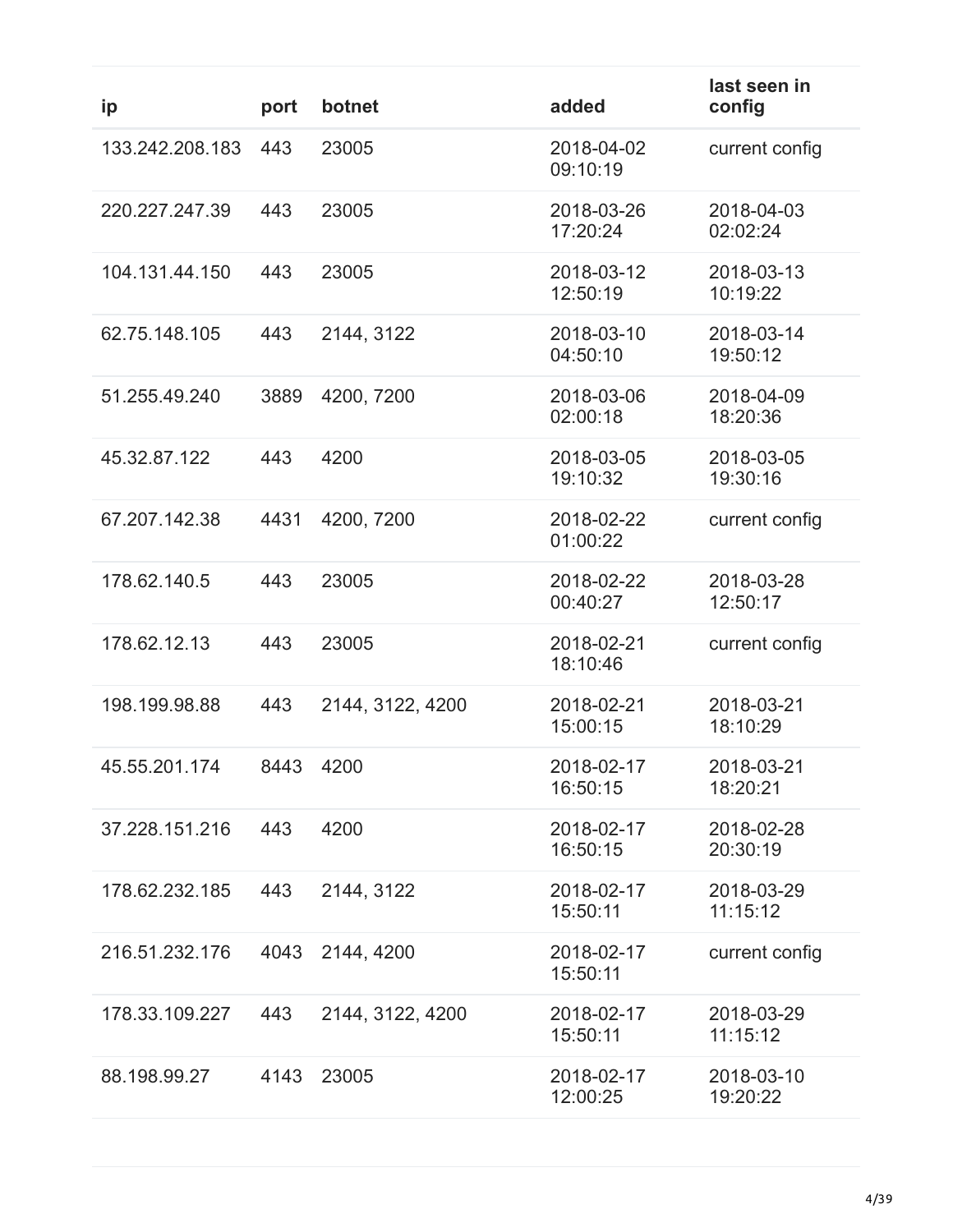| <b>ip</b>     | port | botnet | added                  | last seen in<br>config |
|---------------|------|--------|------------------------|------------------------|
| 139.59.185.21 | 443  | 23005  | 2018-02-17<br>12:00:25 | 2018-04-02<br>01:20:18 |

## **Supernodes**

Supernodes are ordinary infected clients, that were "promoted" by Dridex to relay traffic of regular infected clients. The owners of the IPs are in no way related to the Dridex operation. Do not block these IP addresses, only use them to detect Dridex infections in your own network.

The supernodes from the last 100 days. The columns *added* and *removed* show the time whenthe supernodes appeared in and disappeared from a config file. The columns *firstseen* and *lastseen* show when the supernode last responded to a Dridex ping. These pings are encrypted by the Dridex network protocol, hence, responding clients arealmost certainly infected by Dridex.Those marked with "" were active with the last 3 days, i.e.,either responded to a ping or were seen in Dridex config. those with "" were inactive.

| st. | ip             | port | botnet                  | added                      | removed | firstseen                  | lastseen                   |
|-----|----------------|------|-------------------------|----------------------------|---------|----------------------------|----------------------------|
|     | 91.84.15.17    | 443  | 2144,<br>11122          | 2018-06-<br>11<br>14:05:44 |         | 2018-05-<br>29<br>08:47:46 | 2018-07-<br>19<br>13.57.44 |
|     | 5.226.111.135  | 444  | 4200, 7200              | 2018-04-<br>05<br>11:51:39 |         | 2018-04-<br>01<br>19:45:40 | 2018-07-<br>19<br>13:55:24 |
|     | 207.47.95.202  | 443  | 2144,<br>11122          | 2018-06-<br>11<br>14:05:44 |         | 2018-06-<br>07<br>15:49:51 | 2018-07-<br>19<br>13:51:52 |
|     | 81.130.208.120 | 443  | 2144,<br>11122          | 2018-06-<br>11<br>14:05:44 |         | 2018-06-<br>11<br>09:49:13 | 2018-07-<br>19<br>13:50:09 |
|     | 80.2.118.90    | 443  | 2144,<br>11122          | 2018-06-<br>11<br>14:05:44 |         | 2018-06-<br>04<br>13:43:52 | 2018-07-<br>19<br>13:49:08 |
|     | 67.84.204.83   | 443  | 2144,<br>3122,<br>11122 | 2018-02-<br>05<br>15:11:11 |         | 2018-02-<br>05<br>15:11:11 | 2018-07-<br>19<br>13:47:41 |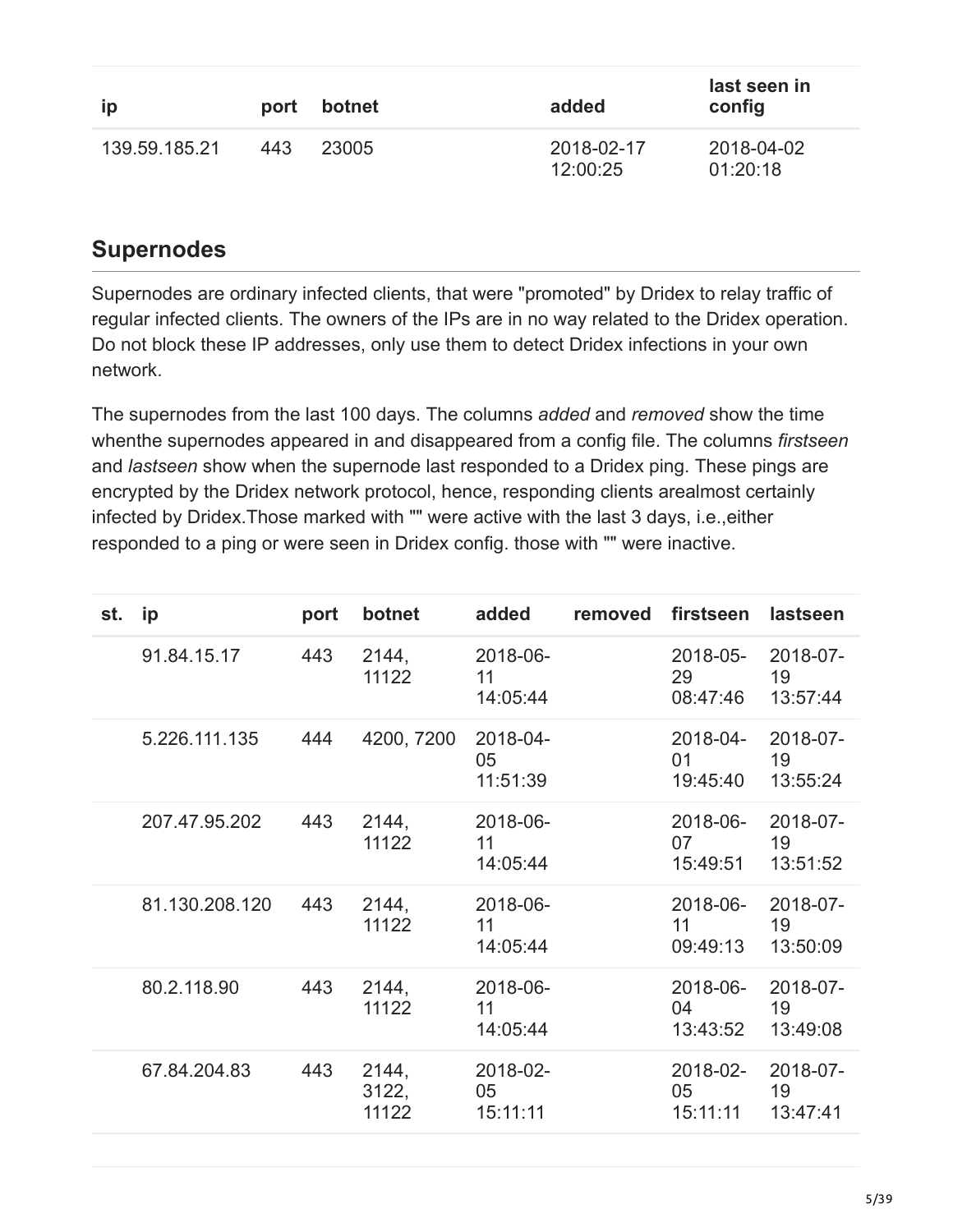| st. | ip              | port | botnet                           | added                      | removed                    | firstseen                  | lastseen                                |
|-----|-----------------|------|----------------------------------|----------------------------|----------------------------|----------------------------|-----------------------------------------|
|     | 193.251.189.134 | 443  | 2144,<br>3122,<br>11122          | 2018-04-<br>07<br>03:10:24 | 2018-06-<br>07<br>14:39:10 | 2018-02-<br>05<br>15:09:35 | 2018-07-<br>19<br>13:45:10              |
|     | 216.14.144.190  | 443  | 2144,<br>11122                   | 2018-06-<br>11<br>14:05:44 |                            | 2018-06-<br>02<br>17:39:58 | 2018-07-<br>19<br>04:07:49              |
|     | 24.234.234.212  | 443  | 2144,<br>11122                   | 2018-06-<br>11<br>14:05:44 |                            | 2018-06-<br>04<br>11:35:29 | 2018-07-<br>19<br>00:00:59              |
|     | 81.133.199.158  | 443  | 2144,<br>11122                   | 2018-06-<br>11<br>14:05:44 |                            | 2018-05-<br>29<br>13:47:24 | 2018-07-<br>18<br>15:12:08              |
|     | 82.9.114.19     | 443  | 2144,<br>11122                   | 2018-06-<br>11<br>14:05:44 |                            | 2018-05-<br>29<br>08:44:54 | 2018-07-<br>17<br>11:15:55              |
|     | 69.14.75.158    | 443  | 2144,<br>11122                   | 2018-06-<br>11<br>14:05:44 |                            | 2018-05-<br>27<br>08:46:49 | 2018-07-<br>13<br>20:22:57              |
|     | 104.37.213.132  | 443  | 10105                            | 2018-06-<br>07<br>11:38:16 |                            | 2018-06-<br>07<br>11:38:16 | 2018-07-<br>13<br>01:39:26              |
|     | 80.235.149.254  | 443  | 2144,<br>11122                   | 2018-06-<br>11<br>14:05:44 |                            | 2018-06-<br>07<br>15:50:04 | 2018-07-<br>12<br>15:17:22              |
|     | 87.114.93.29    | 8443 | 2144,<br>11122                   | 2018-06-<br>11<br>14:05:44 |                            | 2018-05-<br>28<br>14:41:27 | 2018-07-<br>12<br>03:09:48              |
|     | 184.183.29.147  | 443  | 2144,<br>4200,<br>7200,<br>11122 | 2018-03-<br>14<br>03:15:20 | 2018-06-<br>07<br>14:39:10 | 2018-02-<br>15<br>20:45:26 | 2018-07-<br>12<br>00:05:34              |
|     | 195.123.214.147 | 443  | 2144,<br>11122                   | 2018-06-<br>11<br>14:05:44 |                            | 2018-05-<br>04<br>23:40:35 | 2018-07-<br>10 <sup>°</sup><br>16:57:58 |
|     | 185.236.77.228  | 443  | 2144,<br>11122                   | 2018-06-<br>11<br>14:05:44 |                            | 2018-05-<br>04<br>23:38:51 | 2018-07-<br>10<br>16:54:52              |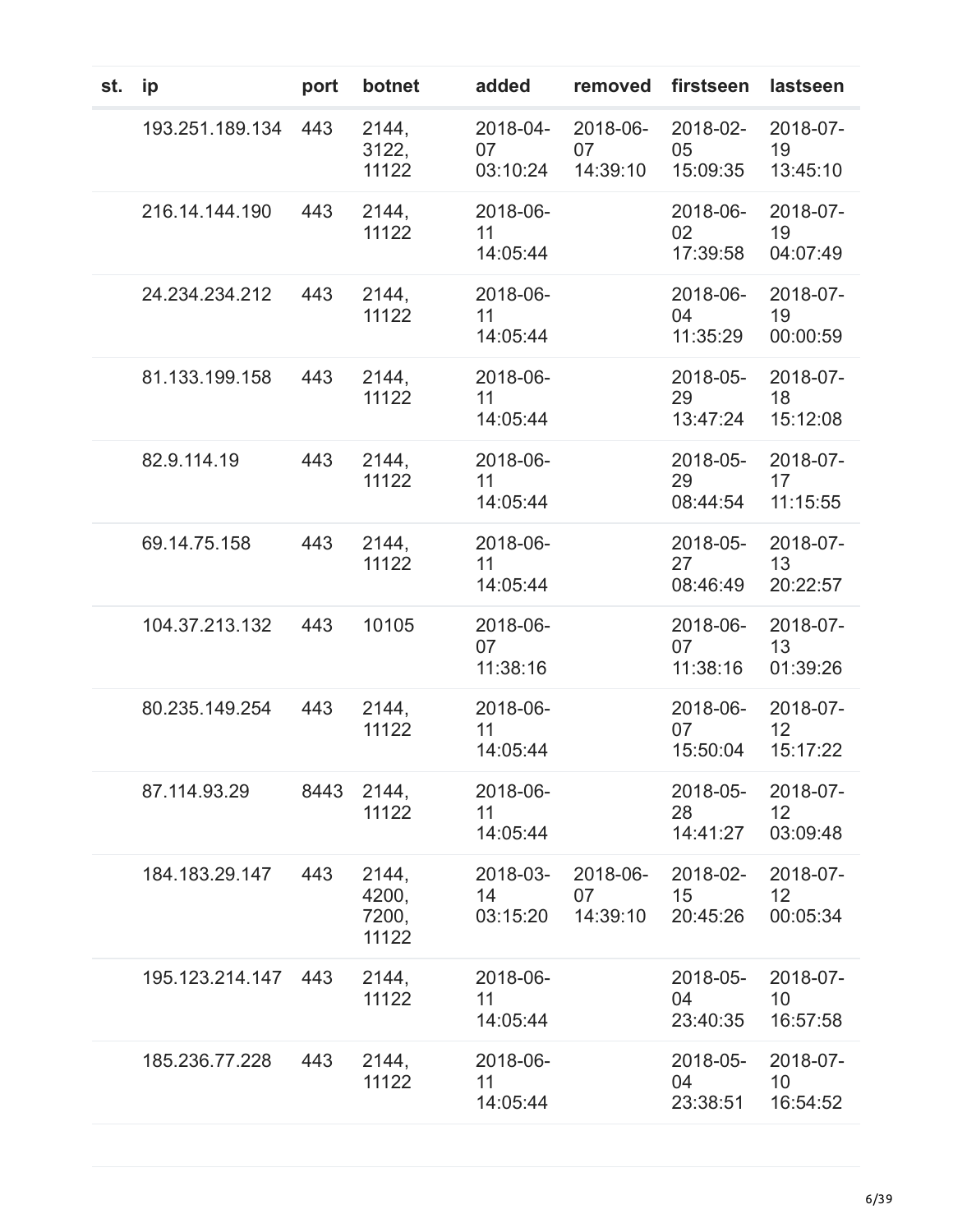| st. | ip              | port | botnet         | added                      | removed                    | firstseen                  | lastseen                   |
|-----|-----------------|------|----------------|----------------------------|----------------------------|----------------------------|----------------------------|
|     | 80.80.184.65    | 443  | 2144,<br>11122 | 2018-06-<br>02<br>17:05:22 | 2018-06-<br>07<br>14:39:10 | 2018-06-<br>12<br>17:40:03 | 2018-07-<br>06<br>22:40:23 |
|     | 92.27.84.44     | 443  | 2144,<br>11122 | 2018-06-<br>11<br>14:05:44 |                            | 2018-05-<br>30<br>13:37:01 | 2018-07-<br>06<br>10:53:35 |
|     | 132.204.222.210 | 443  | 2144,<br>11122 | 2018-06-<br>11<br>14:05:44 |                            | 2018-05-<br>28<br>16:42:57 | 2018-07-<br>01<br>13:45:01 |
|     | 89.168.230.187  | 443  | 2144,<br>11122 | 2018-06-<br>11<br>14:05:44 |                            | 2018-06-<br>26<br>07:40:20 | 2018-06-<br>30<br>19:40:40 |
|     | 174.111.41.39   | 8443 | 2144,<br>11122 | 2018-06-<br>11<br>07:05:15 | 2018-06-<br>11<br>09:05:41 | 2018-06-<br>15<br>07:50:55 | 2018-06-<br>27<br>16:50:45 |
|     | 90.208.80.182   | 443  | 2144,<br>11122 | 2018-06-<br>11<br>14:05:44 | 2018-06-<br>07<br>14:39:10 | 2018-06-<br>03<br>22:40:22 | 2018-06-<br>26<br>16:42:47 |
|     | 77.102.48.202   | 443  | 2144,<br>11122 | 2018-06-<br>02<br>17:05:22 | 2018-06-<br>07<br>14:39:10 | 2018-06-<br>02<br>17:38:07 | 2018-06-<br>26<br>16:39:43 |
|     | 188.213.31.152  | 443  | 10105          | 2018-06-<br>25<br>19:07:11 |                            | 2018-06-<br>20<br>22:37:48 | 2018-06-<br>26<br>04:38:04 |
|     | 82.45.232.190   | 443  | 2144,<br>11122 | 2018-06-<br>11<br>14:05:44 |                            | 2018-06-<br>11<br>17:53:40 | 2018-06-<br>25<br>13:55:33 |
|     | 82.27.58.162    | 443  | 2144,<br>11122 | 2018-06-<br>11<br>14:05:44 |                            | 2018-05-<br>28<br>14:39:45 | 2018-06-<br>25<br>10:53:49 |
|     | 70.34.1.232     | 443  | 2144,<br>11122 | 2018-06-<br>11<br>14:05:44 |                            | 2018-06-<br>07<br>15:46:05 | 2018-06-<br>25<br>10:46:20 |
|     | 188.213.31.152  | 783  | 10105          | 2018-06-<br>25<br>19:07:11 |                            | 2018-06-<br>20<br>22:37:38 | 2018-06-<br>23<br>19:37:53 |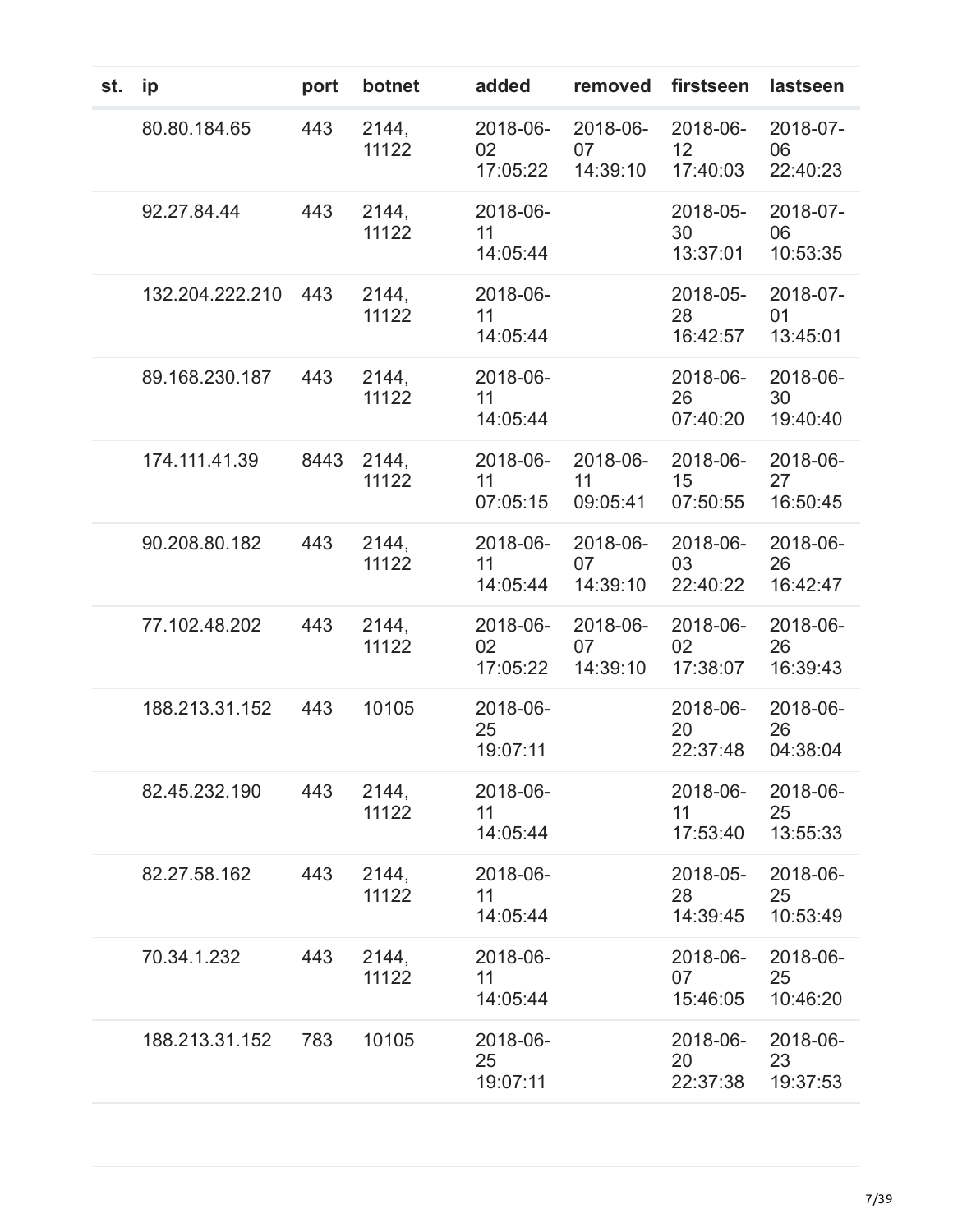| st. | ip             | port | botnet         | added                      | removed                    | firstseen                  | lastseen                   |
|-----|----------------|------|----------------|----------------------------|----------------------------|----------------------------|----------------------------|
|     | 154.0.173.249  | 448  | 10105          | 2018-06-<br>25<br>19:07:11 | 2018-06-<br>20<br>22:07:09 | 2018-06-<br>23<br>01:37:15 | 2018-06-<br>23<br>01:37:15 |
|     | 89.242.6.199   | 443  | 2144,<br>11122 | 2018-06-<br>11<br>14:05:44 |                            | 2018-05-<br>29<br>12:37:18 | 2018-06-<br>22<br>07:41:38 |
|     | 154.0.173.249  | 783  | 10105          | 2018-06-<br>25<br>19:07:11 |                            | 2018-06-<br>12<br>22:38:52 | 2018-06-<br>21<br>04:40:13 |
|     | 51.52.205.221  | 443  | 2144,<br>11122 | 2018-06-<br>11<br>14:05:44 |                            | 2018-05-<br>27<br>08:36:03 | 2018-06-<br>19<br>16:40:30 |
|     | 72.209.197.73  | 443  | 10105          | 2018-06-<br>18<br>10:07:13 | 2018-06-<br>20<br>22:07:09 | 2018-06-<br>18<br>04:38:07 | 2018-06-<br>18<br>22:38:07 |
|     | 67.221.213.4   | 443  | 10105          | 2018-06-<br>17<br>01:07:20 | 2018-06-<br>17<br>22:07:14 | 2018-06-<br>17<br>13:37:43 | 2018-06-<br>18<br>19:37:44 |
|     | 74.139.90.161  | 443  | 10105          | 2018-06-<br>18<br>10:07:13 | 2018-06-<br>20<br>22:07:09 | 2018-06-<br>18<br>10:07:13 | 2018-06-<br>18<br>10:07:13 |
|     | 71.190.144.211 | 443  | 10105          | 2018-06-<br>18<br>10:07:13 | 2018-06-<br>20<br>22:07:09 | 2018-06-<br>18<br>10:07:13 | 2018-06-<br>18<br>10:07:13 |
|     | 184.189.75.254 | 443  | 10105          | 2018-06-<br>18<br>10:07:13 | 2018-06-<br>20<br>22:07:09 | 2018-06-<br>18<br>01:37:25 | 2018-06-<br>18<br>01:37:25 |
|     | 76.102.216.95  | 443  | 10105          | 2018-06-<br>18<br>10:07:13 | 2018-06-<br>20<br>22:07:09 | 2018-06-<br>12<br>22:38:30 | 2018-06-<br>17<br>19:38:37 |
|     | 160.124.67.77  | 443  | 10105          | 2018-06-<br>18<br>10:07:13 | 2018-06-<br>20<br>22:07:09 | 2018-06-<br>07<br>11:38:04 | 2018-06-<br>17<br>10:38:28 |
|     | 160.124.67.80  | 448  | 10105          | 2018-06-<br>20<br>22:07:09 | 2018-06-<br>21<br>10:07:09 | 2018-06-<br>07<br>11:37:48 | 2018-06-<br>17<br>10:38:17 |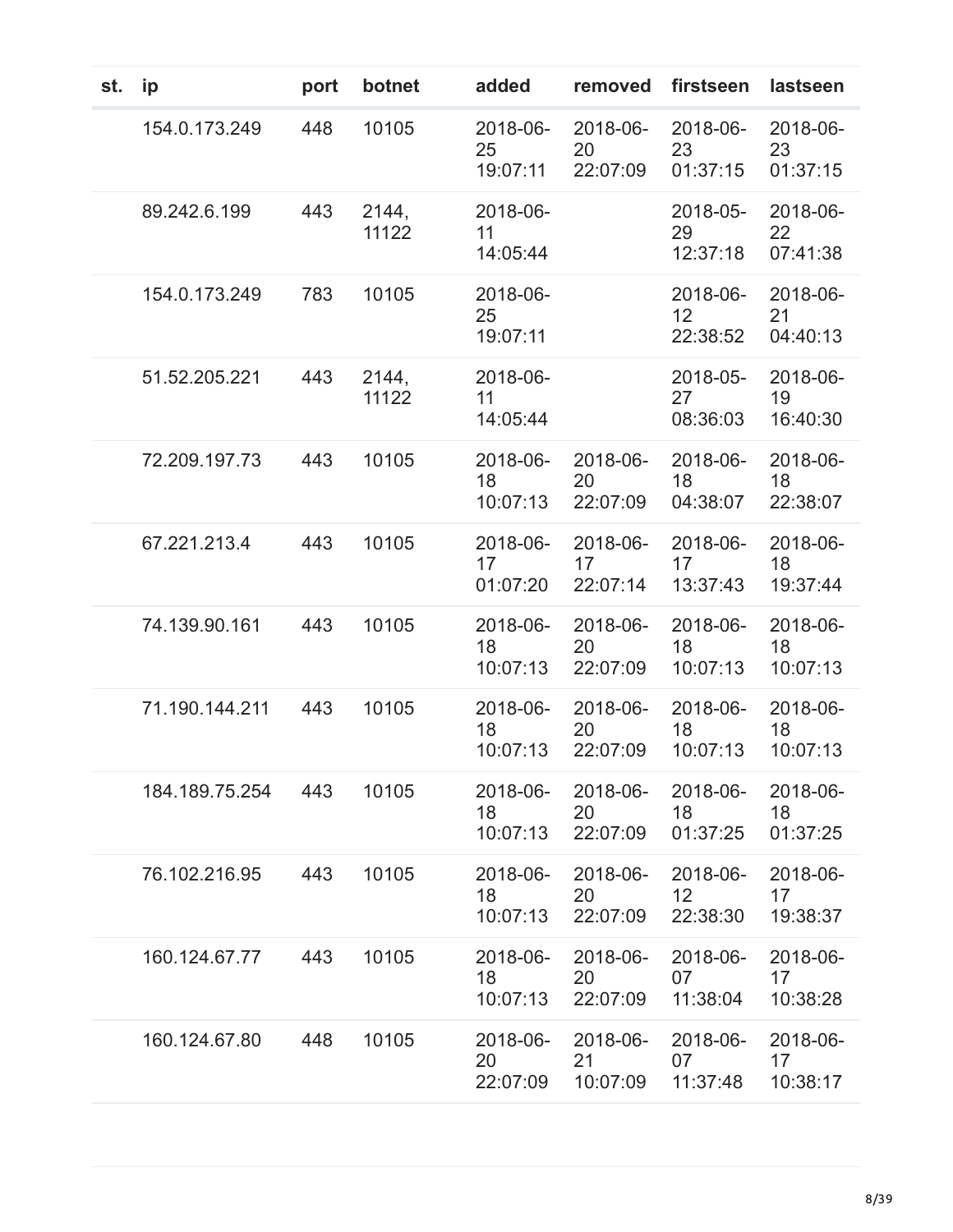| st. | ip             | port | botnet         | added                          | removed                    | firstseen                  | lastseen                   |
|-----|----------------|------|----------------|--------------------------------|----------------------------|----------------------------|----------------------------|
|     | 24.2.244.215   | 443  | 10105          | 2018-06-<br>17<br>22:07:14     | 2018-06-<br>18<br>10:07:13 | 2018-06-<br>14<br>22:38:18 | 2018-06-<br>17<br>07:38:39 |
|     | 73.119.188.9   | 443  | 10105          | 2018-06-<br>17<br>01:07:20     | 2018-06-<br>17<br>22:07:14 | 2018-06-<br>17<br>01:07:20 | 2018-06-<br>17<br>01:07:20 |
|     | 24.112.87.93   | 443  | 10105          | 2018-06-<br>17<br>01:07:20     | 2018-06-<br>17<br>22:07:14 | 2018-06-<br>13<br>07:37:23 | 2018-06-<br>13<br>10:37:27 |
|     | 73.139.14.232  | 443  | 2144,<br>11122 | 2018-06-<br>11<br>07:05:15     | 2018-06-<br>11<br>09:05:41 | 2018-05-<br>29<br>13:42:02 | 2018-06-<br>13<br>04:48:35 |
|     | 74.143.110.82  | 8443 | 10105          | 2018-06-<br>07<br>11:38:33     |                            | 2018-06-<br>07<br>11:38:33 | 2018-06-<br>13<br>01:38:49 |
|     | 24.155.35.236  | 443  | 10105          | 2018-06-<br>17<br>01:07:20     | 2018-06-<br>17<br>22:07:14 | 2018-06-<br>12<br>22:37:36 | 2018-06-<br>13<br>01:37:35 |
|     | 73.233.171.254 | 443  | 10105          | 2018-06-<br>13<br>01:07:08     | 2018-06-<br>14<br>10:07:20 | 2018-06-<br>13<br>01:07:08 | 2018-06-<br>13<br>01:07:08 |
|     | 143.159.19.227 | 443  | 2144,<br>11122 | 2018-06-<br>11<br>14:05:44     |                            | 2018-06-<br>11<br>13:39:43 | 2018-06-<br>12<br>18:39:54 |
|     | 92.8.136.99    | 443  | 2144,<br>11122 | 2018-06-<br>$11 -$<br>14:05:44 |                            | 2018-06-<br>11<br>09:43:37 | 2018-06-<br>11<br>16:44:30 |
|     | 92.13.241.60   | 443  | 2144,<br>11122 | 2018-06-<br>11<br>14:05:44     |                            | 2018-06-<br>11<br>14:05:44 | 2018-06-<br>11<br>14:05:44 |
|     | 176.35.107.166 | 443  | 2144,<br>11122 | 2018-06-<br>11<br>14:05:44     |                            | 2018-06-<br>11<br>14:05:44 | 2018-06-<br>11<br>14:05:44 |
|     | 81.140.19.98   | 443  | 2144,<br>11122 | 2018-06-<br>11<br>14:05:44     |                            | 2018-06-<br>11<br>14:05:44 | 2018-06-<br>11<br>14:05:44 |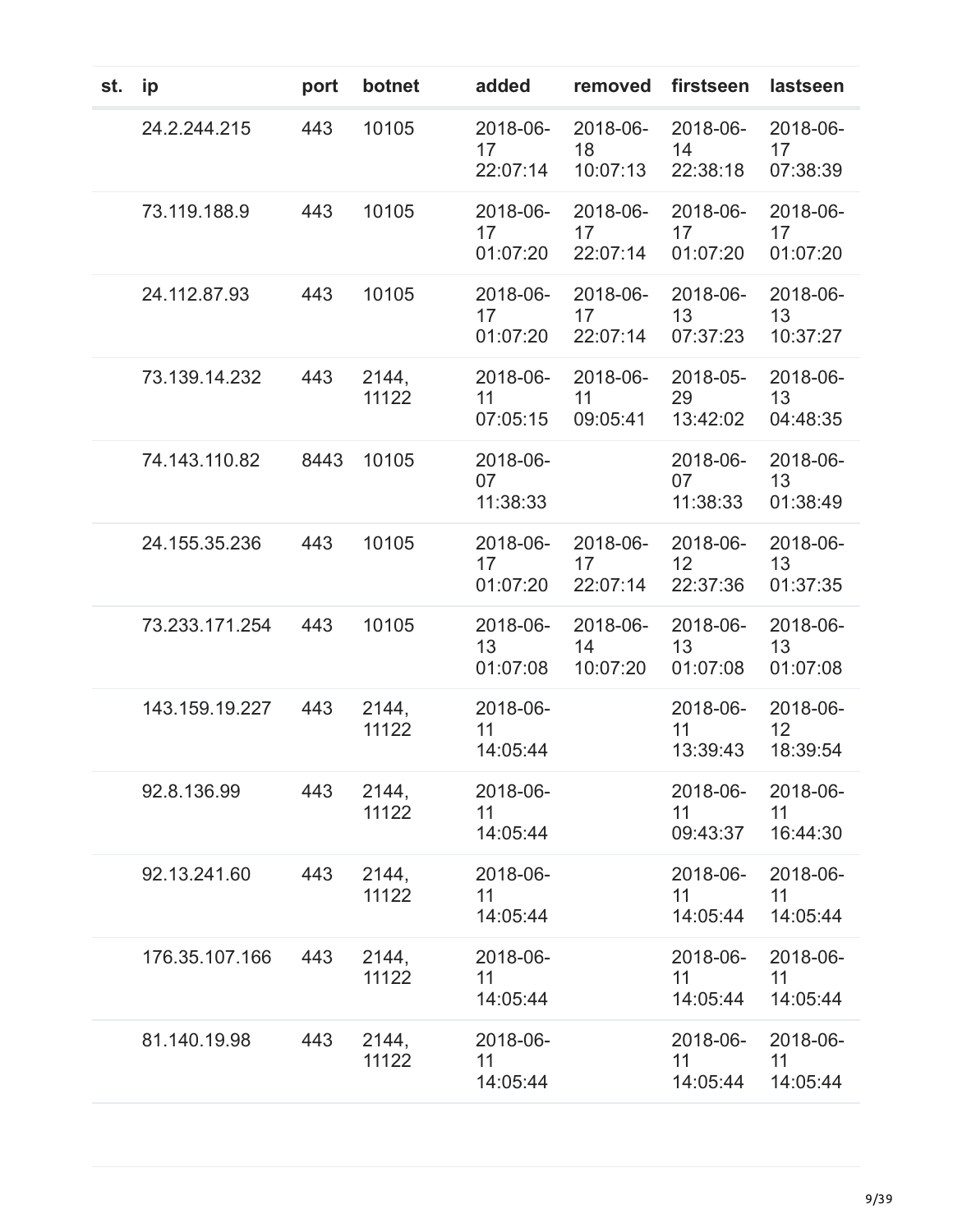| st. | ip              | port | botnet         | added                      | removed                    | firstseen                  | lastseen                   |
|-----|-----------------|------|----------------|----------------------------|----------------------------|----------------------------|----------------------------|
|     | 199.189.242.179 | 443  | 2144,<br>11122 | 2018-06-<br>11<br>14:05:44 |                            | 2018-06-<br>11<br>14:05:44 | 2018-06-<br>11<br>14:05:44 |
|     | 87.114.97.142   | 443  | 2144,<br>11122 | 2018-06-<br>11<br>14:05:44 |                            | 2018-06-<br>11<br>14:05:44 | 2018-06-<br>11<br>14:05:44 |
|     | 80.88.212.194   | 443  | 2144,<br>11122 | 2018-06-<br>11<br>14:05:44 |                            | 2018-06-<br>11<br>14:05:44 | 2018-06-<br>11<br>14:05:44 |
|     | 87.112.70.20    | 443  | 2144,<br>11122 | 2018-06-<br>11<br>14:05:44 |                            | 2018-06-<br>11<br>14:05:44 | 2018-06-<br>11<br>14:05:44 |
|     | 2.49.171.60     | 443  | 2144,<br>11122 | 2018-06-<br>11<br>14:05:44 |                            | 2018-06-<br>11<br>14:05:44 | 2018-06-<br>11<br>14:05:44 |
|     | 64.130.133.20   | 443  | 2144,<br>11122 | 2018-06-<br>11<br>14:05:44 |                            | 2018-06-<br>11<br>14:05:44 | 2018-06-<br>11<br>14:05:44 |
|     | 47.208.207.12   | 443  | 2144,<br>11122 | 2018-06-<br>11<br>14:05:44 |                            | 2018-06-<br>11<br>14:05:44 | 2018-06-<br>11<br>14:05:44 |
|     | 24.88.237.198   | 443  | 2144,<br>11122 | 2018-06-<br>11<br>14:05:44 | 2018-06-<br>07<br>14:39:10 | 2018-05-<br>29<br>13:43:53 | 2018-06-<br>11<br>12:55:29 |
|     | 160.124.67.80   | 443  | 10105          | 2018-06-<br>07<br>11:38:22 |                            | 2018-06-<br>09<br>22:37:48 | 2018-06-<br>11<br>07:37:56 |
|     | 76.113.237.214  | 443  | 2144,<br>11122 | 2018-06-<br>11<br>07:05:15 | 2018-06-<br>11<br>09:05:41 | 2018-06-<br>11<br>07:05:15 | 2018-06-<br>11<br>07:05:15 |
|     | 85.95.118.248   | 443  | 2144,<br>11122 | 2018-06-<br>11<br>07:05:15 | 2018-06-<br>11<br>09:05:41 | 2018-06-<br>11<br>07:05:15 | 2018-06-<br>11<br>07:05:15 |
|     | 216.14.150.89   | 443  | 2144,<br>11122 | 2018-06-<br>11<br>07:05:15 | 2018-06-<br>11<br>09:05:41 | 2018-06-<br>11<br>07:05:15 | 2018-06-<br>11<br>07:05:15 |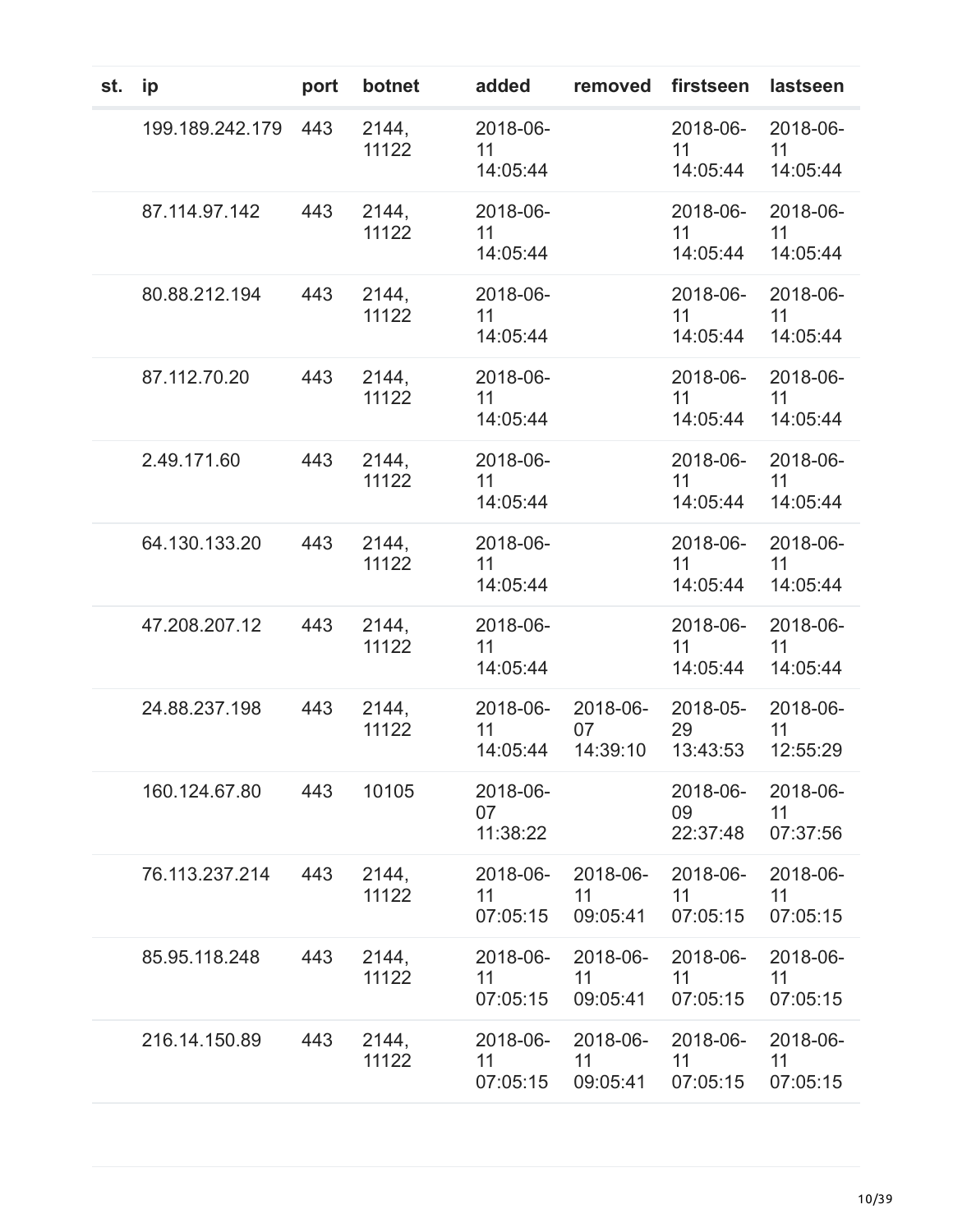| st. | ip             | port | botnet         | added                      | removed                    | firstseen                  | lastseen                   |
|-----|----------------|------|----------------|----------------------------|----------------------------|----------------------------|----------------------------|
|     | 74.67.104.109  | 443  | 2144,<br>11122 | 2018-06-<br>11<br>07:05:15 | 2018-06-<br>11<br>09:05:41 | 2018-06-<br>11<br>07:05:15 | 2018-06-<br>11<br>07:05:15 |
|     | 82.7.217.182   | 443  | 2144,<br>11122 | 2018-06-<br>11<br>14:05:44 | 2018-06-<br>07<br>14:39:10 | 2018-06-<br>09<br>21:39:47 | 2018-06-<br>09<br>22:39:38 |
|     | 92.8.136.21    | 443  | 2144,<br>11122 | 2018-06-<br>11<br>07:05:15 | 2018-06-<br>11<br>09:05:41 | 2018-06-<br>08<br>12:51:09 | 2018-06-<br>08<br>14:49:29 |
|     | 90.42.34.194   | 443  | 2144,<br>11122 | 2018-06-<br>11<br>14:05:44 |                            | 2018-06-<br>08<br>12:43:35 | 2018-06-<br>08<br>14:42:26 |
|     | 176.35.83.72   | 443  | 2144.<br>11122 | 2018-06-<br>08<br>11:05:12 | 2018-06-<br>08<br>12:05:43 | 2018-06-<br>08<br>11:05:12 | 2018-06-<br>08<br>11:05:12 |
|     | 73.90.23.131   | 443  | 2144,<br>11122 | 2018-06-<br>08<br>11:05:12 | 2018-06-<br>08<br>12:05:43 | 2018-06-<br>08<br>11:05:12 | 2018-06-<br>08<br>11:05:12 |
|     | 69.31.155.9    | 443  | 2144,<br>11122 | 2018-06-<br>08<br>11:05:12 | 2018-06-<br>08<br>12:05:43 | 2018-06-<br>08<br>11:05:12 | 2018-06-<br>08<br>11:05:12 |
|     | 24.189.208.191 | 443  | 2144,<br>11122 | 2018-06-<br>08<br>11:05:12 | 2018-06-<br>08<br>12:05:43 | 2018-06-<br>08<br>11:05:12 | 2018-06-<br>08<br>11:05:12 |
|     | 5.151.60.105   | 443  | 2144,<br>11122 | 2018-06-<br>08<br>11:05:12 | 2018-06-<br>08<br>12:05:43 | 2018-06-<br>08<br>11:05:12 | 2018-06-<br>08<br>11:05:12 |
|     | 90.42.22.58    | 443  | 2144,<br>11122 | 2018-06-<br>08<br>11:05:12 | 2018-06-<br>08<br>12:05:43 | 2018-06-<br>08<br>05:52:34 | 2018-06-<br>08<br>05:52:34 |
|     | 92.19.124.255  | 443  | 2144,<br>11122 | 2018-06-<br>08<br>11:05:12 | 2018-06-<br>08<br>12:05:43 | 2018-06-<br>07<br>15:37:24 | 2018-06-<br>07<br>16:37:21 |
|     | 188.28.181.62  | 443  | 2144,<br>11122 | 2018-06-<br>11<br>14:05:44 |                            | 2018-06-<br>07<br>15:52:00 | 2018-06-<br>07<br>15:52:00 |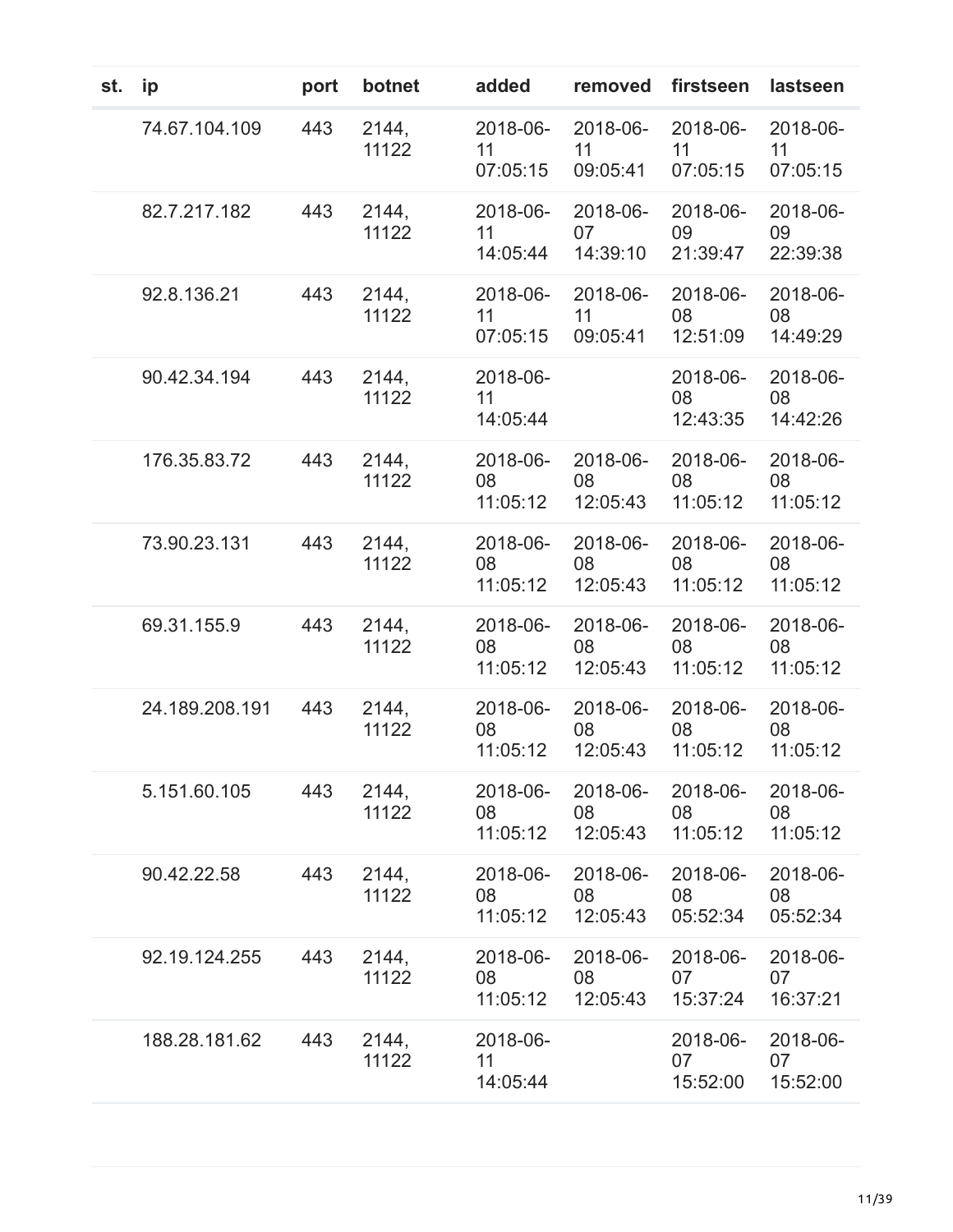| st. | ip             | port | botnet                  | added                      | removed                    | firstseen                  | lastseen                   |
|-----|----------------|------|-------------------------|----------------------------|----------------------------|----------------------------|----------------------------|
|     | 46.208.1.95    | 443  | 2144,<br>11122          | 2018-06-<br>11<br>07:05:15 | 2018-06-<br>11<br>09:05:41 | 2018-05-<br>29<br>13:40:54 | 2018-06-<br>06<br>22:36:41 |
|     | 70.34.13.206   | 443  | 2144,<br>11122          | 2018-06-<br>02<br>17:05:22 | 2018-06-<br>07<br>14:39:10 | 2018-06-<br>04<br>16:49:55 | 2018-06-<br>06<br>10:49:34 |
|     | 92.237.177.28  | 443  | 2144,<br>11122          | 2018-06-<br>02<br>17:05:22 | 2018-06-<br>07<br>14:39:10 | 2018-06-<br>04<br>10:36:54 | 2018-06-<br>05<br>10:36:53 |
|     | 98.145.188.243 | 443  | 2144,<br>11122          | 2018-06-<br>02<br>17:05:22 | 2018-06-<br>07<br>14:39:10 | 2018-06-<br>03<br>20:35:53 | 2018-06-<br>03<br>21:35:49 |
|     | 81.254.37.45   | 443  | 2144,<br>11122          | 2018-06-<br>02<br>17:05:22 | 2018-06-<br>07<br>14:39:10 | 2018-05-<br>23<br>02:35:59 | 2018-06-<br>03<br>07:46:25 |
|     | 151.228.203.95 | 443  | 2144,<br>11122          | 2018-06-<br>02<br>17:05:22 | 2018-06-<br>07<br>14:39:10 | 2018-06-<br>02<br>17:05:22 | 2018-06-<br>02<br>17:05:22 |
|     | 67.10.59.91    | 443  | 2144,<br>11122          | 2018-06-<br>02<br>17:05:22 | 2018-06-<br>07<br>14:39:10 | 2018-06-<br>02<br>17:05:22 | 2018-06-<br>02<br>17:05:22 |
|     | 24.228.72.116  | 443  | 2144,<br>11122          | 2018-06-<br>02<br>17:05:22 | 2018-06-<br>07<br>14:39:10 | 2018-06-<br>02<br>17:05:22 | 2018-06-<br>02<br>17:05:22 |
|     | 23.251.18.85   | 443  | 2144,<br>11122          | 2018-06-<br>02<br>17:05:22 | 2018-06-<br>07<br>14:39:10 | 2018-06-<br>02<br>17:05:22 | 2018-06-<br>02<br>17:05:22 |
|     | 120.150.176.33 | 443  | 2144,<br>11122          | 2018-06-<br>02<br>17:05:22 | 2018-06-<br>07<br>14:39:10 | 2018-06-<br>02<br>17:05:22 | 2018-06-<br>02<br>17:05:22 |
|     | 109.21.222.28  | 443  | 2144,<br>3122,<br>11122 | 2018-04-<br>07<br>03:10:24 | 2018-06-<br>07<br>14:39:10 | 2018-04-<br>07<br>03:10:24 | 2018-06-<br>02<br>17:05:22 |
|     | 95.208.30.243  | 443  | 2144,<br>11122          | 2018-06-<br>02<br>17:05:22 | 2018-06-<br>07<br>14:39:10 | 2018-06-<br>02<br>17:05:22 | 2018-06-<br>02<br>17:05:22 |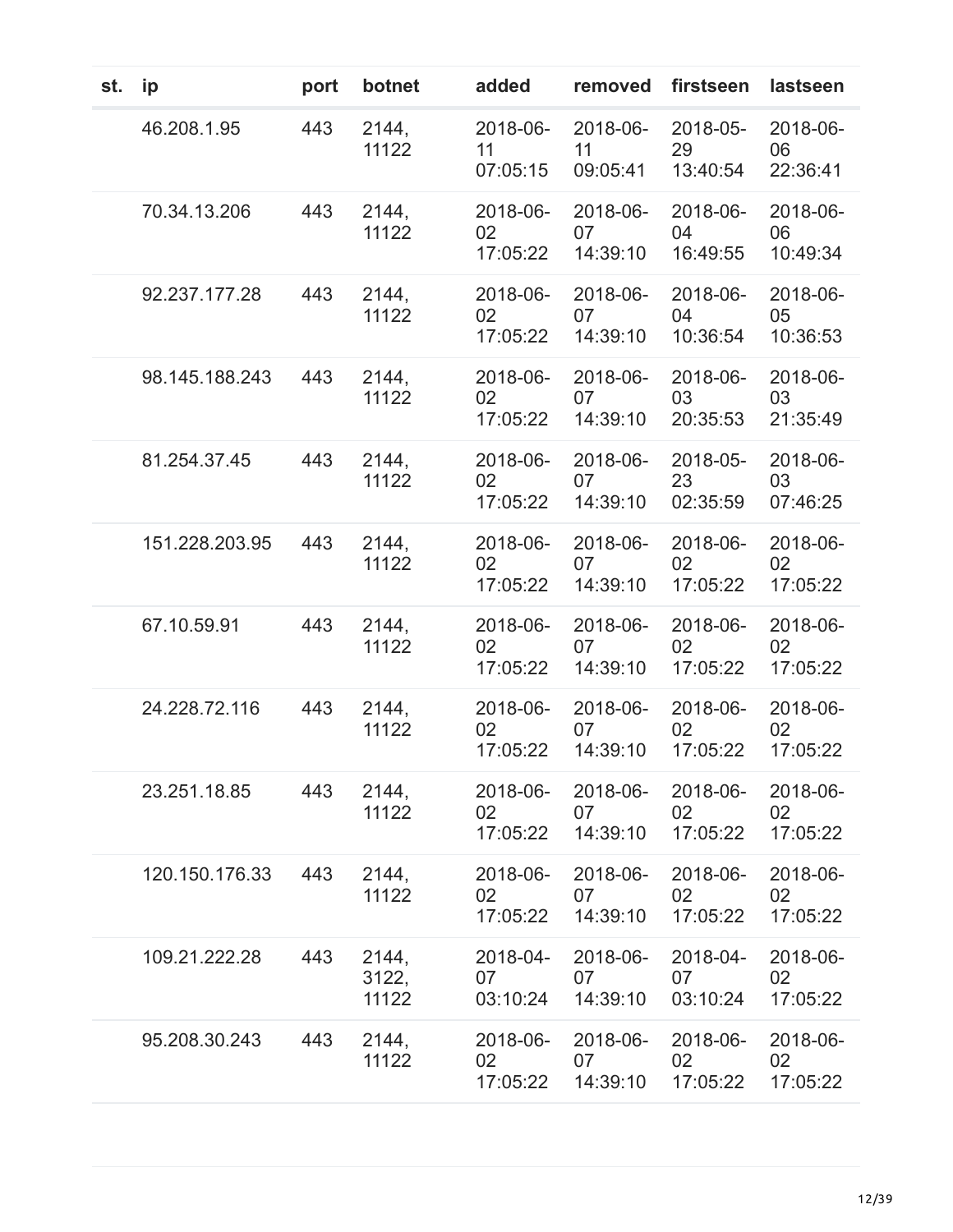| st. | ip              | port | botnet         | added                      | removed                    | firstseen                  | lastseen                   |
|-----|-----------------|------|----------------|----------------------------|----------------------------|----------------------------|----------------------------|
|     | 76.112.27.179   | 443  | 2144,<br>11122 | 2018-06-<br>02<br>17:05:22 | 2018-06-<br>07<br>14:39:10 | 2018-06-<br>02<br>17:05:22 | 2018-06-<br>02<br>17:05:22 |
|     | 46.32.48.210    | 443  | 2144,<br>11122 | 2018-06-<br>02<br>17:05:22 | 2018-06-<br>07<br>14:39:10 | 2018-06-<br>02<br>17:05:22 | 2018-06-<br>02<br>17:05:22 |
|     | 212.139.237.143 | 443  | 2144,<br>11122 | 2018-06-<br>02<br>17:05:22 | 2018-06-<br>07<br>14:39:10 | 2018-06-<br>02<br>17:05:22 | 2018-06-<br>02<br>17:05:22 |
|     | 23.241.212.249  | 443  | 2144,<br>11122 | 2018-06-<br>02<br>17:05:22 | 2018-06-<br>07<br>14:39:10 | 2018-06-<br>02<br>17:05:22 | 2018-06-<br>02<br>17:05:22 |
|     | 100.1.200.10    | 443  | 2144.<br>11122 | 2018-06-<br>02<br>17:05:22 | 2018-06-<br>07<br>14:39:10 | 2018-06-<br>02<br>17:05:22 | 2018-06-<br>02<br>17:05:22 |
|     | 82.38.157.232   | 443  | 2144,<br>11122 | 2018-06-<br>02<br>17:05:22 | 2018-06-<br>07<br>14:39:10 | 2018-06-<br>02<br>17:05:22 | 2018-06-<br>02<br>17:05:22 |
|     | 79.79.49.12     | 443  | 2144,<br>11122 | 2018-06-<br>02<br>17:05:22 | 2018-06-<br>07<br>14:39:10 | 2018-06-<br>02<br>17:05:22 | 2018-06-<br>02<br>17:05:22 |
|     | 82.26.59.237    | 443  | 2144,<br>11122 | 2018-06-<br>02<br>17:05:22 | 2018-06-<br>07<br>14:39:10 | 2018-06-<br>02<br>17:05:22 | 2018-06-<br>02<br>17:05:22 |
|     | 86.147.22.101   | 443  | 2144,<br>11122 | 2018-06-<br>02<br>17:05:22 | 2018-06-<br>07<br>14:39:10 | 2018-06-<br>02<br>17:05:22 | 2018-06-<br>02<br>17:05:22 |
|     | 41.193.159.41   | 443  | 4200, 7200     | 2018-04-<br>05<br>11:51:58 |                            | 2018-03-<br>18<br>21:45:41 | 2018-06-<br>01<br>09:55:38 |
|     | 70.34.11.145    | 443  | 2144,<br>11122 | 2018-05-<br>30<br>13:05:44 | 2018-06-<br>02<br>17:05:22 | 2018-05-<br>29<br>13:35:39 | 2018-06-<br>01<br>01:35:39 |
|     | 137.99.236.149  | 443  | 2144,<br>11122 | 2018-05-<br>30<br>13:05:44 | 2018-06-<br>02<br>17:05:22 | 2018-05-<br>30<br>13:05:44 | 2018-05-<br>30<br>13:05:44 |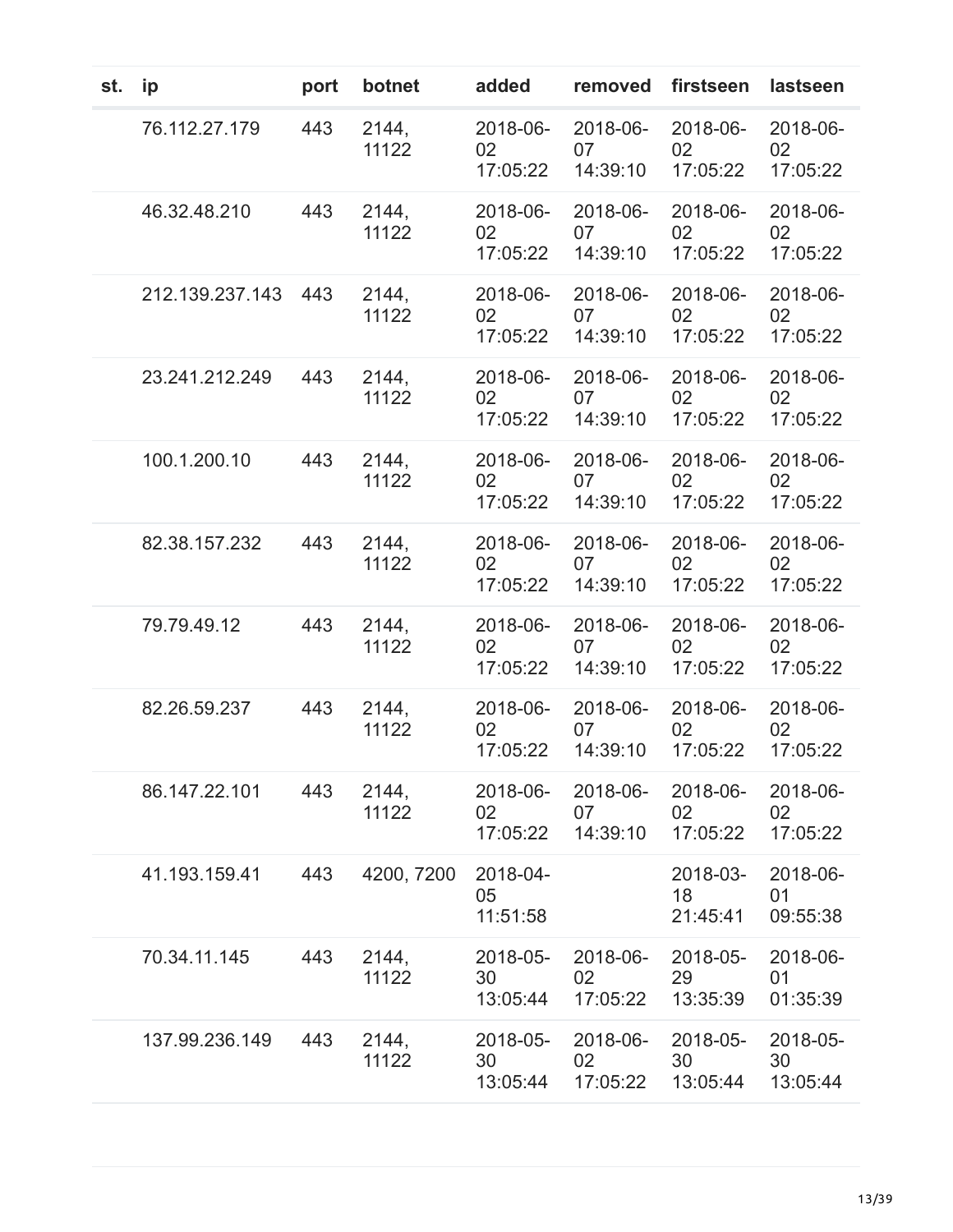| st. | ip              | port | botnet                  | added                      | removed                    | firstseen                  | lastseen                   |
|-----|-----------------|------|-------------------------|----------------------------|----------------------------|----------------------------|----------------------------|
|     | 212.159.160.208 | 443  | 2144,<br>11122          | 2018-06-<br>02<br>17:05:22 | 2018-06-<br>07<br>14:39:10 | 2018-05-<br>27<br>08:37:46 | 2018-05-<br>30<br>08:37:27 |
|     | 50.206.15.189   | 8443 | 2144,<br>11122          | 2018-06-<br>02<br>17:05:22 | 2018-06-<br>07<br>14:39:10 | 2018-05-<br>04<br>23:36:59 | 2018-05-<br>25<br>13:36:58 |
|     | 24.192.173.97   | 443  | 2144,<br>11122          | 2018-05-<br>25<br>03:05:44 | 2018-05-<br>27<br>08:05:57 | 2018-05-<br>25<br>03:05:44 | 2018-05-<br>25<br>03:05:44 |
|     | 217.125.29.12   | 444  | 2144,<br>11122          | 2018-05-<br>25<br>03:05:44 | 2018-05-<br>27<br>08:05:57 | 2018-05-<br>25<br>03:05:44 | 2018-05-<br>25<br>03:05:44 |
|     | 116.73.18.59    | 443  | 2144,<br>11122          | 2018-05-<br>25<br>03:05:44 | 2018-05-<br>27<br>08:05:57 | 2018-05-<br>25<br>03:05:44 | 2018-05-<br>25<br>03:05:44 |
|     | 99.229.216.212  | 443  | 2144,<br>11122          | 2018-05-<br>25<br>03:05:44 | 2018-05-<br>27<br>08:05:57 | 2018-05-<br>25<br>03:05:44 | 2018-05-<br>25<br>03:05:44 |
|     | 137.99.122.155  | 443  | 2144,<br>11122          | 2018-05-<br>25<br>03:05:44 | 2018-05-<br>27<br>08:05:57 | 2018-05-<br>07<br>16:41:21 | 2018-05-<br>16<br>14:41:35 |
|     | 137.118.165.215 | 443  | 3122                    | 2018-02-<br>05<br>15:10:19 |                            | 2018-05-<br>16<br>13:46:56 | 2018-05-<br>16<br>13:46:56 |
|     | 50.251.187.217  | 443  | 2144,<br>3122,<br>11122 | 2018-04-<br>07<br>03:10:24 | 2018-05-<br>08<br>06:05:43 | 2018-02-<br>05<br>15:08:53 | 2018-05-<br>11<br>20:43:55 |
|     | 212.32.242.204  | 443  | 2144,<br>11122          | 2018-05-<br>25<br>03:05:44 | 2018-05-<br>27<br>08:05:57 | 2018-05-<br>04<br>23:36:36 | 2018-05-<br>10<br>05:36:24 |
|     | 174.109.201.186 | 443  | 23005                   | 2018-02-<br>16<br>06:20:07 | 2018-02-<br>16<br>13:20:09 | 2018-02-<br>05<br>15:40:08 | 2018-05-<br>09<br>11:51:12 |
|     | 104.231.38.241  | 443  | 4200, 7200              | 2018-04-<br>05<br>11:53:20 |                            | 2018-02-<br>15<br>20:46:52 | 2018-05-<br>09<br>04:47:25 |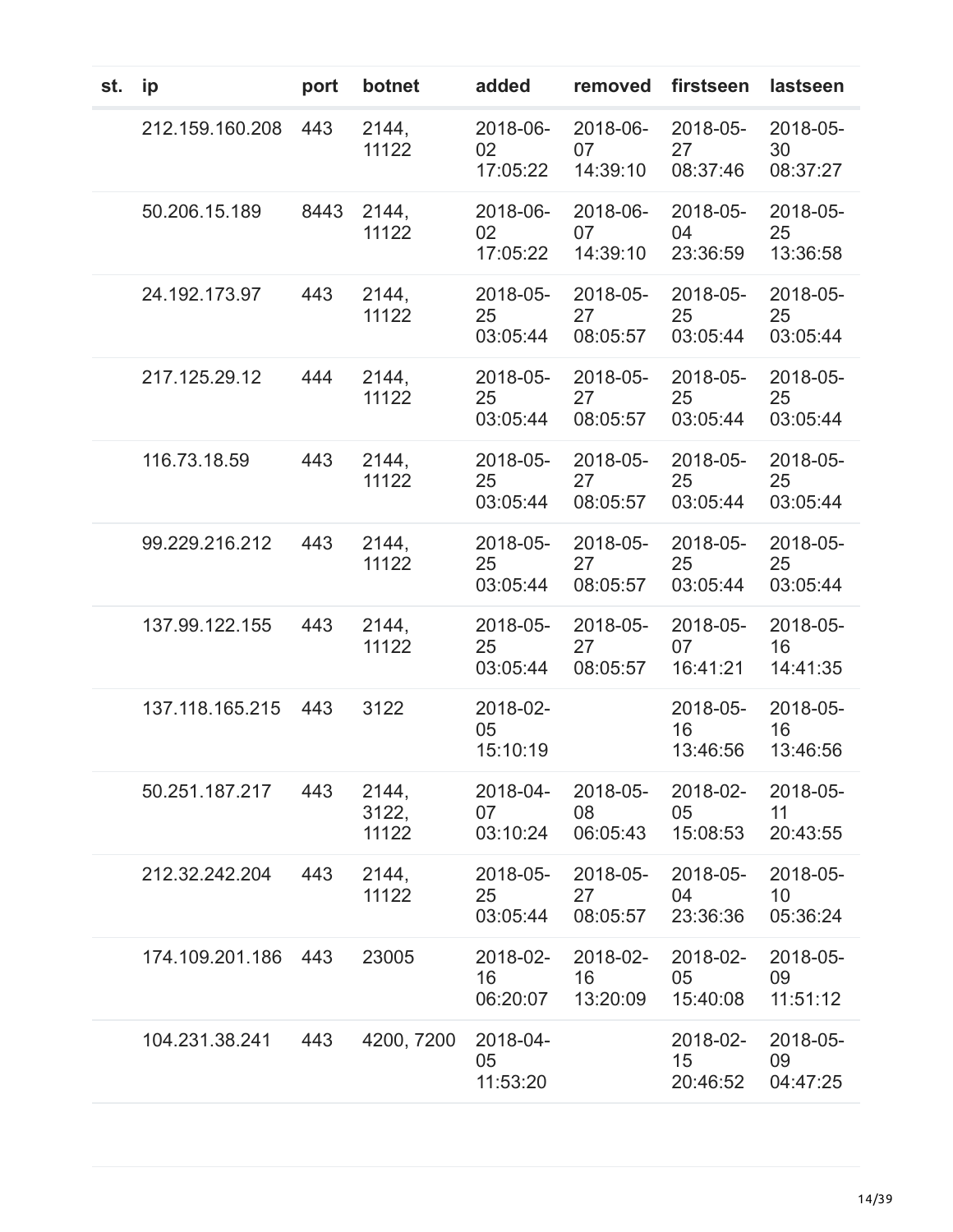| st. | ip             | port | botnet                  | added                      | removed                    | firstseen                  | lastseen                   |
|-----|----------------|------|-------------------------|----------------------------|----------------------------|----------------------------|----------------------------|
|     | 37.153.92.6    | 444  | 2144,<br>3122,<br>11122 | 2018-03-<br>29<br>19:10:22 | 2018-05-<br>23<br>02:05:34 | 2018-03-<br>19<br>13:41:12 | 2018-05-<br>07<br>14:47:55 |
|     | 37.153.92.6    | 1443 | 2144,<br>11122          | 2018-05-<br>25<br>03:05:44 | 2018-05-<br>27<br>08:05:57 | 2018-05-<br>05<br>04:37:05 | 2018-05-<br>05<br>04:37:05 |
|     | 68.202.93.198  | 443  | 2144,<br>3122,<br>11122 | 2018-02-<br>23<br>03:10:16 | 2018-02-<br>27<br>16:05:30 | 2018-02-<br>27<br>17:38:36 | 2018-05-<br>04<br>16:39:54 |
|     | 76.184.3.225   | 443  | 23005                   | 2018-04-<br>06<br>14:20:16 |                            | 2018-02-<br>05<br>15:40:30 | 2018-05-<br>02<br>19:51:54 |
|     | 66.186.52.2    | 443  | 23005                   | 2018-04-<br>06<br>14:20:16 |                            | 2018-03-<br>18<br>21:52:06 | 2018-04-<br>30<br>16:52:00 |
|     | 71.98.248.128  | 443  | 23005                   | 2018-02-<br>16<br>06:20:07 | 2018-02-<br>16<br>13:20:09 | 2018-02-<br>05<br>15:40:51 | 2018-04-<br>27<br>17:51:39 |
|     | 81.254.168.177 | 443  | 2144,<br>3122,<br>11122 | 2018-04-<br>07<br>03:10:24 | 2018-05-<br>23<br>02:05:34 | 2018-02-<br>14<br>10:36:15 | 2018-04-<br>23<br>16:41:36 |
|     | 172.249.88.69  | 443  | 2144,<br>3122,<br>11122 | 2018-03-<br>29<br>19:10:22 | 2018-06-<br>07<br>14:39:10 | 2018-02-<br>05<br>19:43:17 | 2018-04-<br>12<br>10:46:04 |
|     | 37.153.92.6    | 8443 | 2144,<br>3122,<br>11122 | 2018-03-<br>29<br>19:10:22 | 2018-05-<br>27<br>08:05:57 | 2018-03-<br>19<br>08:36:47 | 2018-04-<br>11<br>14:41:53 |
|     | 75.128.238.38  | 443  | 4200, 7200              | 2018-03-<br>14<br>03:15:20 | 2018-04-<br>01<br>19:15:19 | 2018-02-<br>15<br>20:46:19 | 2018-04-<br>11<br>02:56:30 |
|     | 98.127.252.183 | 443  | 2144,<br>3122,<br>11122 | 2018-03-<br>15<br>09:10:15 | 2018-03-<br>20<br>13:10:15 | 2018-02-<br>05<br>15:12:06 | 2018-04-<br>09<br>16:48:34 |
|     | 212.237.42.204 | 443  | 2144,<br>3122,<br>11122 | 2018-04-<br>07<br>03:10:24 | 2018-05-<br>27<br>08:05:57 | 2018-03-<br>18<br>21:26:36 | 2018-04-<br>07<br>12:44:34 |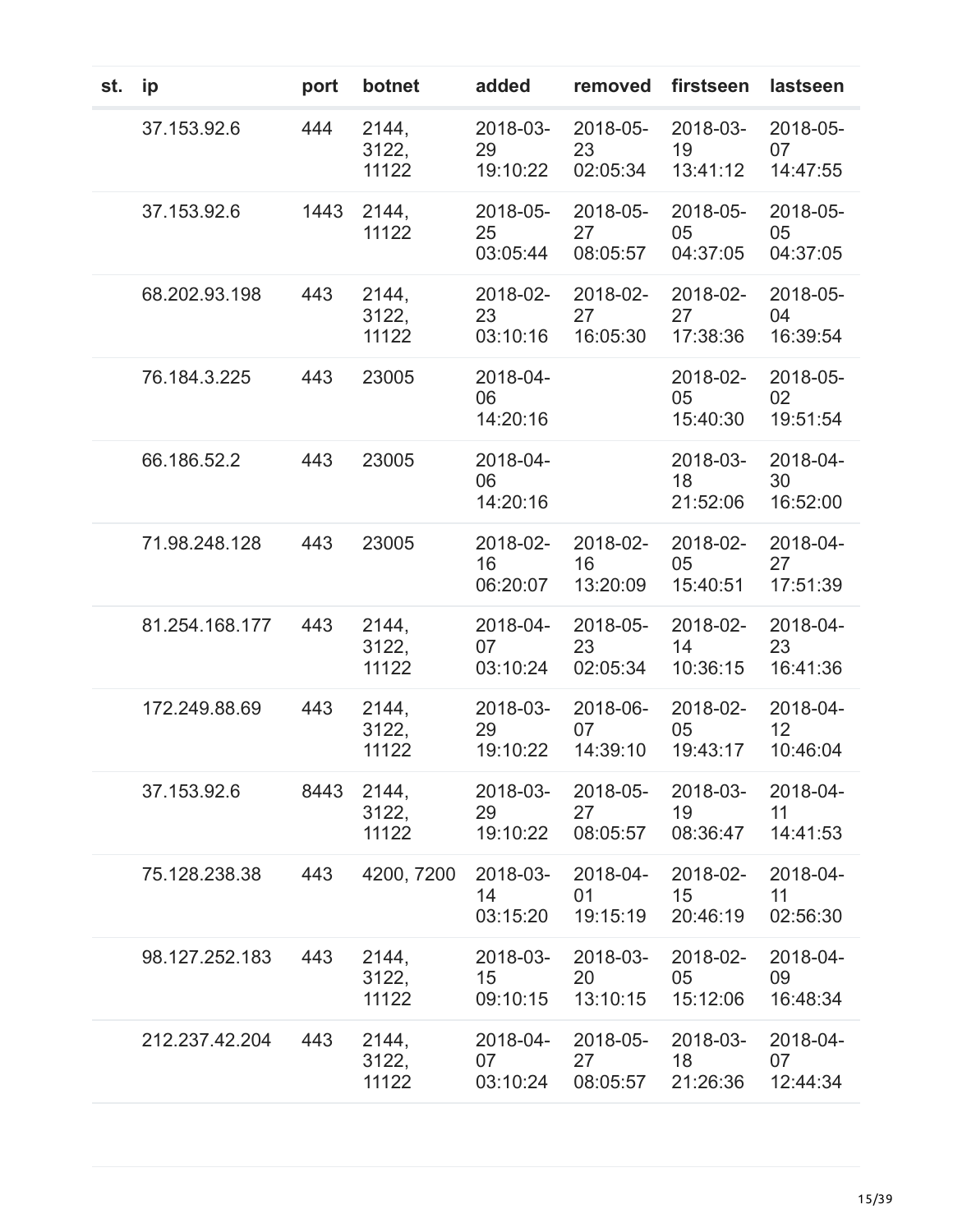| st. | ip              | port | botnet                  | added                      | removed                    | firstseen                  | lastseen                   |
|-----|-----------------|------|-------------------------|----------------------------|----------------------------|----------------------------|----------------------------|
|     | 43.231.250.172  | 3389 | 23005                   | 2018-04-<br>06<br>14:20:16 |                            | 2018-04-<br>06<br>14:20:16 | 2018-04-<br>06<br>14:20:16 |
|     | 179.108.87.11   | 443  | 4200, 7200              | 2018-04-<br>05<br>11:52:27 |                            | 2018-04-<br>05<br>20:15:17 | 2018-04-<br>05<br>20:15:17 |
|     | 41.193.159.41   | 444  | 4200, 7200              | 2018-04-<br>05<br>11:52:26 |                            | 2018-04-<br>05<br>20:15:17 | 2018-04-<br>05<br>20:15:17 |
|     | 151.0.179.218   | 8443 | 4200, 7200              | 2018-04-<br>05<br>11:53:40 |                            | 2018-04-<br>01<br>19:47:39 | 2018-04-<br>05<br>08:47:49 |
|     | 104.34.220.68   | 443  | 2144,<br>3122,<br>11122 | 2018-03-<br>30<br>21:11:47 | 2018-04-<br>03<br>12:05:50 | 2018-02-<br>05<br>15:07:31 | 2018-04-<br>03<br>12:41:21 |
|     | 73.138.81.95    | 443  | 2144,<br>3122,<br>11122 | 2018-03-<br>30<br>21:11:47 | 2018-04-<br>03<br>12:05:50 | 2018-03-<br>30<br>21:11:47 | 2018-04-<br>01<br>12:05:56 |
|     | 47.42.53.110    | 443  | 4200, 7200              | 2018-04-<br>05<br>11:52:48 |                            | 2018-02-<br>15<br>20:46:30 | 2018-03-<br>29<br>13:46:33 |
|     | 71.41.24.246    | 443  | 2144,<br>3122,<br>11122 | 2018-03-<br>23<br>18:05:37 | 2018-03-<br>23<br>21:10:14 | 2018-03-<br>23<br>18:05:37 | 2018-03-<br>23<br>18:10:10 |
|     | 24.239.82.73    | 443  | 23005                   | 2018-02-<br>16<br>06:20:07 | 2018-02-<br>16<br>13:20:09 | 2018-02-<br>17<br>16:51:51 | 2018-03-<br>23<br>17:51:27 |
|     | 66.65.47.220    | 443  | 2144,<br>3122,<br>11122 | 2018-04-<br>01<br>12:05:56 | 2018-04-<br>04<br>02:10:17 | 2018-02-<br>05<br>15:10:07 | 2018-03-<br>23<br>17:45:36 |
|     | 184.186.193.162 | 443  | 2144,<br>3122,<br>11122 | 2018-02-<br>05<br>15:09:25 |                            | 2018-02-<br>14<br>09:37:08 | 2018-03-<br>23<br>17:44:31 |
|     | 217.13.106.51   | 443  | 23005                   | 2018-03-<br>28<br>15:20:21 | 2018-03-<br>31<br>18:20:18 | 2018-02-<br>05<br>15:39:34 | 2018-03-<br>23<br>15:50:36 |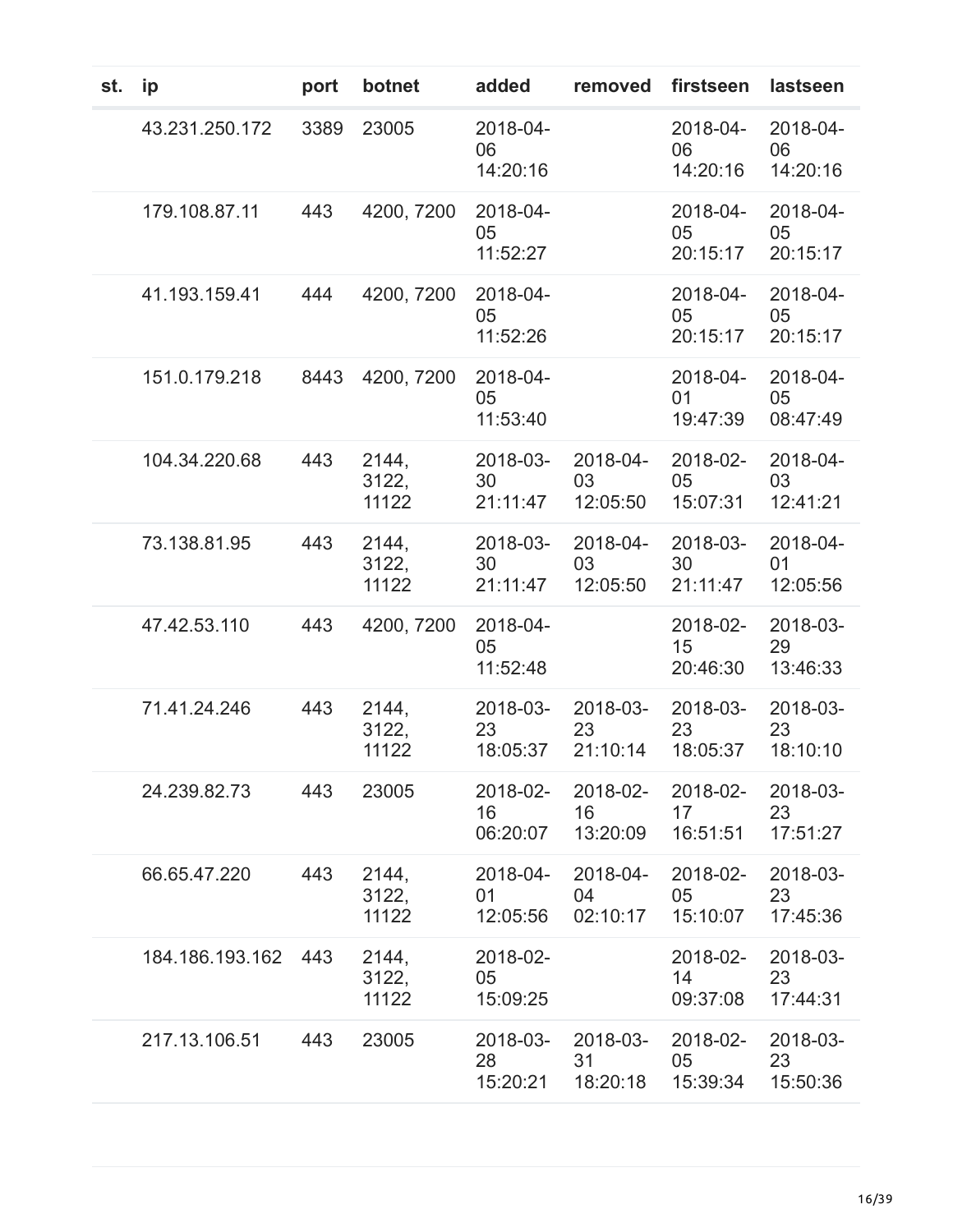| st. | ip             | port | botnet                  | added                                   | removed                                         | firstseen                  | lastseen                   |
|-----|----------------|------|-------------------------|-----------------------------------------|-------------------------------------------------|----------------------------|----------------------------|
|     | 91.110.73.48   | 443  | 4200, 7200              | 2018-03-<br>14<br>03:15:20              | 2018-04-<br>01<br>19:15:19                      | 2018-03-<br>19<br>08:47:25 | 2018-03-<br>22<br>14:47:21 |
|     | 108.205.215.92 | 443  | 2144,<br>3122,<br>11122 | 2018-03-<br>15<br>09:10:15              | 2018-03-<br>20<br>13:10:15                      | 2018-02-<br>05<br>15:09:04 | 2018-03-<br>20<br>09:44:05 |
|     | 51.52.81.84    | 443  | 4200                    | 2018-02-<br>05<br>15:28:57              |                                                 | 2018-02-<br>05<br>15:28:57 | 2018-03-<br>19<br>08:45:26 |
|     | 74.66.65.127   | 443  | 2144,<br>3122,<br>11122 | 2018-03-<br>15<br>09:10:15              | 2018-03-<br>20<br>13:10:15                      | 2018-02-<br>05<br>22:44:44 | 2018-03-<br>18<br>16:05:24 |
|     | 91.189.43.152  | 443  | 2144,<br>3122,<br>11122 | 2018-03-<br>15<br>09:10:15              | 2018-03-<br>20<br>13:10:15                      | 2018-03-<br>15<br>09:10:15 | 2018-03-<br>18<br>16:05:24 |
|     | 139.78.21.232  | 443  | 2144,<br>3122,<br>11122 | 2018-03-<br>14<br>11:10:14              | 2018-03-<br>14<br>19:10:15                      | 2018-03-<br>14<br>11:10:14 | 2018-03-<br>14<br>16:05:29 |
|     | 150.176.120.42 | 443  | 4200, 7200              | 2018-03-<br>14<br>03:15:20              | 2018-04-<br>01<br>19:15:19                      | 2018-03-<br>14<br>03:15:20 | 2018-03-<br>14<br>03:15:20 |
|     | 185.93.183.30  | 443  | 2144,<br>3122,<br>11122 | 2018-03-<br>14<br>19:10:15              | 2018-03-<br>14<br>23:10:16                      | 2018-02-<br>16<br>12:39:58 | 2018-03-<br>07<br>11:45:48 |
|     | 172.75.27.140  | 443  | 2144,<br>3122,<br>11122 | 2018-02-<br>16<br>10:05:07              | 2018-02-<br>$16 \quad \blacksquare$<br>11:10:06 | 2018-02-<br>05<br>15:09:46 | 2018-03-<br>07<br>11:44:39 |
|     | 58.167.83.30   | 443  | 2144,<br>3122,<br>11122 | 2018-03-<br>15 <sup>1</sup><br>09:10:15 | 2018-03-<br>20<br>13:10:15                      | 2018-02-<br>19<br>13:37:18 | 2018-03-<br>07<br>11:43:34 |
|     | 70.184.66.94   | 443  | 2144,<br>3122,<br>11122 | 2018-03-<br>23<br>18:05:37              | 2018-03-<br>23<br>21:10:14                      | 2018-02-<br>05<br>17:41:59 | 2018-03-<br>07<br>11:43:00 |
|     | 129.89.57.197  | 443  | 2144,<br>3122,<br>11122 | 2018-02-<br>19<br>08:10:10              | 2018-02-<br>19<br>10:10:15                      | 2018-02-<br>14<br>16:41:50 | 2018-03-<br>07<br>11:42:07 |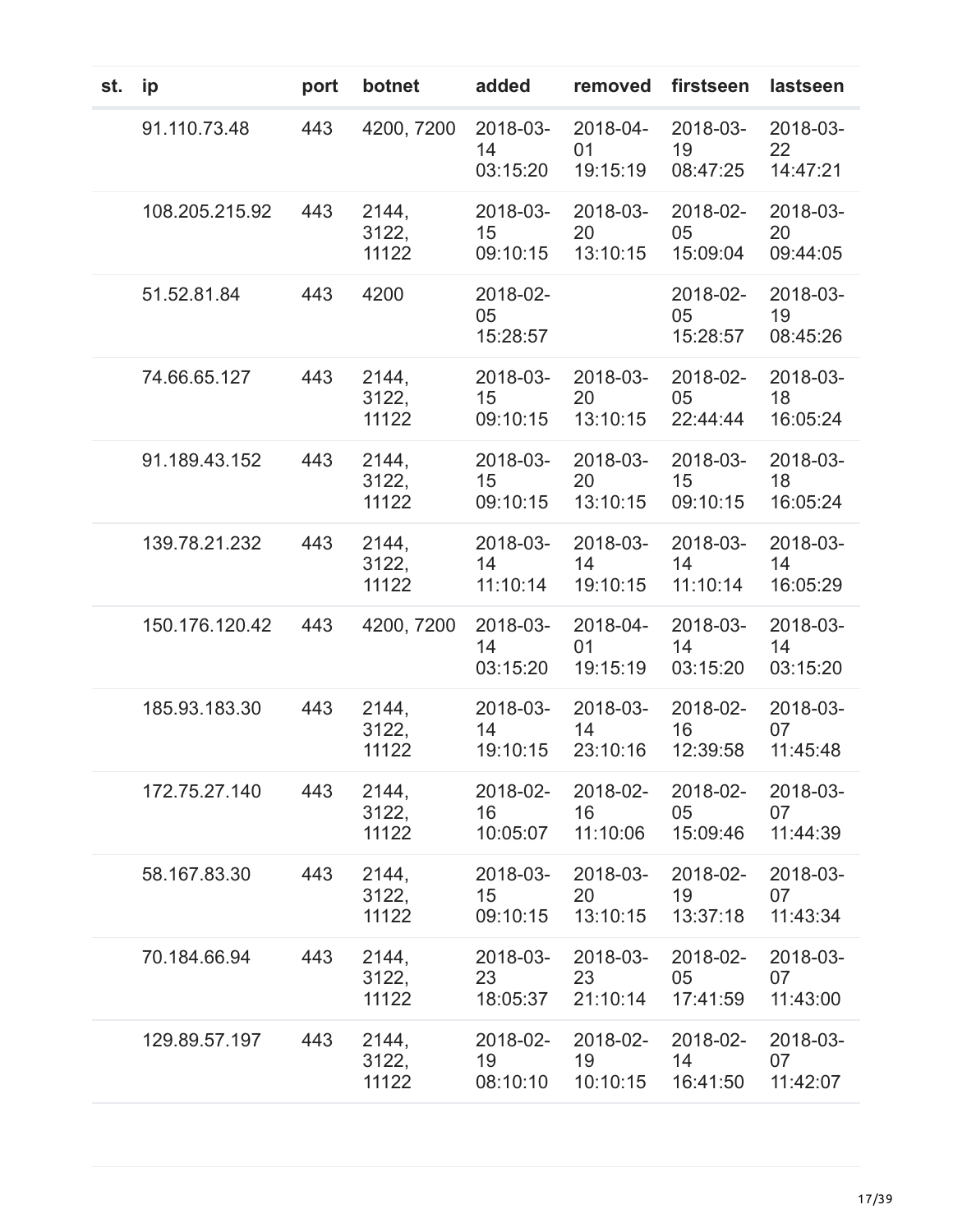| st. | ip             | port | botnet                  | added                      | removed                    | firstseen                  | lastseen                   |
|-----|----------------|------|-------------------------|----------------------------|----------------------------|----------------------------|----------------------------|
|     | 209.151.143.34 | 443  | 2144,<br>3122,<br>11122 | 2018-02-<br>16<br>10:05:07 | 2018-02-<br>16<br>11:10:06 | 2018-02-<br>05<br>16:41:09 | 2018-03-<br>07<br>11:41:24 |
|     | 155.186.105.68 | 443  | 4200, 7200              | 2018-03-<br>06<br>10:15:17 | 2018-03-<br>11<br>08:15:13 | 2018-03-<br>06<br>10:15:17 | 2018-03-<br>06<br>10:15:17 |
|     | 107.185.217.40 | 443  | 23005                   | 2018-02-<br>16<br>06:20:07 | 2018-02-<br>16<br>13:20:09 | 2018-02-<br>13<br>03:50:14 | 2018-03-<br>05<br>07:50:17 |
|     | 186.179.99.134 | 443  | 2144,<br>3122,<br>11122 | 2018-03-<br>06<br>22:05:43 | 2018-03-<br>06<br>23:10:25 | 2018-02-<br>27<br>18:37:00 | 2018-03-<br>02<br>13:42:32 |
|     | 131.104.120.60 | 443  | 2144,<br>3122,<br>11122 | 2018-03-<br>06<br>22:05:43 | 2018-03-<br>06<br>23:10:25 | 2018-02-<br>27<br>19:38:27 | 2018-02-<br>28<br>08:38:16 |
|     | 12.110.252.50  | 443  | 2144,<br>3122,<br>11122 | 2018-02-<br>28<br>23:10:20 | 2018-03-<br>06<br>22:10:28 | 2018-02-<br>14<br>16:42:01 | 2018-02-<br>27<br>21:42:23 |
|     | 150.176.120.43 | 443  | 4200, 7200              | 2018-03-<br>06<br>10:15:17 | 2018-03-<br>11<br>08:15:13 | 2018-02-<br>20<br>12:45:26 | 2018-02-<br>26<br>17:45:18 |
|     | 2.31.131.232   | 443  | 4200, 7200              | 2018-03-<br>06<br>10:15:17 | 2018-03-<br>11<br>08:15:13 | 2018-02-<br>16<br>07:45:38 | 2018-02-<br>26<br>16:45:48 |
|     | 208.58.127.110 | 443  | 23005                   | 2018-02-<br>16<br>13:20:09 | 2018-03-<br>11<br>08:20:12 | 2018-02-<br>05<br>16:51:17 | 2018-02-<br>22<br>20:51:08 |
|     | 46.17.3.237    | 443  | 2144,<br>3122,<br>11122 | 2018-02-<br>20<br>02:10:10 | 2018-02-<br>23<br>00:10:18 | 2018-02-<br>20<br>02:10:10 | 2018-02-<br>22<br>14:05:20 |
|     | 76.94.146.77   | 443  | 2144,<br>3122,<br>11122 | 2018-02-<br>16<br>10:05:07 | 2018-02-<br>16<br>11:10:06 | 2018-02-<br>05<br>16:40:37 | 2018-02-<br>21<br>20:35:36 |
|     | 73.138.14.216  | 443  | 2144,<br>3122,<br>11122 | 2018-02-<br>05<br>15:11:22 |                            | 2018-02-<br>05<br>15:11:22 | 2018-02-<br>21<br>13:39:58 |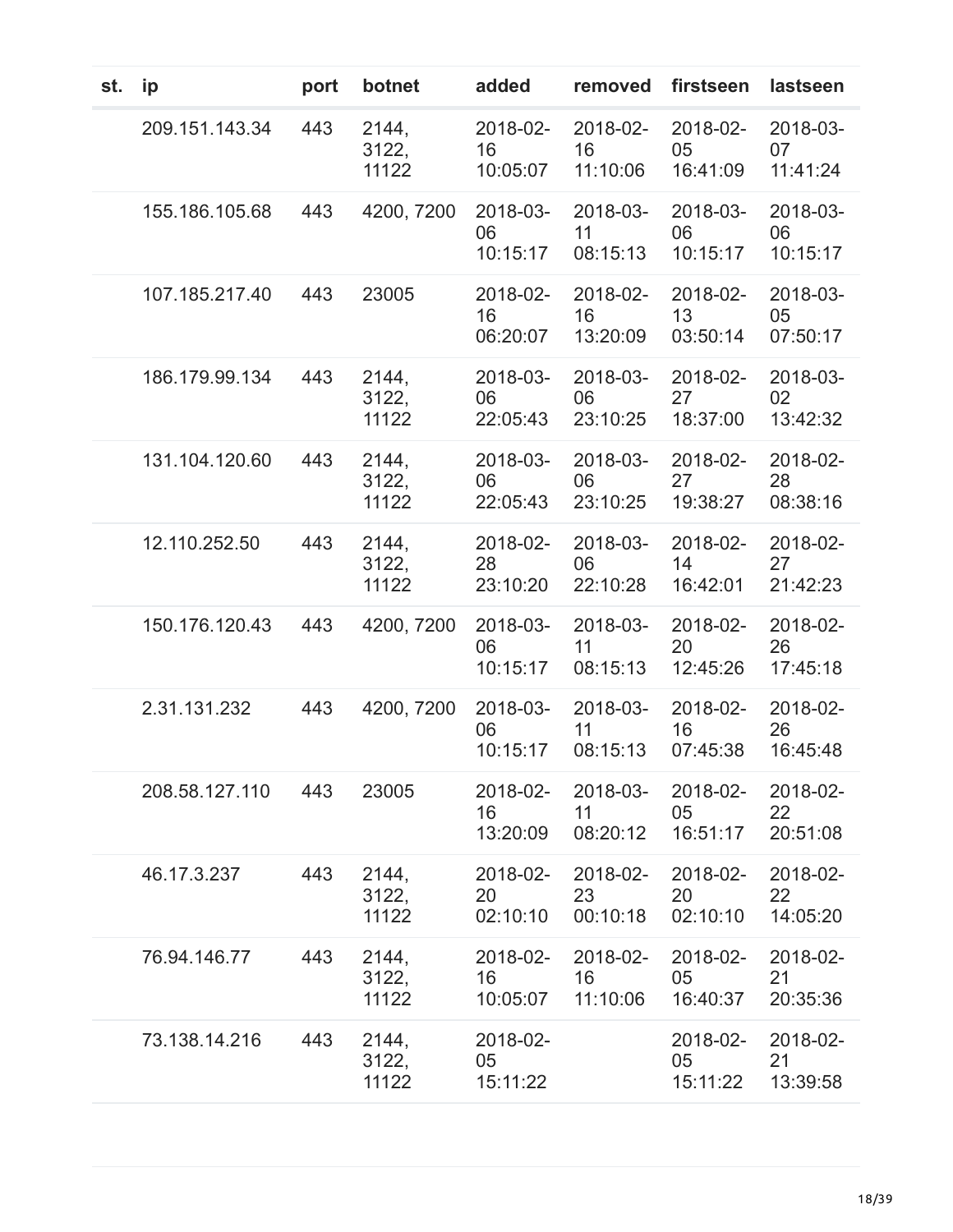| st. | ip             | port | botnet                  | added                      | removed                                 | firstseen                  | lastseen                   |
|-----|----------------|------|-------------------------|----------------------------|-----------------------------------------|----------------------------|----------------------------|
|     | 23.249.164.165 | 443  | 2144,<br>3122,<br>11122 | 2018-03-<br>08<br>01:10:28 | 2018-03-<br>10 <sup>°</sup><br>03:05:24 | 2018-02-<br>16<br>11:35:55 | 2018-02-<br>21<br>05:42:08 |
|     | 108.188.73.120 | 443  | 23005                   | 2018-02-<br>16<br>13:20:09 | 2018-03-<br>11<br>08:20:12              | 2018-02-<br>05<br>15:39:45 | 2018-02-<br>20<br>15:50:47 |
|     | 73.205.129.116 | 443  | 2144,<br>3122,<br>11122 | 2018-02-<br>16<br>19:10:07 | 2018-02-<br>19<br>07:10:11              | 2018-02-<br>14<br>03:43:39 | 2018-02-<br>19<br>03:05:11 |
|     | 72.240.66.196  | 443  | 2144,<br>3122,<br>11122 | 2018-02-<br>05<br>15:06:33 |                                         | 2018-02-<br>05<br>15:06:33 | 2018-02-<br>18<br>18:40:16 |
|     | 74.50.133.9    | 443  | 4200, 7200              | 2018-03-<br>06<br>10:15:17 | 2018-03-<br>11<br>08:15:13              | 2018-02-<br>05<br>15:30:06 | 2018-02-<br>17<br>21:46:51 |
|     | 185.93.183.30  | 444  | 2144,<br>3122,<br>11122 | 2018-02-<br>16<br>13:05:09 | 2018-02-<br>17<br>09:44:19              | 2018-02-<br>16<br>12:38:25 | 2018-02-<br>16<br>14:10:08 |
|     | 103.1.216.246  | 8443 | 2144,<br>3122,<br>11122 | 2018-02-<br>16<br>10:05:07 | 2018-02-<br>16<br>11:10:06              | 2018-02-<br>16<br>10:05:07 | 2018-02-<br>16<br>10:10:07 |
|     | 72.196.121.198 | 443  | 4200, 7200              | 2018-03-<br>06<br>10:15:17 | 2018-03-<br>11<br>08:15:13              | 2018-02-<br>15<br>20:47:14 | 2018-02-<br>16<br>01:47:04 |
|     | 108.188.147.84 | 443  | 4200, 7200              | 2018-03-<br>06<br>10:15:17 | 2018-03-<br>11<br>08:15:13              | 2018-02-<br>15<br>20:47:25 | 2018-02-<br>15<br>20:47:25 |
|     | 71.190.203.72  | 443  | 2144,<br>3122,<br>11122 | 2018-02-<br>16<br>10:05:07 | 2018-02-<br>16<br>11:10:06              | 2018-02-<br>05<br>16:40:48 | 2018-02-<br>13<br>01:40:47 |
|     | 45.49.124.54   | 443  | 2144,<br>3122,<br>11122 | 2018-02-<br>05<br>15:10:50 |                                         | 2018-02-<br>05<br>16:43:43 | 2018-02-<br>08<br>22:43:35 |
|     | 73.14.144.224  | 443  | 23005                   | 2018-02-<br>16<br>13:20:09 | 2018-03-<br>11<br>08:20:12              | 2018-02-<br>05<br>15:39:57 | 2018-02-<br>06<br>09:50:56 |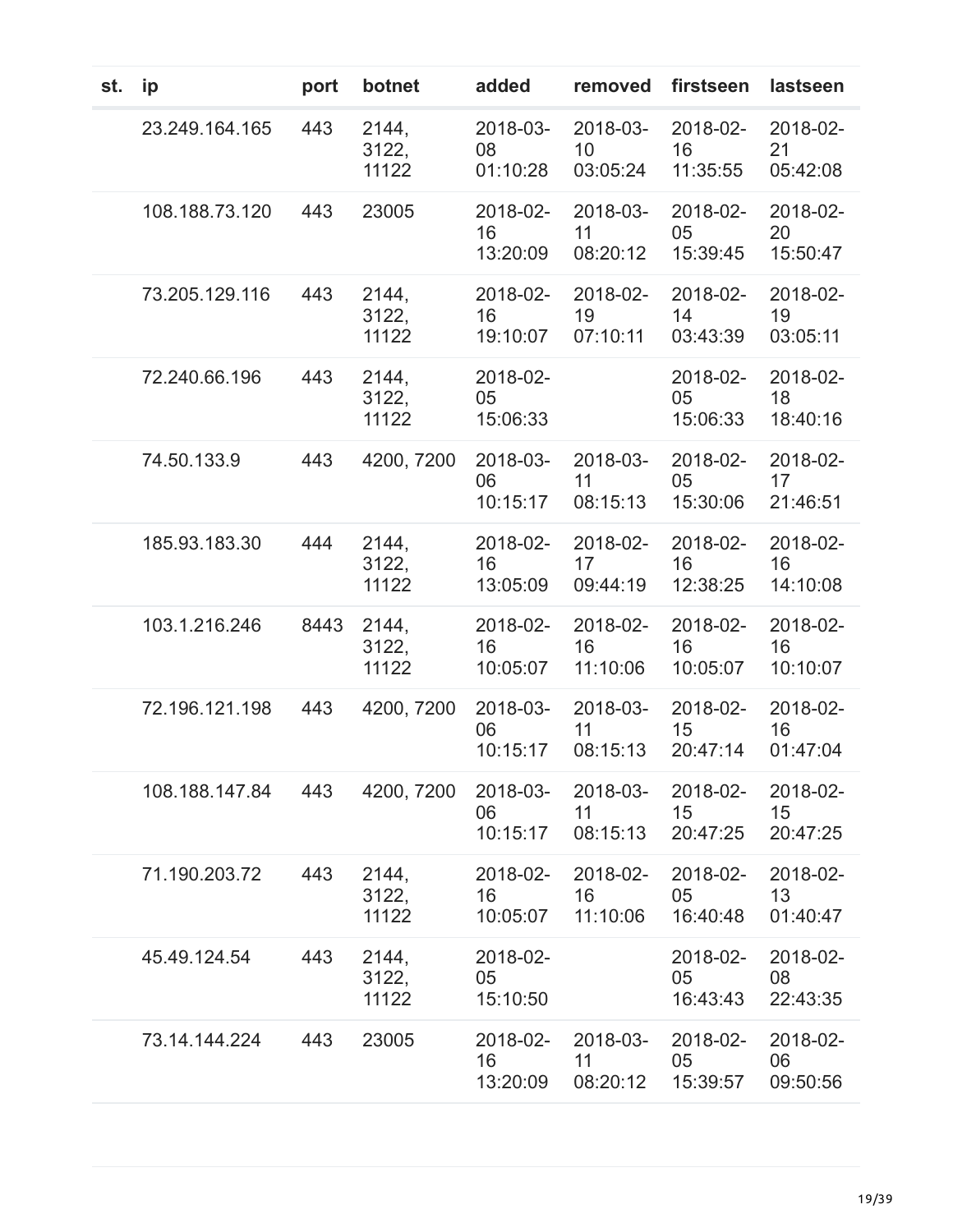| st. | ip             | port | botnet                  | added                      | removed | firstseen | lastseen |
|-----|----------------|------|-------------------------|----------------------------|---------|-----------|----------|
|     | 69.75.114.66   | 443  | 4200                    | 2018-02-<br>05<br>15:29:43 |         |           |          |
|     | 190.208.42.36  | 443  | 4200                    | 2018-02-<br>05<br>15:30:17 |         |           |          |
|     | 90.45.27.34    | 443  | 3122                    | 2018-02-<br>05<br>15:11:01 |         |           |          |
|     | 47.22.1.187    | 443  | 2144,<br>3122,<br>11122 | 2018-02-<br>05<br>15:10:40 |         |           |          |
|     | 128.83.114.21  | 443  | 2144,<br>3122,<br>11122 | 2018-02-<br>05<br>15:11:33 |         |           |          |
|     | 70.182.65.230  | 443  | 3122                    | 2018-02-<br>05<br>15:11:44 |         |           |          |
|     | 174.76.22.140  | 443  | 23005                   | 2018-02-<br>05<br>15:39:23 |         |           |          |
|     | 66.63.85.26    | 443  | 3122                    | 2018-02-<br>05<br>15:11:55 |         |           |          |
|     | 24.236.75.22   | 443  | 10105                   | 2018-06-<br>07<br>11:37:31 |         |           |          |
|     | 95.150.74.40   | 443  | 4200                    | 2018-02-<br>05<br>15:29:55 |         |           |          |
|     | 70.184.73.157  | 443  | 2144,<br>3122,<br>11122 | 2018-02-<br>05<br>15:06:59 |         |           |          |
|     | 83.152.105.116 | 443  | 3122                    | 2018-02-<br>05<br>15:08:09 |         |           |          |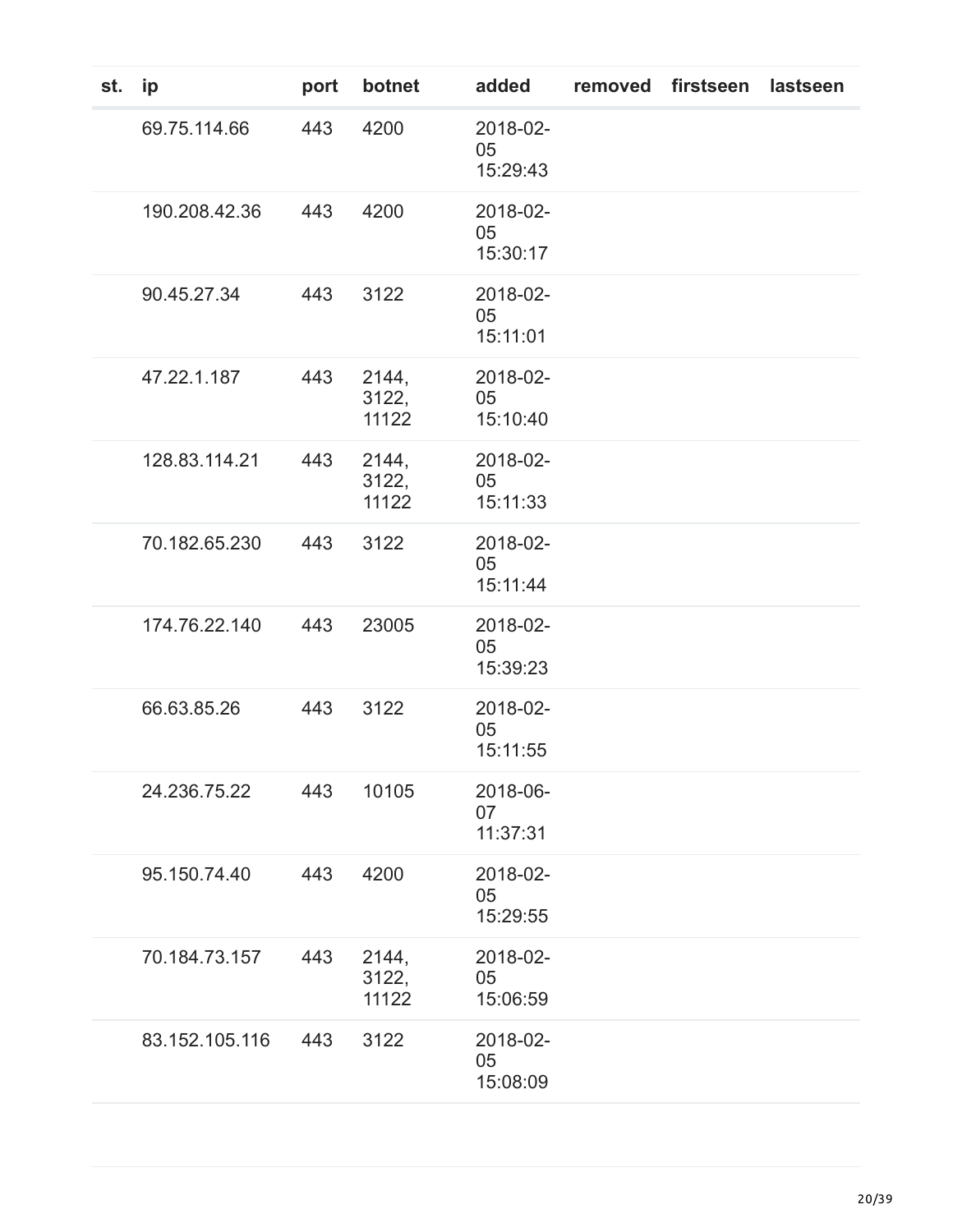| st. | ip            | port | botnet | added                      | removed firstseen | lastseen |
|-----|---------------|------|--------|----------------------------|-------------------|----------|
|     | 108.188.0.7   | 443  | 3122   | 2018-02-<br>05<br>15:08:42 |                   |          |
|     | 70.182.76.241 | 443  | 3122   | 2018-02-<br>05<br>15:06:49 |                   |          |

#### **Modules**

Dridex uses various modules:

- The *loader* module is used to infect the client. They use an infrastructure independent from the actual Dridex operation. Loaders are not listed here, as they are mostly delivered by email.
- The *bot* module is the core of Dridex v4. It is the only module found on regular clients, apart from traces of the loader. Bots are listed in section bots.
- Supernodes and clients that are otherwise interesting to the Dridex operators (e.g., clients in corporate networks), are equipped with additional modules. For example, the *socks* module is used to redirect traffic from other infected clients, the *vnc* module is used to inspect clients before upgrading them to supernodes, or to spy on corporate machines.

The modules from the last 365 days are listed.

## **Bots**

Dridex bots are distinguished by a version number and timestamp. For each version, there are often multiple different hashes and timestamps, which is a result of recompiling and repacking the modules.

| timestamp                  |      | botnet architecture version | md <sub>5</sub>                    | V |
|----------------------------|------|-----------------------------|------------------------------------|---|
| 2018-07-<br>17<br>05:25:28 | 7200 | 64bit                       | bd99593799165161126d17cabd164460 \ |   |
| 2018-07-<br>17<br>05:25:16 | 7200 | 32bit                       | b8beaa92ef68417b6f71306335529b3e   |   |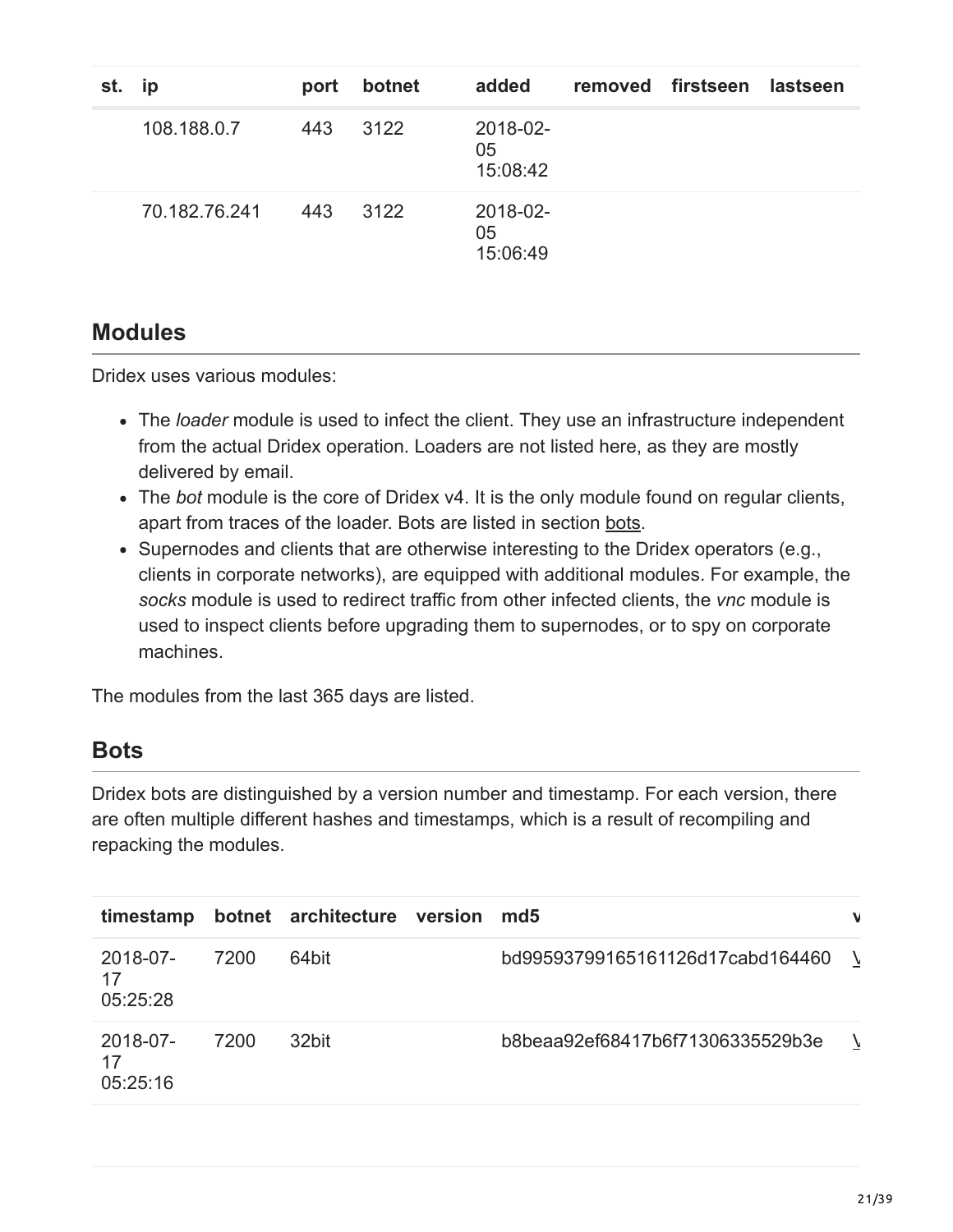| timestamp                  | botnet         | architecture version |      | md <sub>5</sub>                  | $\mathbf{v}$             |
|----------------------------|----------------|----------------------|------|----------------------------------|--------------------------|
| 2018-07-<br>16<br>09:22:18 | 7200           | 64bit                |      | 9bc379ffa93c47f312d17f3278624fff | $\overline{\phantom{a}}$ |
| 2018-07-<br>16<br>09:22:08 | 7200           | 32bit                |      | 21d41ea27f6ae652760967cb81a9216c | $\overline{7}$           |
| 2018-06-<br>25<br>14:19:46 | 7200           | 64bit                |      | dedc619260039024df1dda42b2fbf01b | $\overline{\mathcal{L}}$ |
| 2018-06-<br>25<br>14:19:27 | 7200           | 32bit                |      | 3c3d6fa2f3c8ad96e6f4cfd381df852c | $\overline{\mathcal{L}}$ |
| 2018-06-<br>21<br>09:42:38 | 4200           | 64bit                | 4.87 | a5baa566a3e9675d304e56e3cf512916 | $\overline{\phantom{a}}$ |
| 2018-06-<br>21<br>09:42:38 | 7200,<br>11122 | 64bit                | 4.14 | d00d71561128c16770349bc0241c9de4 | $\overline{\mathcal{L}}$ |
| 2018-06-<br>21<br>09:42:38 | 10105          | 64bit                |      | cafec8ab7a6d2cffd2afdf3220a5550b | $\overline{\phantom{a}}$ |
| 2018-06-<br>21<br>09:42:38 | 3122,<br>23005 | 64bit                |      | 9a21726fdd1054098d4e75c84fde5b7f | $\overline{\phantom{a}}$ |
| 2018-06-<br>21<br>09:42:38 | 2144           | 64bit                | 4.14 | 724058d1cc04c3c3295bcf8d640375b1 | $\overline{\mathcal{L}}$ |
| 2018-06-<br>21<br>09:42:24 | 3122,<br>23005 | 32bit                |      | f05fa10b6502a04357bd1db4fc59cd1e | $\overline{\phantom{a}}$ |
| 2018-06-<br>21<br>09:42:24 | 10105          | 32bit                |      | f6ec84374c1effa56e7bf12499318c5d | $\overline{\phantom{a}}$ |
| 2018-06-<br>21<br>09:42:24 | 2144           | 32bit                | 4.14 | 7288dcfd23281720d7ce80925db59abe | $\overline{\phantom{a}}$ |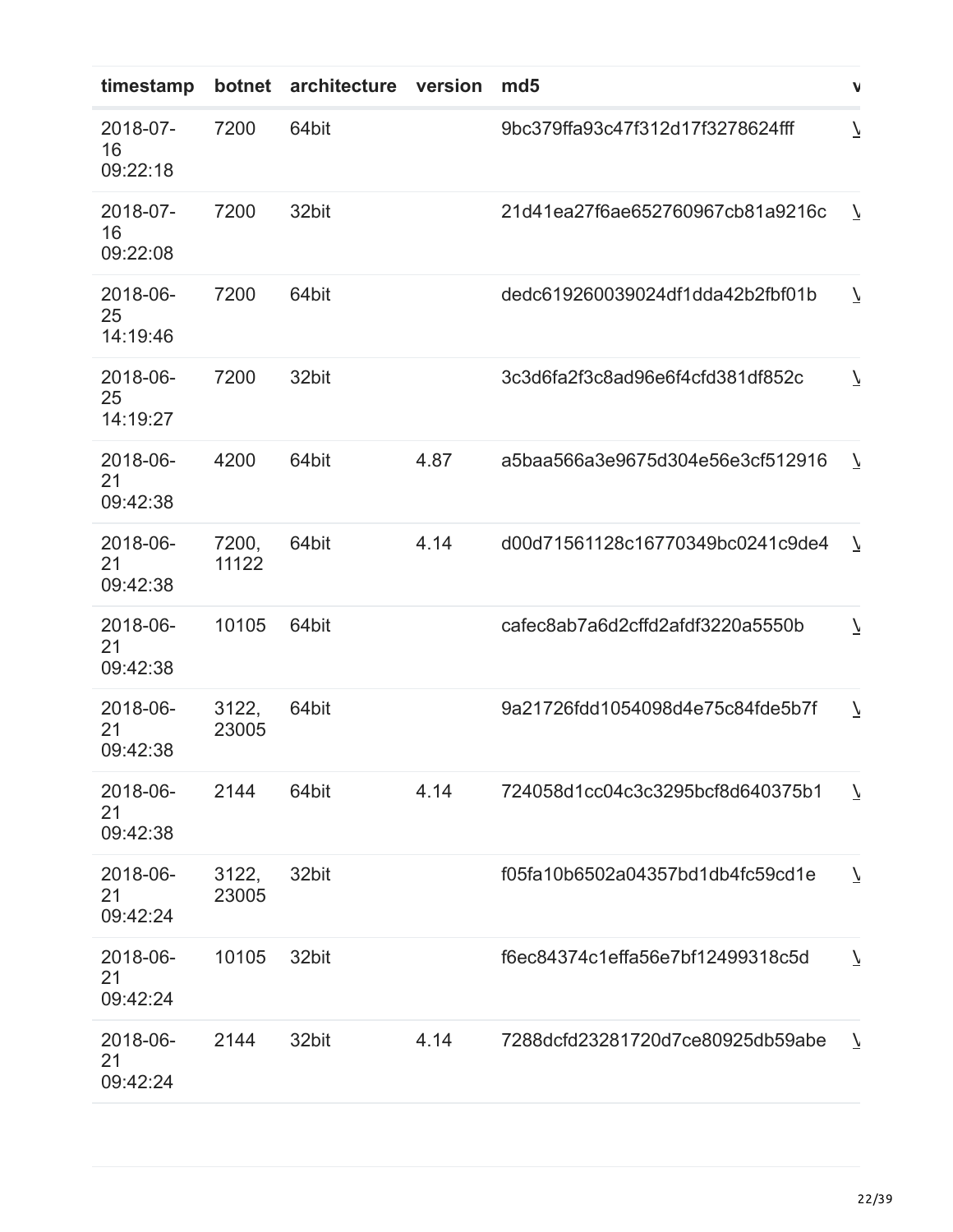| timestamp                  | botnet                           | architecture | version | md <sub>5</sub>                  | $\mathbf{v}$             |
|----------------------------|----------------------------------|--------------|---------|----------------------------------|--------------------------|
| 2018-06-<br>21<br>09:42:24 | 4200                             | 32bit        | 4.87    | 4671d287f4d5f0cafbd00de50ef25510 | $\overline{\mathcal{L}}$ |
| 2018-06-<br>21<br>09:42:24 | 7200,<br>11122                   | 32bit        | 4.14    | 8714e50aee6ed1c8a9dccc418066e0a3 | $\overline{V}$           |
| 2018-06-<br>20<br>13:14:44 | 10105                            | 64bit        | 2.25    | 50362d3a3b3d25985c6682cdc07dc656 | $\overline{\phantom{a}}$ |
| 2018-06-<br>20<br>13:14:34 | 10105                            | 32bit        | 2.25    | 9cff4061c873bc9bc8db8778333c094b | $\overline{\phantom{a}}$ |
| 2018-06-<br>17<br>11:00:18 | 10105                            | 64bit        | 2.22    | 81f93600a86d319f22a5e5696ef4c92d | $\overline{\phantom{a}}$ |
| 2018-06-<br>17<br>11:00:00 | 10105                            | 32bit        | 2.22    | 1c1b388ffcc6a971be99e3b84171d1c0 | $\overline{\phantom{a}}$ |
| 2018-06-<br>15<br>09:01:06 | 4200                             | 32bit        |         | 86afe888da74886b3f77521c383dc95a | $\overline{\phantom{a}}$ |
| 2018-06-<br>15<br>09:01:06 | 2144                             | 32bit        |         | 2edc6e7e2c7a8968ae4cfb9d6f6f09c7 | $\overline{\phantom{a}}$ |
| 2018-06-<br>15<br>09:01:06 | 7200,<br>11122                   | 32bit        |         | 0adecaad257848c99178f364695562cf | $\overline{7}$           |
| 2018-06-<br>12<br>13:00:06 | 2144,<br>4200,<br>7200           | 64bit        | 4.14    | 853da33cc33197c15718ffb9220fbcaf | $\overline{\phantom{a}}$ |
| 2018-06-<br>12<br>13:00:06 | 11122                            | 64bit        | 4.14    | b91c009b7c2df0c98ed679e6076aead7 | $\overline{7}$           |
| 2018-06-<br>12<br>12:57:00 | 2144,<br>4200,<br>7200,<br>11122 | 32bit        | 4.14    | 0737309e226245feecd27a35f7a50e59 | $\overline{\phantom{a}}$ |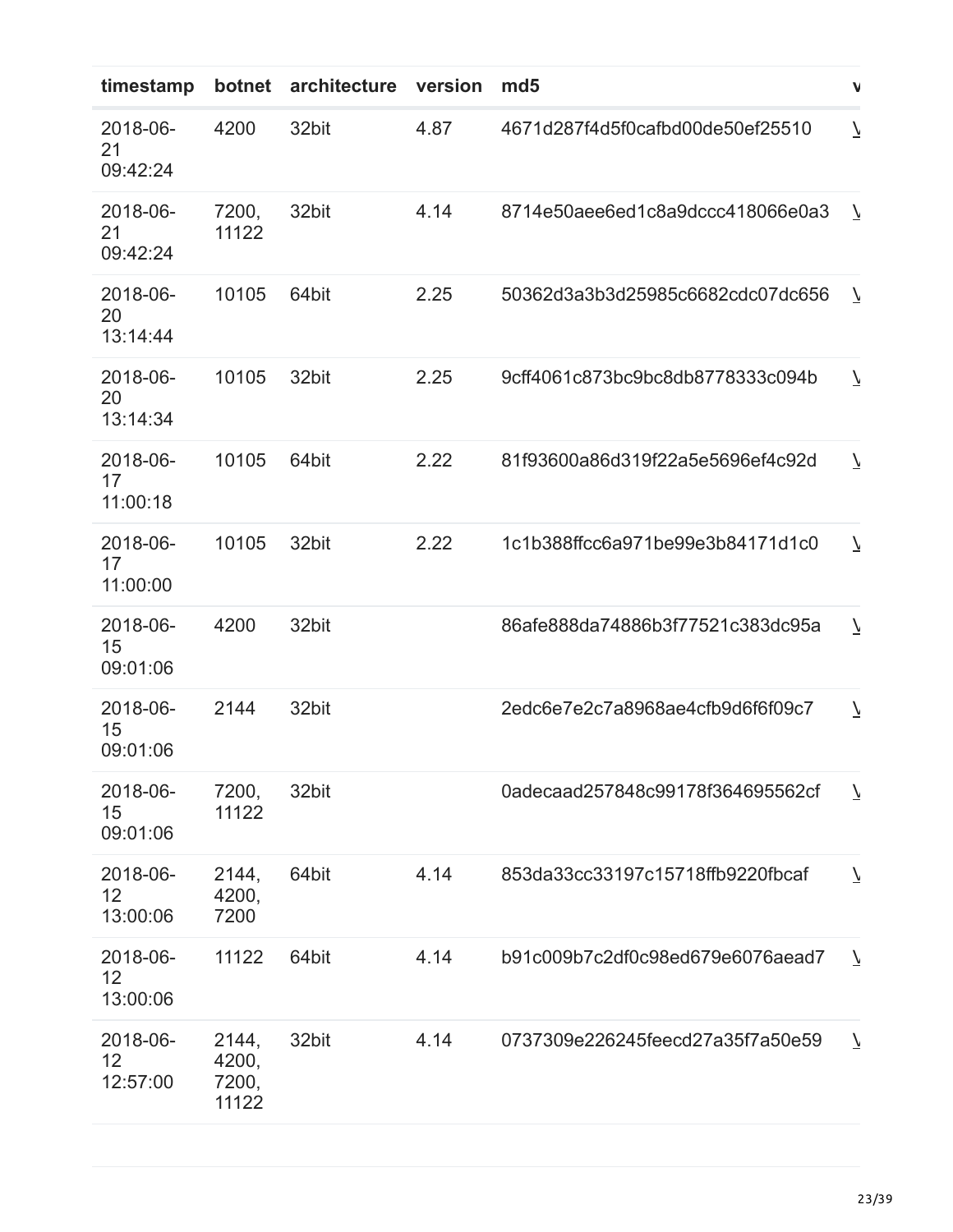| timestamp                  | botnet | architecture | version | md <sub>5</sub>                  | V                        |
|----------------------------|--------|--------------|---------|----------------------------------|--------------------------|
| 2018-06-11<br>12:25:18     | 7200   | 64bit        | 4.87    | b7e06885887b3ac39fae6e931bdf22cc | $\overline{\mathcal{L}}$ |
| 2018-06-11<br>12:25:18     | 11122  | 64bit        | 4.14    | c49cbfdcb4fcc5096462e9f24c5d1dff | $\overline{\phantom{a}}$ |
| 2018-06-11<br>12:25:18     | 2144   | 64bit        | 4.87    | 454f07d141e4139baeeba5bb75701bfc | $\overline{\phantom{a}}$ |
| 2018-06-11<br>12:25:18     | 4200   | 64bit        |         | 3a0d92cfbf66a1c2d7b8af22c6008d19 | $\overline{\mathcal{L}}$ |
| 2018-06-11<br>12:24:30     | 11122  | 32bit        | 4.14    | a3a8e607a5f905928c777844e47b5f9a | $\overline{\phantom{a}}$ |
| 2018-06-11<br>12:24:30     | 4200   | 32bit        |         | 037df38bd30a08ac4f8bff53a33070b8 | $\overline{\mathcal{L}}$ |
| 2018-06-11<br>12:24:30     | 7200   | 32bit        | 4.87    | a11c136cdc4d8a9123759980bf7aa3bb | $\overline{\phantom{a}}$ |
| 2018-06-11<br>12:24:30     | 2144   | 32bit        | 4.87    | 1f97c1a405ceec89de6a05c8fc44a356 | $\overline{\phantom{a}}$ |
| 2018-06-11<br>09:30:25     | 10105  | 64bit        | 2.22    | 39a1d5c2e00b4dd5a9547d62bfe2f457 | $\overline{\phantom{a}}$ |
| 2018-06-11<br>09:30:11     | 10105  | 32bit        | 2.22    | c10409766fd8f1cd80d1113b9bee4a67 | $\overline{\phantom{a}}$ |
| 2018-06-<br>09<br>21:34:34 | 10105  | 64bit        | 4.14    | b3c512ffa0ec2906500c70140b38a27b | $\overline{\phantom{a}}$ |
| 2018-06-<br>09<br>21:34:24 | 10105  | 32bit        | 4.14    | 16ddc8752e5724eff475e6c558b5c269 | $\overline{\phantom{a}}$ |
| 2018-06-<br>07<br>14:15:20 | 7200   | 64bit        | 4.14    | c42a6fee5b7446a087e7226d8754eb06 | $\overline{\phantom{a}}$ |
| 2018-06-<br>07<br>14:14:34 | 7200   | 32bit        | 4.14    | e6fc8ac7c3844e1a040e5fae6e47de7c | $\overline{\phantom{a}}$ |
| 2018-06-<br>07<br>12:14:07 | 4200   | 64bit        | 4.14    | 4fb3774f18c9400bd7fda15cae271e5a | $\overline{\mathcal{L}}$ |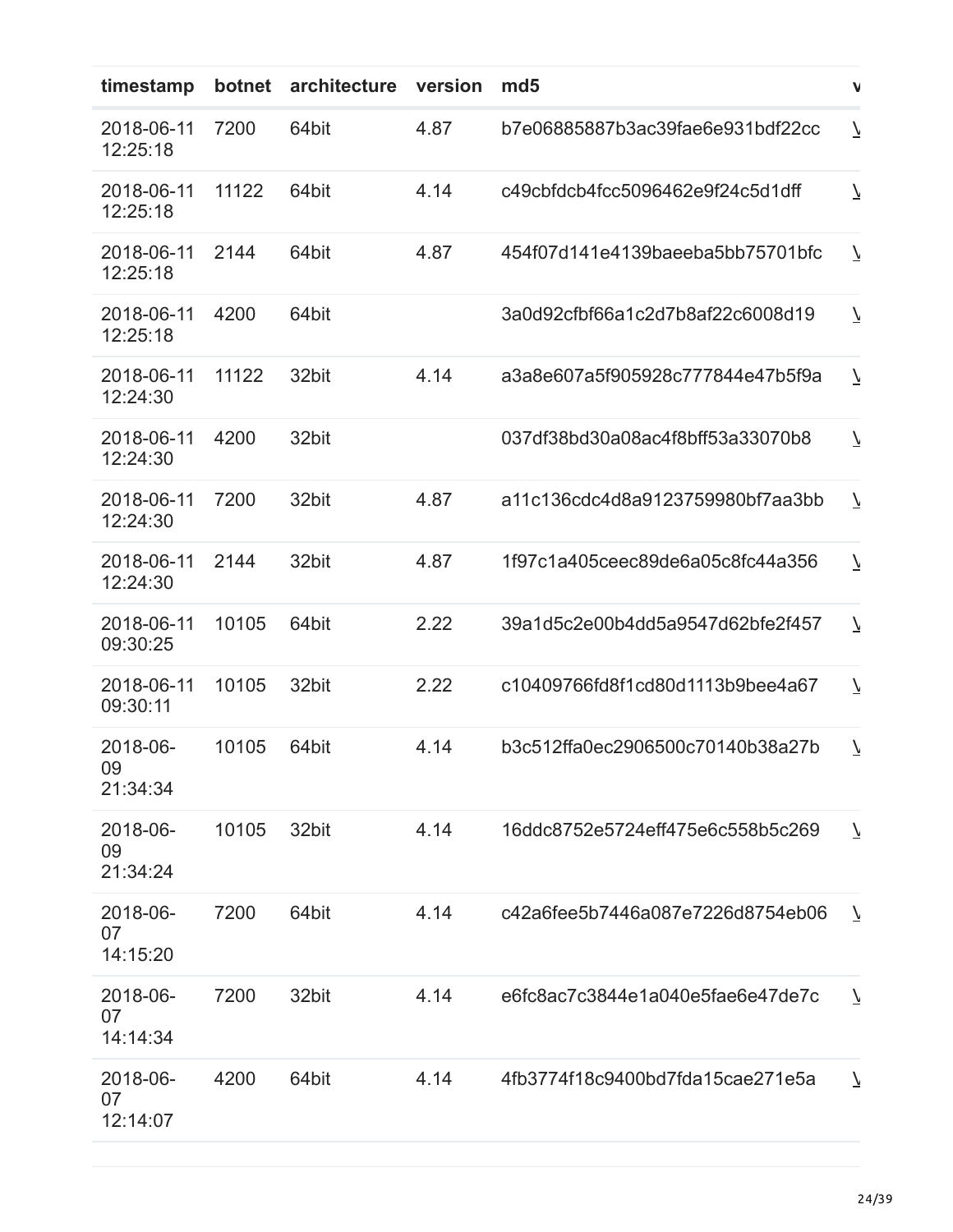| timestamp                  | botnet        | architecture | version | md <sub>5</sub>                  | $\mathbf{v}$             |
|----------------------------|---------------|--------------|---------|----------------------------------|--------------------------|
| 2018-06-<br>06<br>12:00:27 | 11122         | 64bit        | 4.86    | 76382ab7b72cf3e1244640ed0461c7aa | $\overline{\phantom{a}}$ |
| 2018-06-<br>06<br>12:00:27 | 4200          | 64bit        | 4.86    | 6f53a6a36b757eb843b81cbc82e81f34 | $\overline{\phantom{a}}$ |
| 2018-06-<br>06<br>12:00:27 | 2144          | 64bit        | 4.86    | fd76f3edc765e6c5971eab6c070b0963 | $\overline{\phantom{a}}$ |
| 2018-06-<br>06<br>12:00:17 | 4200          | 32bit        | 4.86    | bb733999c6e083528901dc29bdc966e8 | $\overline{\mathcal{L}}$ |
| 2018-06-<br>06<br>12:00:17 | 2144          | 32bit        | 4.86    | 2f5373c1244bb6d50f70952b93f3ae03 | $\overline{\phantom{a}}$ |
| 2018-06-<br>06<br>12:00:17 | 11122         | 32bit        | 4.86    | 745bd761aaaaa56879f57d5e0cdeae9c | $\overline{\mathcal{L}}$ |
| 2018-06-<br>06<br>10:58:14 | 4200,<br>7200 | 64bit        | 4.86    | d976b6794dfb4ce442319269a642bba4 | $\overline{\phantom{a}}$ |
| 2018-06-<br>06<br>10:58:04 | 4200,<br>7200 | 32bit        | 4.86    | 426af8219007ecb11ff8639b2474311d | $\overline{\phantom{a}}$ |
| 2018-06-<br>05<br>07:42:44 | 10105         | 64bit        | 2.20    | 641d179561c11bd2f5866247e7430475 | $\overline{\mathcal{L}}$ |
| 2018-06-<br>05<br>07:42:29 | 10105         | 32bit        | 2.20    | 747b19636ece96cc1f2b70772f71cbe3 | $\overline{\phantom{a}}$ |
| 2018-06-<br>01<br>18:49:48 | 11122         | 64bit        | 4.86    | f5d5af53b99ecfcc1696e943ec95a6c3 | $\overline{\phantom{a}}$ |
| 2018-06-<br>01<br>18:49:48 | 2144          | 64bit        | 4.86    | a65c1290917373b6ebb0543df9ca21a2 | $\overline{7}$           |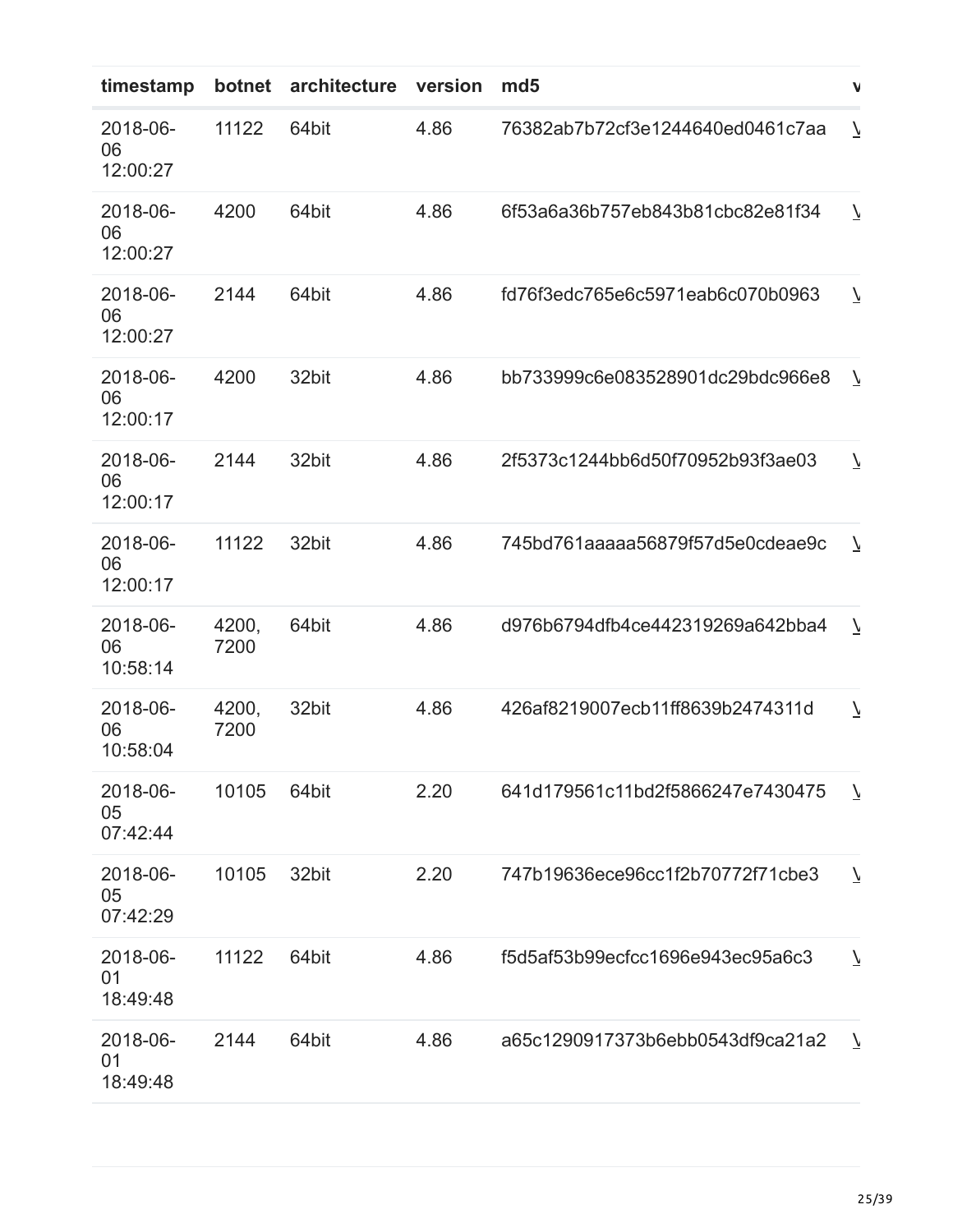| timestamp                  | botnet         | architecture | version | md <sub>5</sub>                  | $\mathbf{v}$             |
|----------------------------|----------------|--------------|---------|----------------------------------|--------------------------|
| 2018-06-<br>01<br>18:49:25 | 2144           | 32bit        | 4.86    | 7b1631b97c029fc6a16fdb20a13854b7 | $\overline{\phantom{a}}$ |
| 2018-06-<br>01<br>18:49:25 | 11122          | 32bit        | 4.86    | f13f270b8317358f8ccb339a8c905591 | $\overline{\phantom{a}}$ |
| 2018-06-<br>01<br>18:28:42 | 4200,<br>7200  | 64bit        | 4.86    | c90e9696aa3240f154b91f70a574d26e | $\overline{\phantom{a}}$ |
| 2018-06-<br>01<br>18:28:04 | 4200,<br>7200  | 32bit        | 4.86    | 75990b40f65803028af152dacfb513a1 | $\overline{\phantom{a}}$ |
| 2018-05-<br>31<br>12:30:36 | 2144,<br>11122 | 64bit        | 4.86    | dcea2c788ca7600c1a5a9fe340f42869 | $\overline{\phantom{a}}$ |
| 2018-05-<br>31<br>12:30:21 | 2144,<br>11122 | 32bit        | 4.86    | 11b78e9ee07ec42a671695487e802e0e | $\overline{\mathcal{L}}$ |
| 2018-05-<br>31<br>12:08:30 | 4200,<br>7200  | 64bit        | 4.86    | 8c278fd7ef8059ef6ae7edd7acff8954 | $\overline{\phantom{a}}$ |
| 2018-05-<br>31<br>12:08:00 | 4200,<br>7200  | 32bit        | 4.86    | d7854efc87ca10aed77e77ada1015b64 | $\overline{\phantom{a}}$ |
| 2018-05-<br>30<br>15:10:38 | 2144,<br>11122 | 32bit        |         | 30b4f2c39803220f1712529c07186924 | $\overline{\mathcal{L}}$ |
| 2018-05-<br>30<br>14:40:32 | 4200,<br>7200  | 32bit        |         | c32270515d30840b42445e5ff64e97a9 | $\overline{\phantom{a}}$ |
| 2018-05-<br>30<br>12:17:53 | 11122          | 64bit        | 4.86    | 5cb82acf05b86fe16953ff4a1c412a97 | $\overline{\phantom{a}}$ |
| 2018-05-<br>30<br>12:17:53 | 2144           | 64bit        | 4.86    | ba6d916e590e037596aef06bf09d5796 | $\overline{\phantom{a}}$ |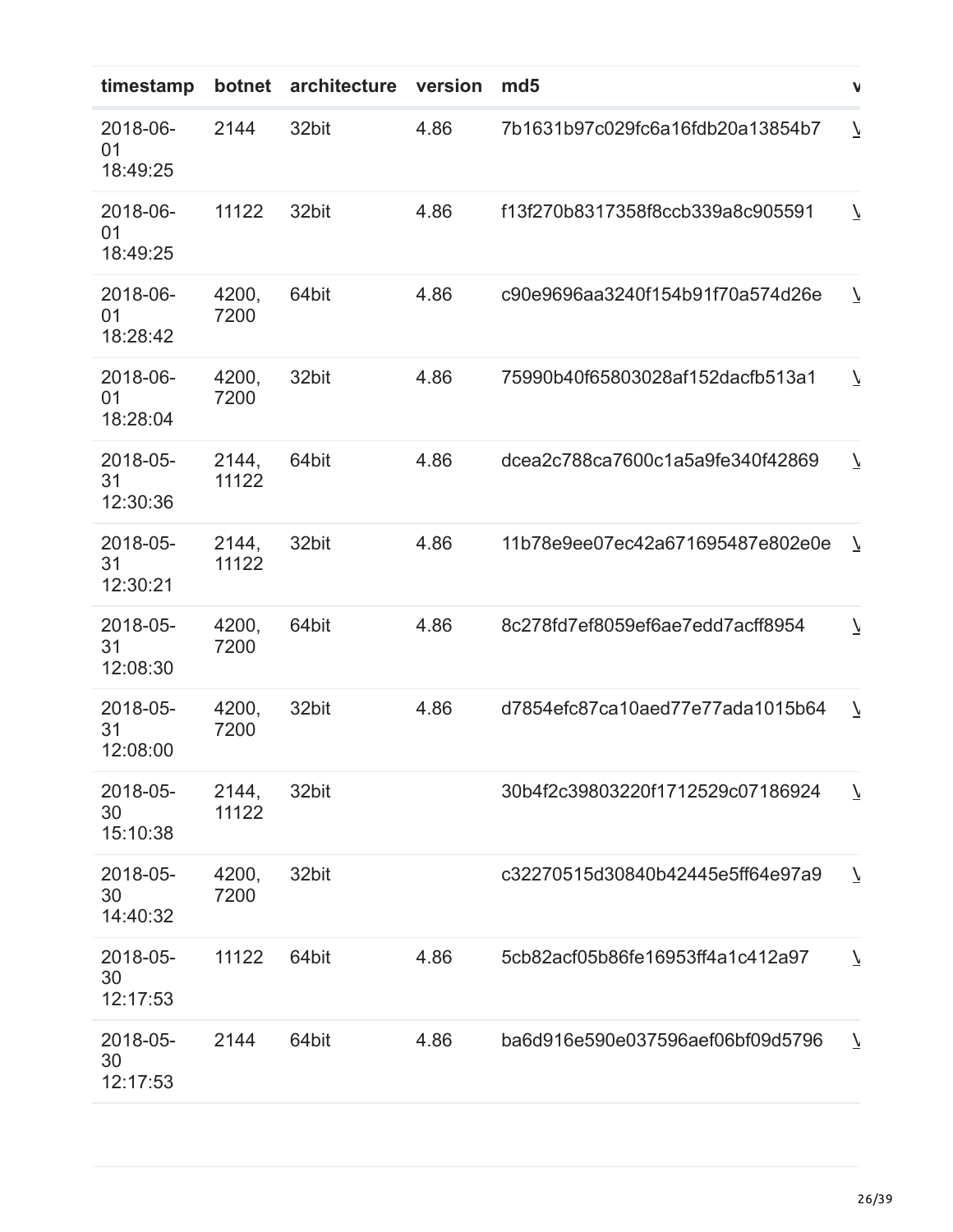| timestamp                  | botnet         | architecture | version | md <sub>5</sub>                  | $\mathbf{v}$             |
|----------------------------|----------------|--------------|---------|----------------------------------|--------------------------|
| 2018-05-<br>30<br>11:11:22 | 7200           | 64bit        | 4.86    | e499b41403337ae51cb2a7c23b14e175 | $\overline{\phantom{a}}$ |
| 2018-05-<br>30<br>11:11:22 | 4200           | 64bit        | 4.86    | 34488bd593341ca9f1c097f5e7d16e1b | $\overline{\mathcal{L}}$ |
| 2018-05-<br>29<br>11:40:10 | 2144,<br>11122 | 64bit        | 4.86    | 4faf563dad4c18854c416562fe6cf6a1 | $\overline{\mathcal{L}}$ |
| 2018-05-<br>29<br>11:39:42 | 2144,<br>11122 | 32bit        | 4.86    | 6650a83efe4719129cac32f06e8765c2 | $\overline{\phantom{a}}$ |
| 2018-05-<br>29<br>10:20:33 | 4200,<br>7200  | 64bit        | 4.86    | 9f138ef68f86abadf9f78602083f79bb | $\overline{\mathcal{L}}$ |
| 2018-05-<br>29<br>10:19:55 | 4200,<br>7200  | 32bit        | 4.86    | 5d087ecef12ed735a4f22324cbfc3d70 | $\overline{\mathcal{L}}$ |
| 2018-05-<br>28<br>10:07:56 | 4200           | 64bit        | 4.86    | b5a7401a29ca860ed128f9f1ad4aaecd | $\overline{\phantom{a}}$ |
| 2018-05-<br>28<br>10:07:56 | 7200           | 64bit        | 4.86    | c2edb307a55b8664b5c7e3f2745d9d64 | $\overline{\phantom{a}}$ |
| 2018-05-<br>28<br>10:07:38 | 4200,<br>7200  | 32bit        | 4.86    | 3e3668b0419a5dabaa55b073a3bf4ec5 | $\overline{\mathcal{L}}$ |
| 2018-05-<br>25<br>13:38:13 | 2144,<br>11122 | 64bit        | 4.86    | fa54d7c3e7740385cdb1d286e29a598e | $\overline{\mathcal{L}}$ |
| 2018-05-<br>25<br>13:37:53 | 2144,<br>11122 | 32bit        | 4.86    | 70d84ec4cde6323bdce3273870970aba | $\overline{\mathcal{L}}$ |
| 2018-05-<br>01<br>14:43:04 | 2144,<br>3122  | 64bit        | 4.85    | e7172aadda00497ce11527fe0153132c | $\overline{\mathcal{L}}$ |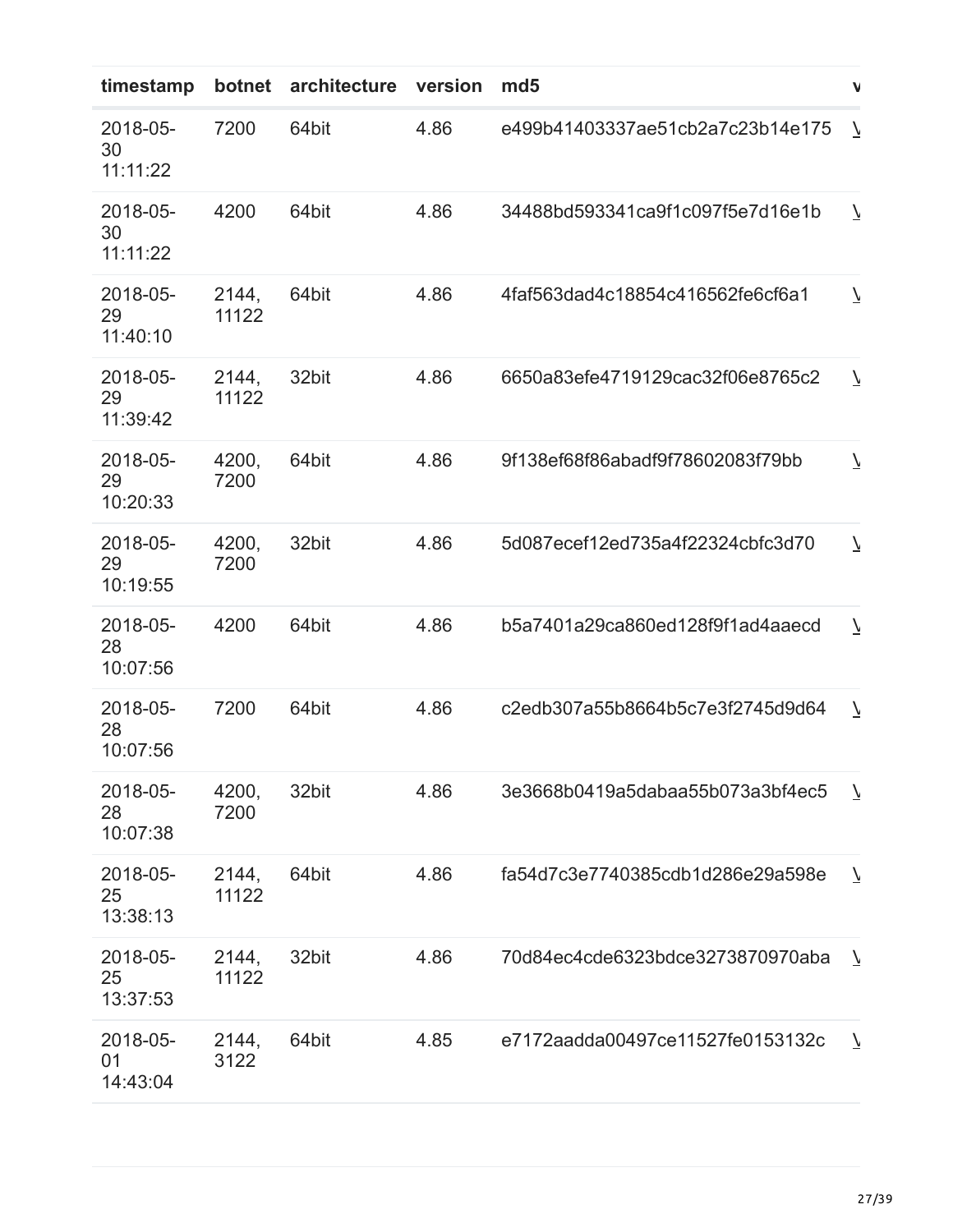| timestamp                  | botnet        | architecture | version | md <sub>5</sub>                  | V                        |
|----------------------------|---------------|--------------|---------|----------------------------------|--------------------------|
| 2018-05-<br>01<br>14:43:04 | 11122         | 64bit        | 4.85    | 7d4ffad425e9cc91c60d817ba42f2c55 | $\overline{\mathcal{L}}$ |
| 2018-05-<br>01<br>14:42:31 | 11122         | 32bit        | 4.85    | 5c0904e7ede84040e3b1f172e4892c31 | $\overline{\phantom{a}}$ |
| 2018-05-<br>01<br>14:42:31 | 2144,<br>3122 | 32bit        | 4.85    | f71ea8289672e4358fff0c5113b97b81 | $\overline{\phantom{a}}$ |
| 2018-04-<br>27<br>15:22:59 | 3122          | 64bit        | 4.85    | 3faa10d75f57d08e4945bcfed2cc036d | $\overline{\phantom{a}}$ |
| 2018-04-<br>27<br>15:22:59 | 2144          | 64bit        | 4.85    | d909405643ee63f045b9a38695564536 | $\overline{\mathcal{L}}$ |
| 2018-04-<br>27<br>15:22:59 | 11122         | 64bit        | 4.85    | 507596b2d517678183717c4e682be03d | $\overline{\mathcal{L}}$ |
| 2018-04-<br>27<br>15:22:32 | 11122         | 32bit        | 4.85    | a73472db9c92acf93a9ee96e3335912b | $\overline{\phantom{a}}$ |
| 2018-04-<br>27<br>15:22:32 | 2144          | 32bit        | 4.85    | 1048b874e0896a0c3d298f431769668c | $\overline{\phantom{a}}$ |
| 2018-04-<br>27<br>15:22:32 | 3122          | 32bit        | 4.85    | 08876dbf3845e12e419cbfb9cc99f5cf | $\overline{\mathcal{L}}$ |
| 2018-03-<br>23<br>18:14:53 | 2144,<br>3122 | 64bit        | 4.85    | 033d7486b43935a8adf5796835d088d4 | $\overline{\phantom{a}}$ |
| 2018-03-<br>23<br>18:14:53 | 11122         | 64bit        | 4.85    | b2555356e1695a975b8fbd75d1be73ac | $\overline{\phantom{a}}$ |
| 2018-03-<br>23<br>18:14:41 | 2144,<br>3122 | 32bit        | 4.85    | de6425b9b266455b8009129085f99117 | $\overline{7}$           |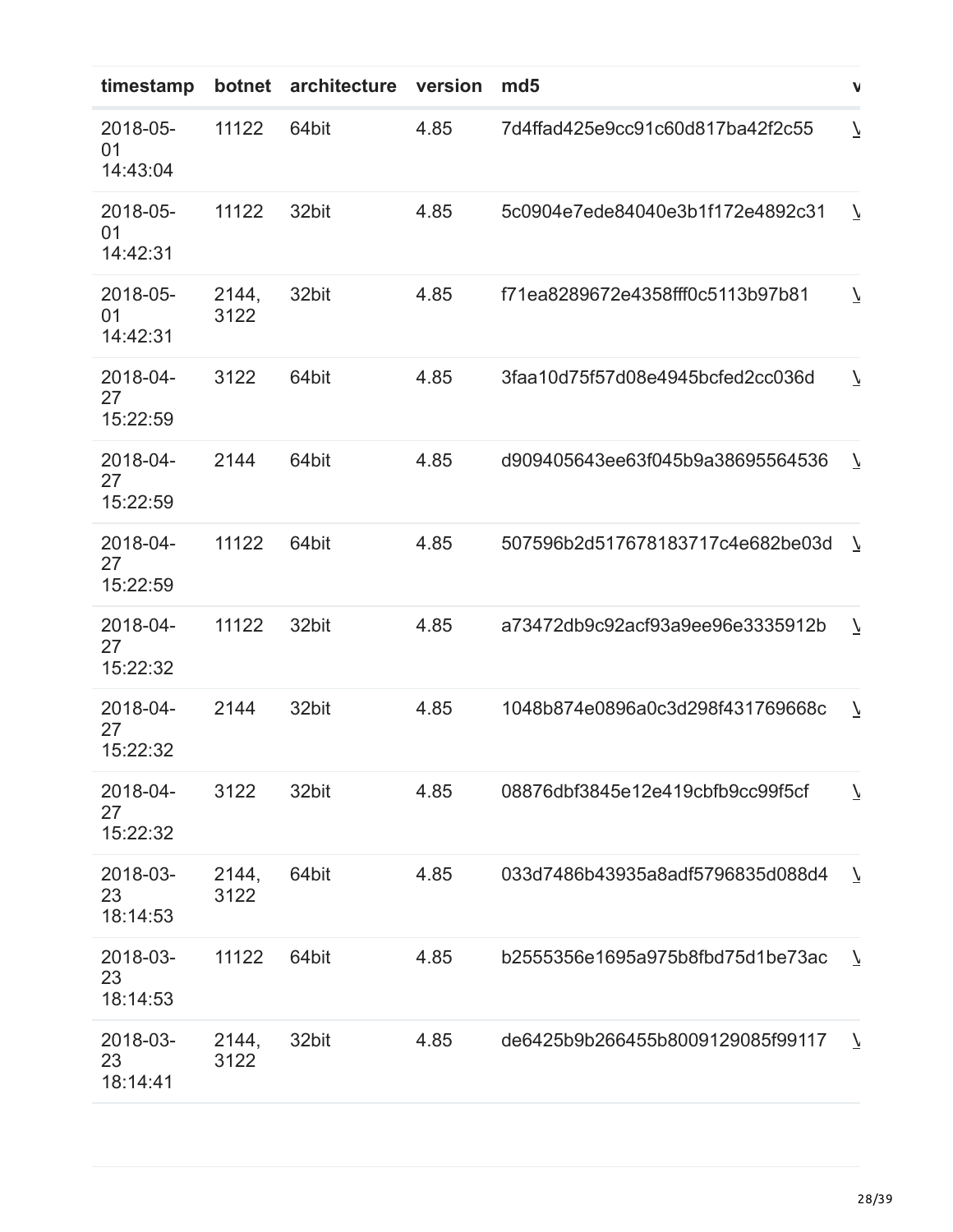| timestamp                  | botnet        | architecture | version | md <sub>5</sub>                  | $\mathbf v$              |
|----------------------------|---------------|--------------|---------|----------------------------------|--------------------------|
| 2018-03-<br>23<br>18:14:41 | 11122         | 32bit        | 4.85    | 5bb318f28821576e3975b13b9eebf617 | $\overline{\phantom{a}}$ |
| 2018-03-<br>23<br>18:13:54 | 23005         | 64bit        | 4.85    | ceeb0c36d1eeb5f35f82ddd3bce58716 | $\overline{\phantom{a}}$ |
| 2018-03-<br>23<br>18:13:27 | 23005         | 32bit        | 4.85    | d819d6785b313258f4434b5e3db7b268 | $\overline{\phantom{a}}$ |
| 2018-03-<br>20<br>09:35:23 | 2144          | 64bit        | 4.85    | cc8ab8cafcd225ed4ebc70e0139b6890 | $\overline{\phantom{a}}$ |
| 2018-03-<br>20<br>09:35:23 | 3122          | 64bit        | 4.85    | a8d7b2014fa44252967635c15f8cab50 | $\overline{\phantom{a}}$ |
| 2018-03-<br>20<br>09:33:41 | 2144          | 32bit        | 4.85    | 3eade9e5b3dbdfdd2bd16571be498fd3 | $\overline{\phantom{a}}$ |
| 2018-03-<br>20<br>09:33:41 | 3122          | 32bit        | 4.85    | e755a16547585be1e7338762828c88f0 | $\overline{\mathcal{L}}$ |
| 2018-03-<br>14<br>21:36:57 | 2144          | 64bit        | 4.85    | 271543a2e8ecb8d5fe9abf73441a982e | $\overline{\phantom{a}}$ |
| 2018-03-<br>14<br>21:36:57 | 2144,<br>3122 | 64bit        | 4.85    | 7ee2fbfee2623de1bc5b7ae3a0633891 | $\overline{\phantom{a}}$ |
| 2018-03-<br>14<br>21:36:42 | 2144,<br>3122 | 32bit        | 4.85    | 879d3069145d6276f2a1cb8135f4078a | $\overline{\phantom{a}}$ |
| 2018-03-<br>14<br>21:36:42 | 2144          | 32bit        | 4.85    | a4aad924d78d7070831ec5695f19dc78 | $\overline{7}$           |
| 2018-03-11<br>07:48:28     | 23005         | 64bit        | 4.85    | df80d463f19b61f2bc10622e2172fd36 | $\overline{\phantom{a}}$ |
| 2018-03-11<br>07:48:28     | 23005         | 64bit        | 4.85    | f41fb1019007c5e03ff3d38ee91523dd | $\overline{\phantom{a}}$ |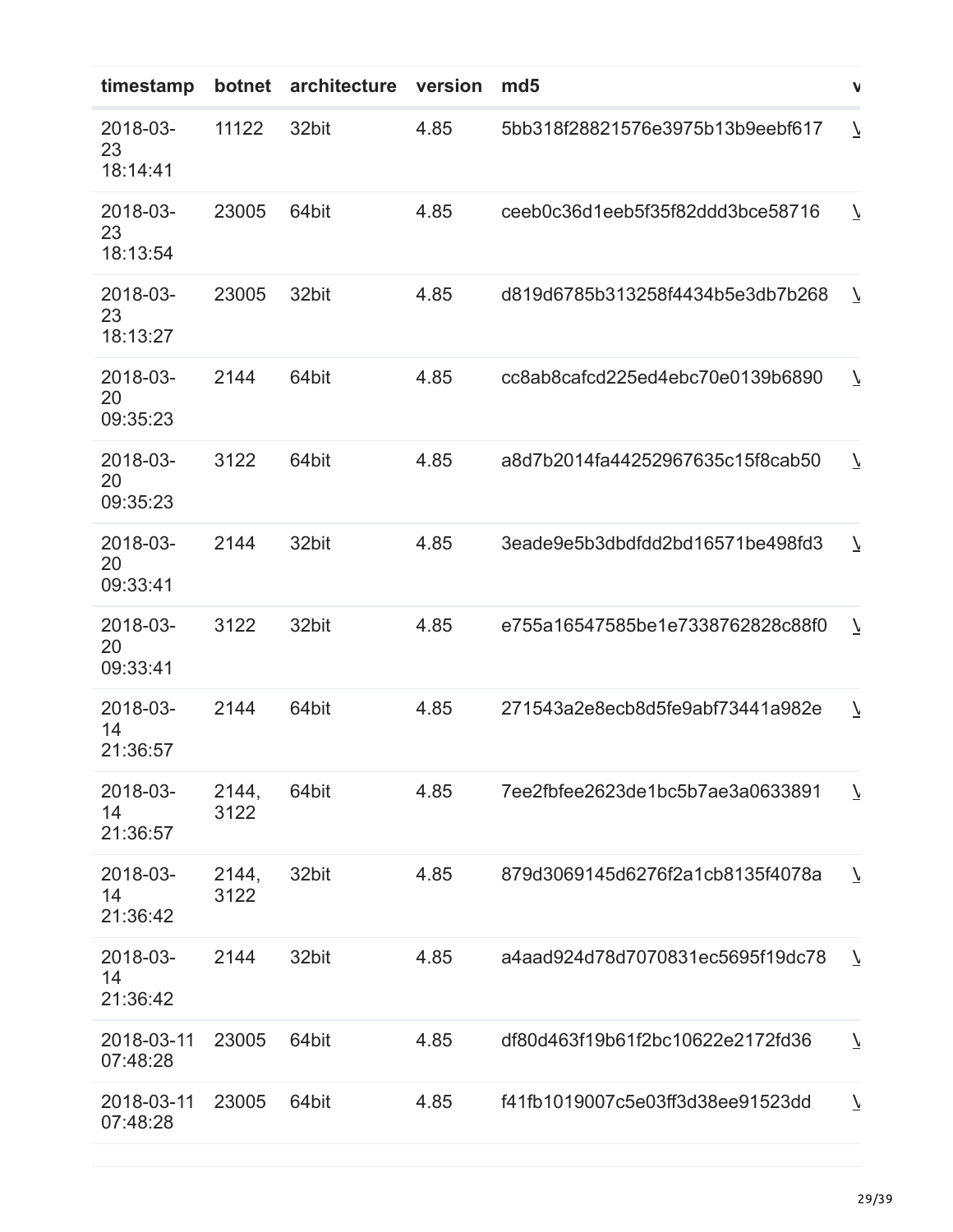| timestamp                  | botnet        | architecture | version | md <sub>5</sub>                  | $\mathbf v$              |
|----------------------------|---------------|--------------|---------|----------------------------------|--------------------------|
| 2018-03-11<br>07:48:14     | 23005         | 32bit        | 4.85    | 306b584f2b6189699b9597a14734fa95 | $\overline{\phantom{a}}$ |
| 2018-03-11<br>07:48:14     | 23005         | 32bit        | 4.85    | 3113f7ca01b174211eae1a3a8f1614df | $\overline{\mathcal{L}}$ |
| 2018-03-11<br>07:45:56     | 2144,<br>3122 | 64bit        | 4.85    | 8d26bc42ba1906fefe4c4f63c4b0802e | $\overline{\phantom{a}}$ |
| 2018-03-11<br>07:45:42     | 2144,<br>3122 | 32bit        | 4.85    | 537d5a22641f4816bb566cb505d084f6 | $\overline{\phantom{a}}$ |
| 2018-03-11<br>07:22:01     | 7200          | 64bit        | 4.85    | 123ca5b9d0858aa5e67c79f483ec1cea | $\overline{\phantom{a}}$ |
| 2018-03-11<br>07:22:01     | 4200          | 64bit        | 4.85    | e12b7bbb65aa0b1c1d63c3ebd59ad115 | $\overline{\mathcal{L}}$ |
| 2018-03-11<br>07:22:01     | 4200          | 64bit        | 4.85    | bc303564876fb407642032cf93a93058 | $\overline{\phantom{a}}$ |
| 2018-03-11<br>07:21:42     | 4200          | 32bit        | 4.85    | b773caf389f2da2e4aeadc1f9fd69b2a | $\overline{\mathcal{L}}$ |
| 2018-03-11<br>07:21:42     | 7200          | 32bit        | 4.85    | 4e29341b39d1f32e50546a8ac2ac8871 | $\overline{\phantom{a}}$ |
| 2018-03-11<br>07:21:42     | 4200          | 32bit        | 4.85    | 93bfdb5b9810387f1769a6f76461f550 | $\overline{\phantom{a}}$ |
| 2018-03-<br>06<br>22:04:42 | 2144,<br>3122 | 64bit        | 4.85    | ba9472537e6404849dddf9341d155928 | $\overline{\phantom{a}}$ |
| 2018-03-<br>06<br>22:04:31 | 2144,<br>3122 | 32bit        | 4.85    | 6b68cb8768d8c6a0badcd1bbdafb8af7 | $\overline{\phantom{a}}$ |
| 2018-03-<br>06<br>10:05:33 | 4200          | 64bit        | 4.85    | 0a4ef87b5ab1593121f3e3cfad9ea476 | $\overline{\mathcal{L}}$ |
| 2018-03-<br>06<br>10:05:22 | 4200          | 32bit        | 4.85    | 85d3adf228524bb7bc6ea66d12ef18cd | $\overline{\phantom{a}}$ |
| 2018-02-<br>27<br>09:23:53 | 2144,<br>3122 | 64bit        | 4.85    | 6d3b2c5ee970e7c37d24dce9d9f70666 | $\overline{\mathcal{L}}$ |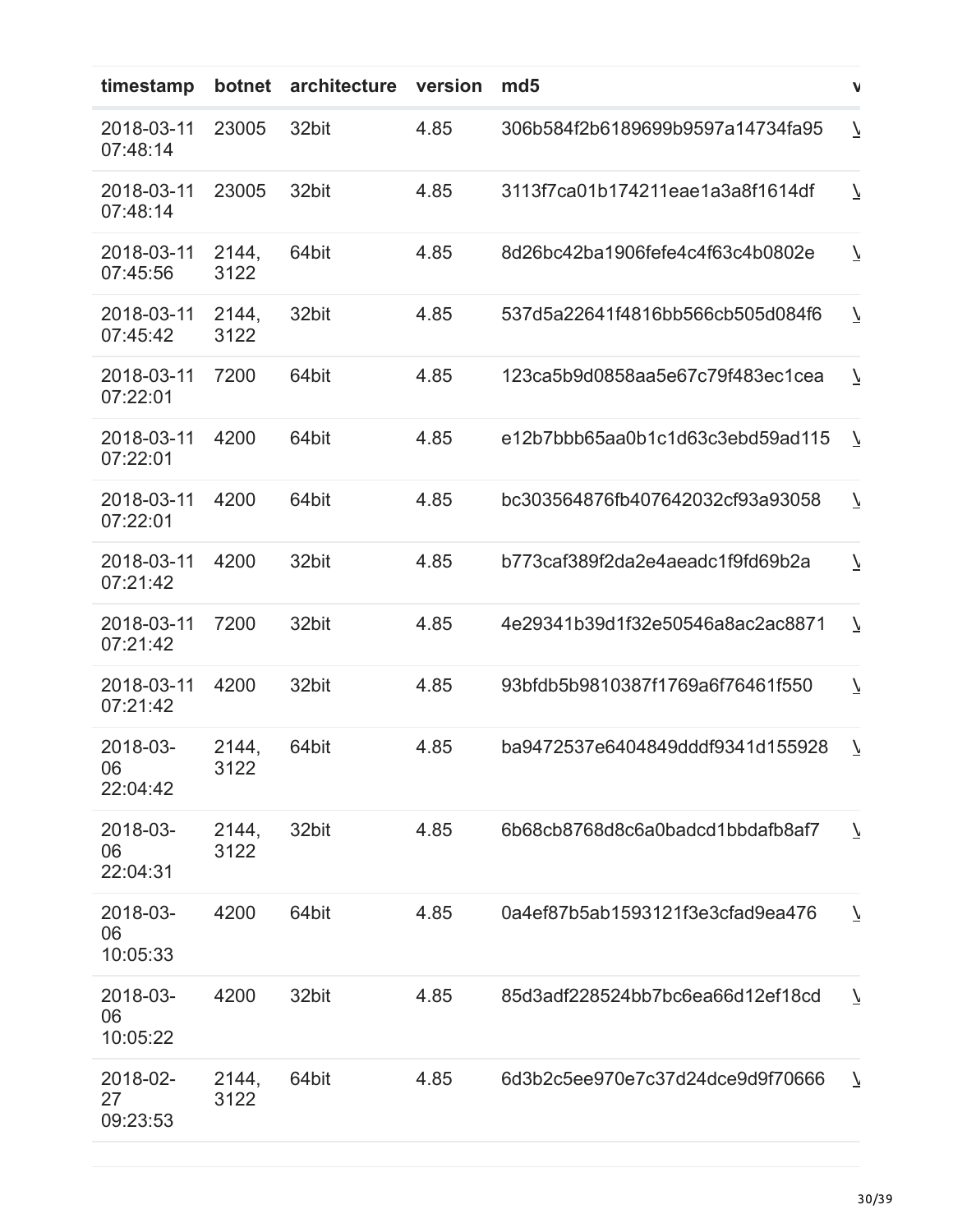| timestamp                  | botnet        | architecture | version | md <sub>5</sub>                  | $\mathbf{V}$             |
|----------------------------|---------------|--------------|---------|----------------------------------|--------------------------|
| 2018-02-<br>27<br>09:23:39 | 2144,<br>3122 | 32bit        | 4.85    | 32b2e94cb2f7d4a71123b4f9585c63b3 | $\overline{\mathcal{L}}$ |
| 2018-02-<br>20<br>13:02:42 | 4200          | 64bit        | 4.85    | 7ca54a11bf979832c19000d53874bb23 | $\overline{\mathcal{L}}$ |
| 2018-02-<br>20<br>13:02:28 | 4200          | 32bit        | 4.85    | 876fa2bab0a90e8d84045f71bb84f734 | $\overline{\mathcal{L}}$ |
| 2018-02-<br>19<br>06:53:59 | 2144,<br>3122 | 64bit        | 4.85    | b23a9bd3ee31af8b78d18bb92e7f2257 | $\overline{\phantom{a}}$ |
| 2018-02-<br>19<br>06:53:37 | 2144,<br>3122 | 32bit        | 4.85    | 353053924fb970d00e3ad897eeaa1ff5 | $\overline{\mathcal{L}}$ |
| 2018-02-<br>16<br>07:13:10 | 23005         | 64bit        | 4.83    | d053911bbc6865377eb70720aa4c4d4d | $\overline{\mathcal{L}}$ |
| 2018-02-<br>16<br>07:12:54 | 23005         | 32bit        | 4.83    | 964e6212ab22e166a343f5417514f62d | $\overline{\phantom{a}}$ |
| 2018-02-<br>16<br>07:10:56 | 4200          | 64bit        | 4.83    | 4796d47eb1ae2c03c98d31c4bb9e7327 | $\overline{\mathcal{L}}$ |
| 2018-02-<br>16<br>07:10:44 | 4200          | 32bit        | 4.83    | 66034294e67c0465453fc080b22ae76a | $\overline{7}$           |
| 2018-02-<br>16<br>07:07:38 | 2144,<br>3122 | 64bit        | 4.83    | 491cb5e246e51c01d30840ce75a7a8fb | $\overline{\mathcal{L}}$ |
| 2018-02-<br>16<br>07:07:06 | 2144,<br>3122 | 32bit        | 4.83    | 7c7d957fcd93ef3d1b78054aa2fb4472 | $\overline{\phantom{a}}$ |
| 2018-02-<br>15<br>15:18:43 | 4200          | 64bit        | 4.82    | a889fc46b4eed4a031343706ea731157 | $\overline{\phantom{a}}$ |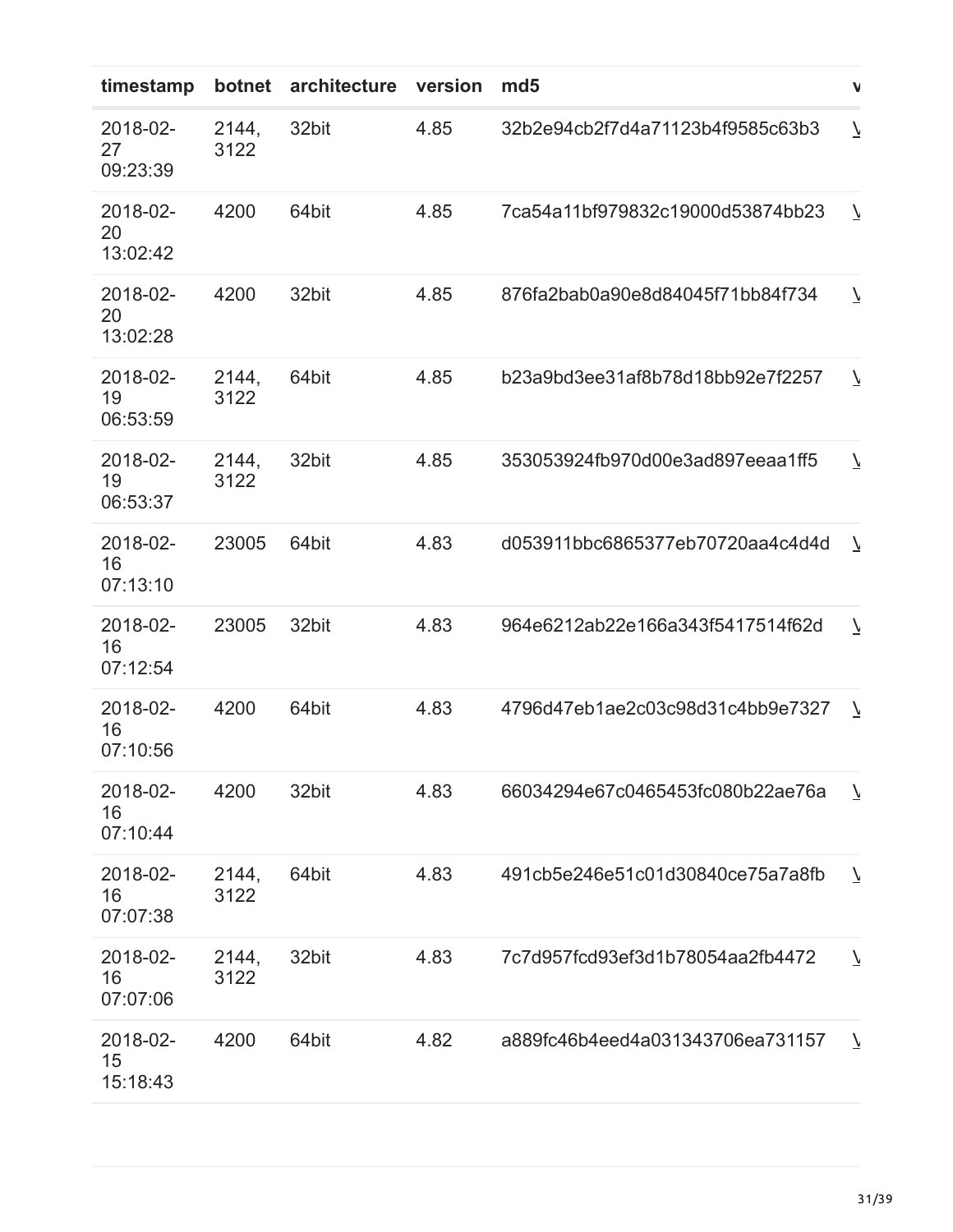| timestamp                  | botnet        | architecture | version | md <sub>5</sub>                  | $\mathbf{v}$             |
|----------------------------|---------------|--------------|---------|----------------------------------|--------------------------|
| 2018-02-<br>15<br>15:18:22 | 4200          | 32bit        | 4.82    | 8bc3faf395280ce664c21bff1e019959 | $\overline{\phantom{a}}$ |
| 2018-02-<br>14<br>09:17:49 | 2144,<br>3122 | 64bit        | 4.82    | 2ef3236e531301a52756d262c7a3249f | $\overline{\phantom{a}}$ |
| 2018-02-<br>14<br>09:16:41 | 2144,<br>3122 | 32bit        | 4.82    | 70b71d97bcd65b27c7e6f44797672318 | $\overline{\mathcal{L}}$ |
| 2018-02-<br>05<br>09:28:13 | 2144,<br>3122 | 64bit        | 4.82    | 011687661ecc9673141e8ffafb7004af | $\overline{\phantom{a}}$ |
| 2018-02-<br>05<br>09:27:42 | 2144,<br>3122 | 32bit        | 4.82    | 94fd7c297e7ddc4dc2ba51af095685d0 | $\overline{\phantom{a}}$ |
| 2018-02-<br>05<br>09:24:10 | 23005         | 64bit        | 4.82    | 32ac659d0f4233bc4bf98ada3f550406 | $\overline{\phantom{a}}$ |
| 2018-02-<br>05<br>09:23:23 | 23005         | 32bit        | 4.82    | 3fa18db246e3766ca221858e44d4a0fc | $\overline{\phantom{a}}$ |
| 2018-02-<br>05<br>08:48:40 | 4200          | 64bit        | 4.82    | 3f7155b3a742fdf5d8539ec384090510 | $\overline{\phantom{a}}$ |
| 2018-02-<br>05<br>08:48:30 | 4200          | 32bit        | 4.82    | 1677932806f6cad5af01fa3a58bed742 | $\overline{\phantom{a}}$ |
| 2018-01-<br>18<br>13:04:13 | 2144,<br>3122 | 64bit        | 4.80    | 1264dbcf9106b7adab3682b9b42bdfcf | $\overline{\mathcal{L}}$ |
| 2018-01-<br>18<br>13:04:02 | 2144,<br>3122 | 32bit        | 4.80    | a40ba82daea1dce261b2231d2eb8fd70 | $\overline{7}$           |
| 2018-01-<br>09<br>20:01:21 | 2144,<br>3122 | 64bit        | 4.80    | 2967e39fe0b22f020489028f159c620b | $\overline{\phantom{a}}$ |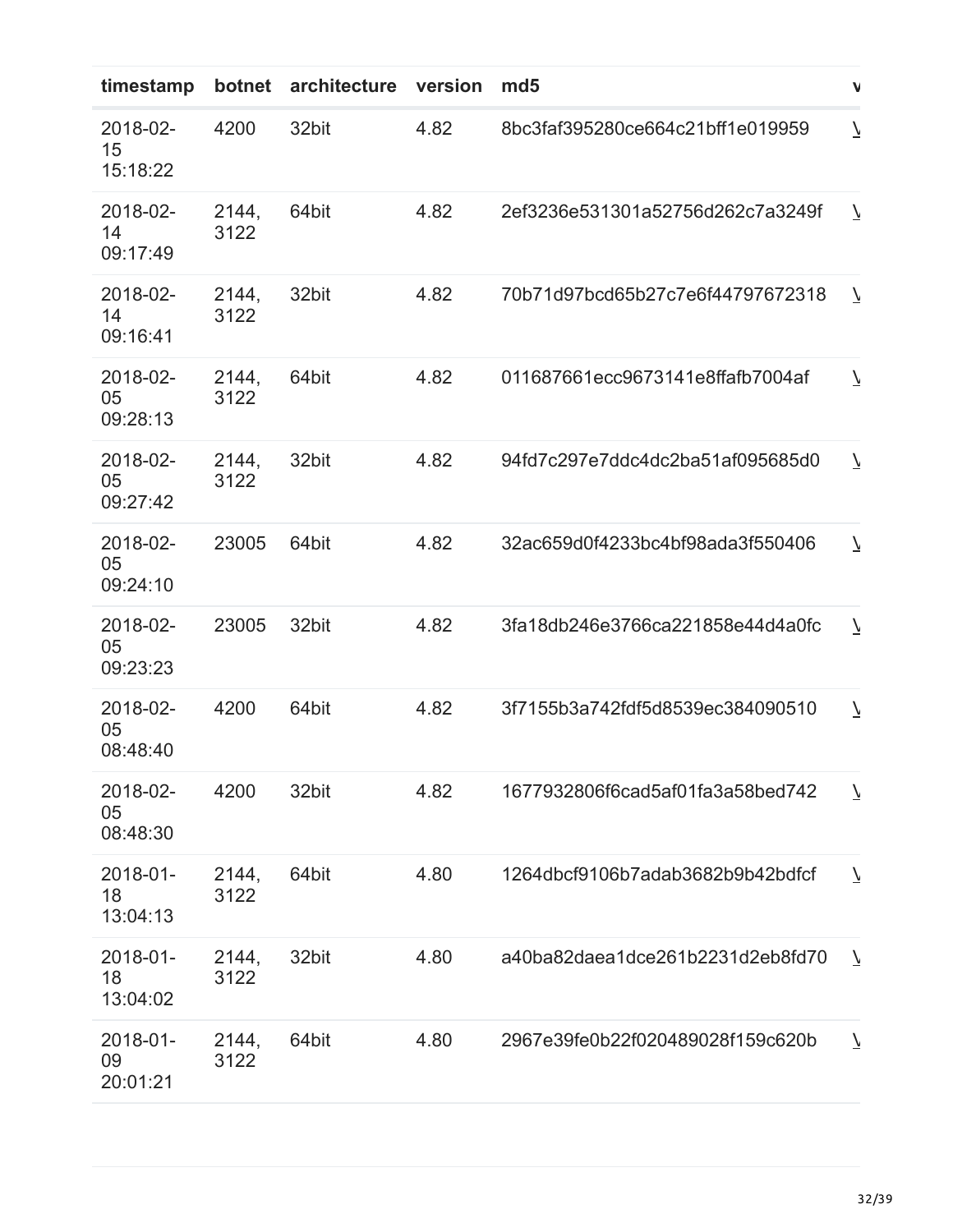| timestamp                  | botnet        | architecture | version | md <sub>5</sub>                  | $\mathbf{v}$             |
|----------------------------|---------------|--------------|---------|----------------------------------|--------------------------|
| 2018-01-<br>09<br>20:01:07 | 2144,<br>3122 | 32bit        | 4.80    | e0b43753cf06c3ccd65c9e5b54fb74ee | $\overline{\mathcal{L}}$ |
| 2017-12-<br>22<br>22:29:34 | 2144,<br>3122 | 64bit        | 4.80    | f441b8d2f70ef84e8cc71556f293ff7a | $\overline{\phantom{a}}$ |
| 2017-12-<br>22<br>22:29:19 | 2144,<br>3122 | 32bit        | 4.80    | 44d7924d72eb125d71d194415f585016 | $\overline{\phantom{a}}$ |
| 2017-12-<br>16<br>13:23:00 | 2144,<br>3122 | 64bit        | 4.80    | cffb11367fa1833d4b8fd74fc3b48f06 | $\overline{\phantom{a}}$ |
| 2017-12-<br>16<br>13:22:48 | 2144,<br>3122 | 32bit        | 4.80    | 063ef17c48eae1c326e6cd97364e5f9f | $\overline{\mathcal{L}}$ |
| 2017-12-<br>08<br>20:44:40 | 2144,<br>3122 | 64bit        | 4.77    | fa593738687c4de41562e962fb4ca9c1 | $\overline{\phantom{a}}$ |
| 2017-12-<br>08<br>20:44:29 | 2144,<br>3122 | 32bit        | 4.77    | edba64cb2157ddb77cb33cc428a48076 | $\overline{\phantom{a}}$ |
| 2017-12-<br>04<br>07:37:53 | 2144,<br>3122 | 64bit        | 4.75    | dcf43e6642171ac71b4664846636e5dd | $\overline{\mathcal{L}}$ |
| 2017-12-<br>04<br>07:37:40 | 2144,<br>3122 | 32bit        | 4.75    | f93155d82bdbdd513f93106240b35b17 | $\overline{7}$           |
| 2017-11-25<br>13:14:49     | 2144,<br>3122 | 64bit        | 4.74    | 2415a6f409c9572f7eda4ba789359c56 | $\overline{\mathcal{L}}$ |
| 2017-11-25<br>13:14:38     | 2144,<br>3122 | 32bit        | 4.74    | ed570695236713a847a81fb62e54f782 | $\overline{\phantom{a}}$ |
| 2017-11-21<br>13:52:04     | 2144,<br>3122 | 64bit        | 4.74    | a0e62320c474e6df73fc032686e6c97e | $\overline{\phantom{a}}$ |
| 2017-11-21<br>13:51:49     | 2144,<br>3122 | 32bit        | 4.74    | d25709b54bb78ed8e34652bf23072dae | $\overline{\phantom{a}}$ |
| 2017-11-16<br>15:02:36     | 2144,<br>3122 | 64bit        | 4.73    | 213861f6c38cf79771a4cc136474bf67 | $\overline{\phantom{a}}$ |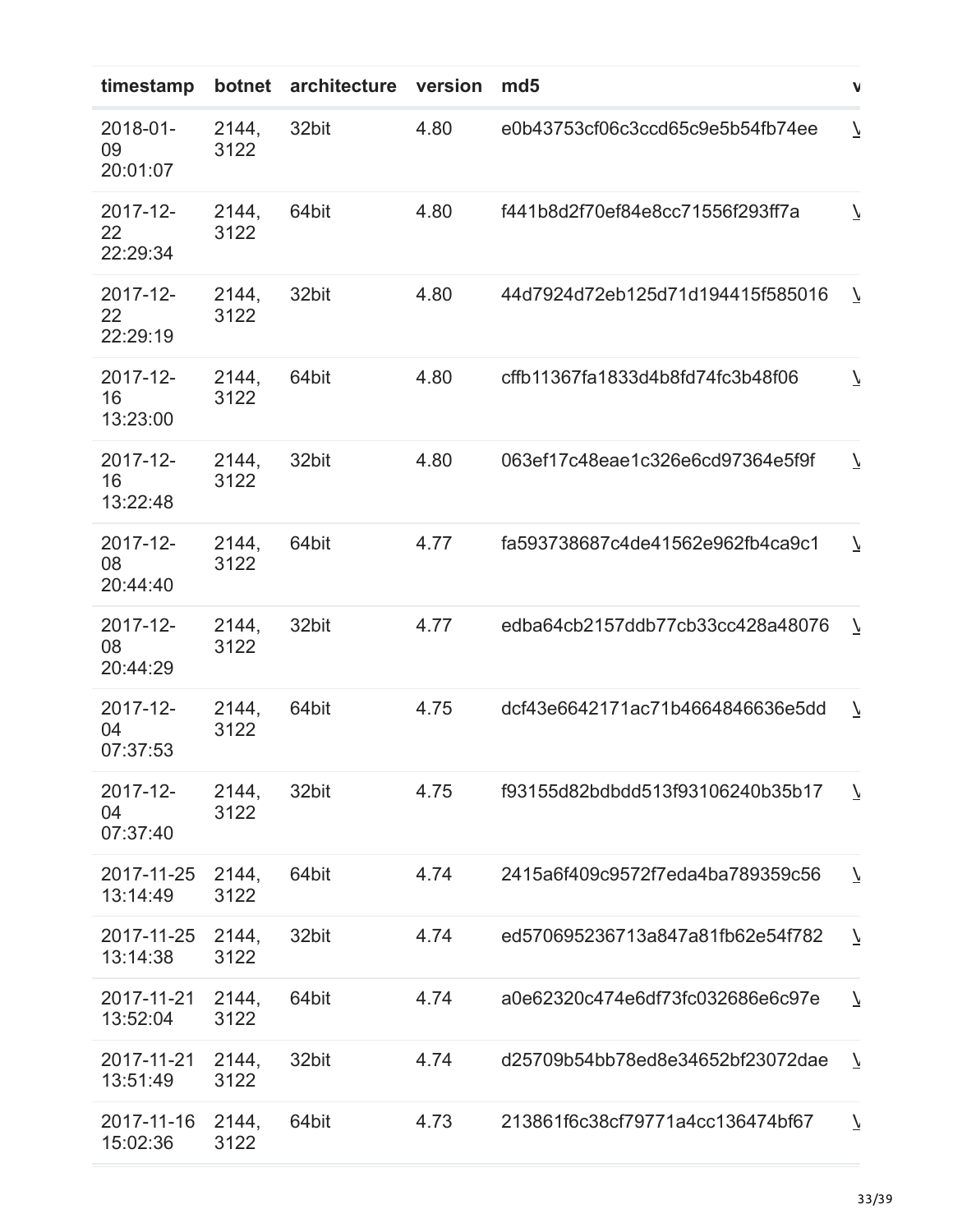| timestamp                  | botnet        | architecture | version | md <sub>5</sub>                  | $\mathbf{v}$             |
|----------------------------|---------------|--------------|---------|----------------------------------|--------------------------|
| 2017-11-16<br>15:02:24     | 2144,<br>3122 | 32bit        | 4.73    | ba191e35a260f6d106ccbe82a10aa5cc | $\overline{\phantom{a}}$ |
| 2017-11-16<br>10:49:31     | 2144,<br>3122 | 64bit        | 4.72    | eeace3e72424b8c3592bca8ecb32555d | $\overline{\mathcal{L}}$ |
| 2017-11-16<br>10:49:17     | 2144,<br>3122 | 32bit        | 4.72    | 1dcfab5e9a43ce0320bf05e2bed0e8f3 | $\overline{\mathcal{L}}$ |
| 2017-11-08<br>12:31:23     | 2144,<br>3122 | 64bit        | 4.71    | ec58af9975f6322fbe54ef8861c4ab25 | $\overline{\phantom{a}}$ |
| 2017-11-08<br>12:31:10     | 2144,<br>3122 | 32bit        | 4.71    | b63214353184663530521e41f1452078 | $\overline{\phantom{a}}$ |
| 2017-10-<br>30<br>07:04:49 | 2144,<br>3122 | 64bit        | 4.68    | 81135fa4b14a33cdbda15ebc1ec58294 | $\overline{\mathcal{L}}$ |
| 2017-10-<br>30<br>07:04:31 | 2144,<br>3122 | 32bit        | 4.68    | ad343e1aa8fb15c5cf04dd817fd3a1dd | $\overline{\phantom{a}}$ |
| 2017-10-<br>24<br>05:15:49 | 2144,<br>3122 | 64bit        | 4.68    | 996c8c52b5aa9626cbbff991d86ced57 | $\overline{\mathcal{L}}$ |
| 2017-10-<br>24<br>05:15:11 | 2144,<br>3122 | 32bit        | 4.68    | 6683059357268d4a28ea8f4adb587ef5 | $\overline{\phantom{a}}$ |
| 2017-10-<br>20<br>15:55:07 | 2144,<br>3122 | 64bit        | 4.68    | 4e6c207f0f069934b8da7fa48c235a44 | $\overline{A}$           |
| 2017-10-<br>20<br>15:54:32 | 2144,<br>3122 | 32bit        | 4.68    | ce82508dece9d26ce3fb84ea826a9eff | $\overline{\phantom{a}}$ |
| 2017-10-<br>18<br>11:34:02 | 2144,<br>3122 | 64bit        | 4.68    | a0de22f3b01556deeae2c90a690b5845 | $\overline{7}$           |
| 2017-10-<br>18<br>11:33:35 | 2144,<br>3122 | 32bit        | 4.68    | 2a02912728b77f6a5cc57812dac7be62 | $\overline{\phantom{a}}$ |
| 2017-10-<br>12<br>23:32:10 | 2144,<br>3122 | 64bit        | 4.67    | d957cda6190e8e04e7ed6d3cb8f79326 | $\overline{7}$           |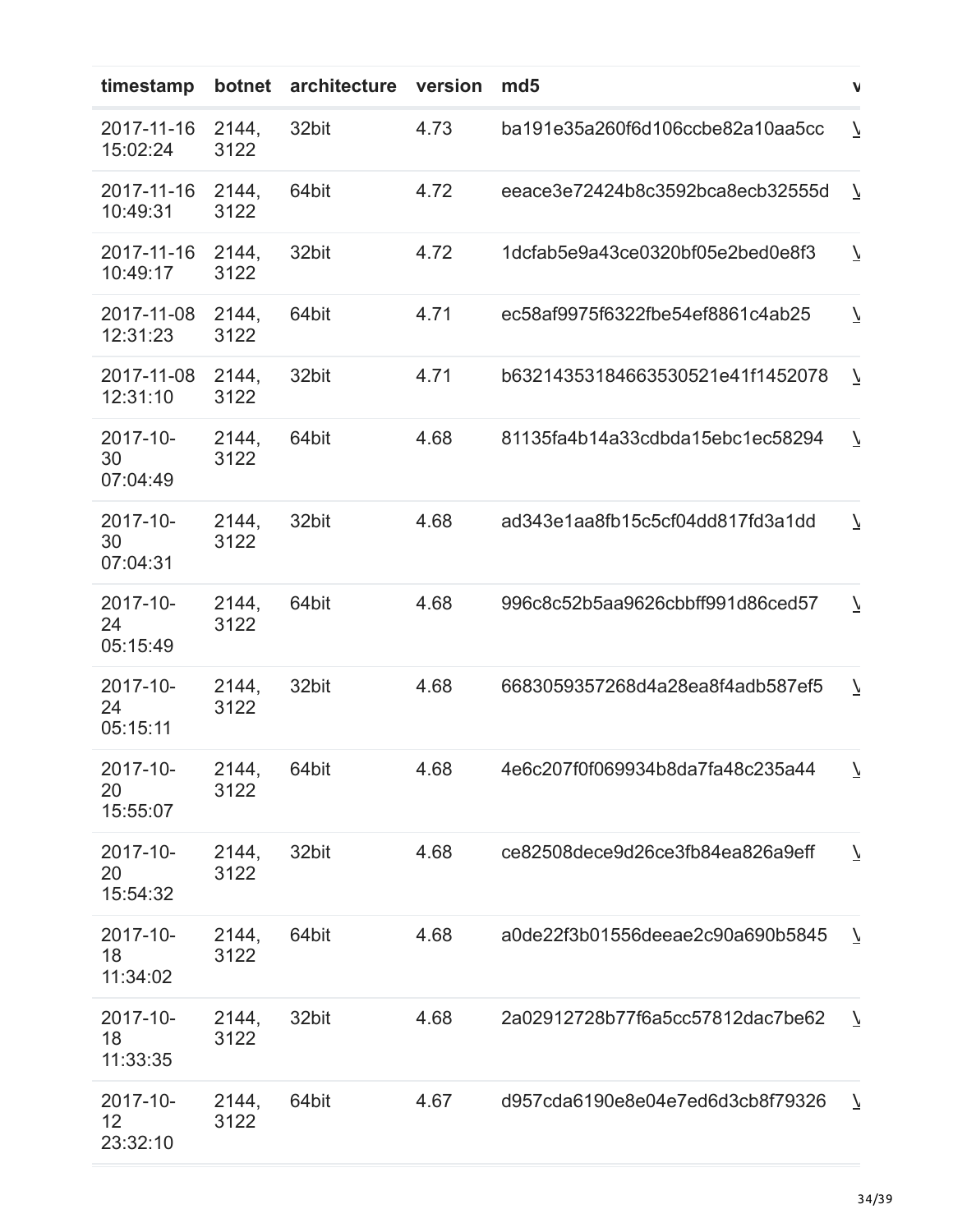| timestamp                  | botnet        | architecture | version | md <sub>5</sub>                  | $\mathbf{v}$             |
|----------------------------|---------------|--------------|---------|----------------------------------|--------------------------|
| 2017-10-<br>12<br>23:31:56 | 2144,<br>3122 | 32bit        | 4.67    | bf91a9159929614de2f9dc95c59de516 | $\overline{\phantom{a}}$ |
| 2017-10-<br>02<br>22:23:23 | 2144,<br>3122 | 64bit        | 4.67    | 0caaae681f61ba974bd5d4a013312ee2 | $\overline{\phantom{a}}$ |
| 2017-10-<br>02<br>22:19:39 | 2144,<br>3122 | 32bit        | 4.67    | 58692ccca8e32b7c7f48e76be001bfa0 | $\overline{\phantom{a}}$ |
| 2017-09-<br>18<br>05:13:14 | 2144,<br>3122 | 64bit        | 4.66    | d8c6f5d7d60a8c10fe1773c50d426079 | $\overline{\mathcal{L}}$ |
| 2017-09-<br>18<br>05:13:00 | 2144,<br>3122 | 32bit        | 4.66    | 8cfa2bc7ce6cc76fb7252392d29e9a21 | $\overline{\mathcal{L}}$ |
| 2017-09-<br>10<br>16:17:45 | 2144,<br>3122 | 64bit        | 4.66    | 303299aca690f1d5de966b542c89e10f | $\overline{\phantom{a}}$ |
| 2017-09-<br>10<br>16:17:16 | 2144,<br>3122 | 32bit        | 4.66    | 4823da9b1fa44bf06b5a1dfcf52ee03e | $\overline{\mathcal{L}}$ |
| 2017-09-<br>04<br>18:29:51 | 2144,<br>3122 | 64bit        | 4.65    | 8319f4b39bd607041bc71e6b748fb533 | $\overline{\phantom{a}}$ |
| 2017-09-<br>04<br>18:28:42 | 2144,<br>3122 | 32bit        | 4.65    | 8deb67a267969ce49f87cc3623849507 | $\overline{7}$           |
| 2017-08-<br>27<br>11:14:58 | 2144,<br>3122 | 64bit        | 4.65    | d0436a7e50f39e42f00eee73a9ba7be6 | $\overline{\mathcal{L}}$ |
| 2017-08-<br>27<br>11:13:34 | 2144,<br>3122 | 32bit        | 4.65    | f520c0c589a255df597f240c37837f81 | $\overline{\phantom{a}}$ |
| 2017-08-<br>20<br>16:03:51 | 2144,<br>3122 | 64bit        | 4.62    | 3df2e31681a7e529139a9fed7f733ad6 | $\overline{\phantom{a}}$ |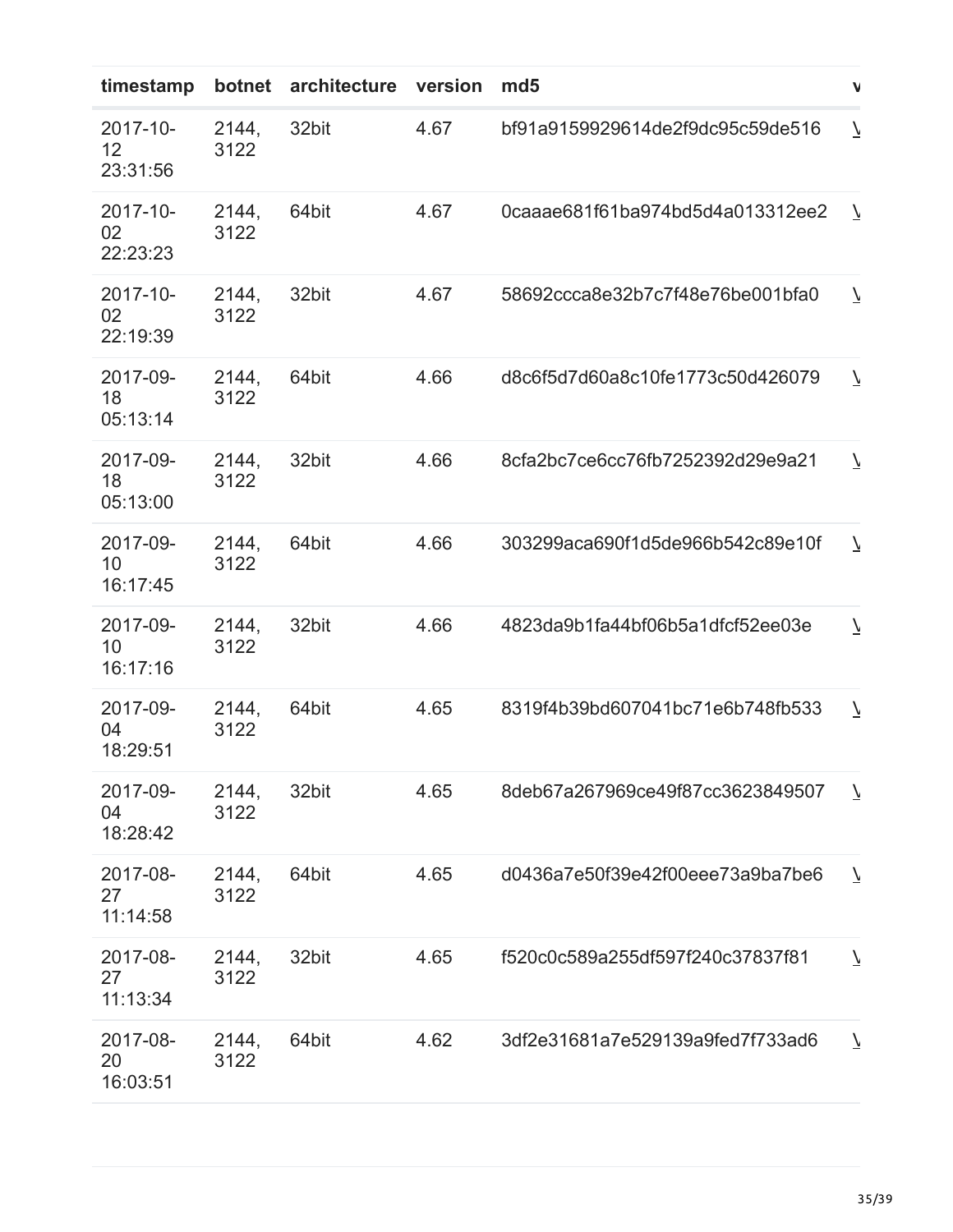| timestamp                  | botnet        | architecture | version | md <sub>5</sub>                  | $\mathbf{v}$             |
|----------------------------|---------------|--------------|---------|----------------------------------|--------------------------|
| 2017-08-<br>20<br>16:03:41 | 2144,<br>3122 | 32bit        | 4.62    | 56152d48f52c337e2348c75254f142db | $\overline{\mathcal{L}}$ |
| 2017-08-<br>12<br>22:22:06 | 2144,<br>3122 | 64bit        | 4.62    | 20cb606139fa6f13b87b32997dc5aa95 | $\overline{\mathcal{L}}$ |
| 2017-08-<br>12<br>22:21:54 | 2144,<br>3122 | 32bit        | 4.62    | a05c5b9f11453fc8090e2d2d9d73d4c0 | $\overline{\mathcal{L}}$ |
| 2017-08-<br>03<br>20:33:08 | 2144,<br>3122 | 64bit        | 4.62    | 67290af5a4d60537720e54a4fc6b4d97 | $\overline{\mathcal{L}}$ |
| 2017-08-<br>03<br>20:32:06 | 2144,<br>3122 | 32bit        | 4.62    | 5705837474d6126e8e0781b1656e7415 | N                        |
| 2017-07-<br>31<br>21:36:25 | 2144,<br>3122 | 64bit        | 4.61    | b62d54c8bd2c2d6b6b2a6cf81b0fb097 | $\overline{\phantom{a}}$ |
| 2017-07-<br>31<br>21:36:04 | 2144,<br>3122 | 32bit        | 4.61    | 14aa615a9be3edc86e12f6fa6ac0b154 | $\overline{\phantom{a}}$ |
| 2017-07-<br>25<br>16:30:40 | 2144.<br>3122 | 32bit        | 4.61    | 0f676b95ae81e27ae286194fc2c90fb6 | $\overline{\phantom{a}}$ |
| 2017-07-<br>25<br>16:27:55 | 2144,<br>3122 | 64bit        | 4.61    | 1fbbcd16d07fa55c40db393e0916dd1c | $\overline{\phantom{a}}$ |

# **Auxiliary Modules**

The auxiliary modules are often off-the-shelf, legitimate binaries (e.g., VNC or the socks proxy). These modules are updated much less frequently than Dridex bots.

Dridex v4 uses CRC32 checksum in lieu of names. In some instance, the names behind the CRC checksums are known. In other cases, the names are missing. In these cases only the CRC32 checksum is shown.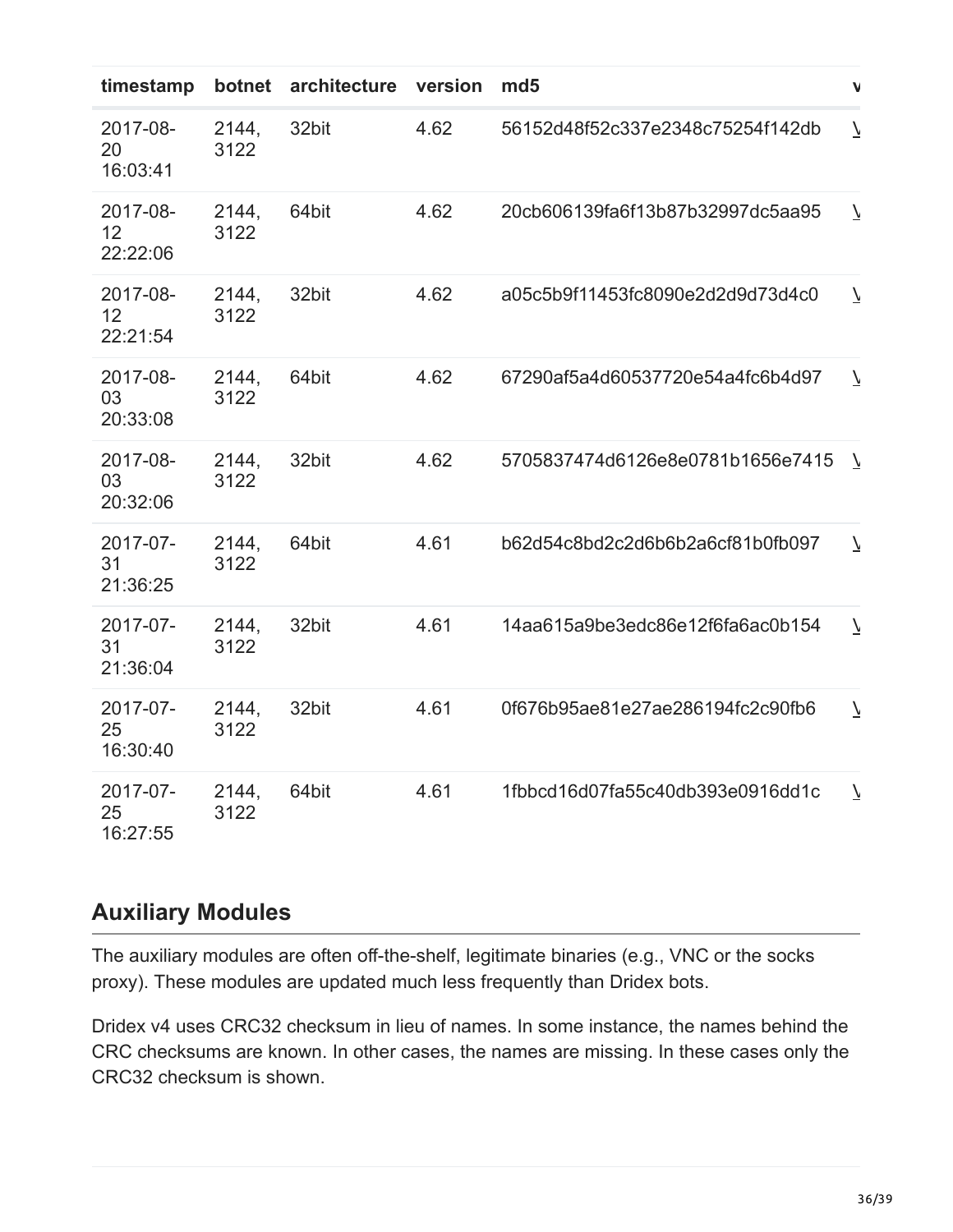| timestamp                  | name  | botnet                                                        | architecture | md <sub>5</sub>                  | viru                 |
|----------------------------|-------|---------------------------------------------------------------|--------------|----------------------------------|----------------------|
| 2018-06-<br>01<br>15:06:13 | vnc   | 4200,<br>7200                                                 | 64bit        | 4bf8d67b5b98d03cf6318491586fe3a2 | $V\mathsf{T}$        |
| 2018-06-<br>01<br>15:06:06 | vnc   | 4200,<br>7200                                                 | 32bit        | d89722941c45005ad5cc33fd48fe48ec | $\underline{\nabla}$ |
| 2018-05-<br>29<br>10:58:26 | vnc   | 10105                                                         | 64bit        | 8d822468eade205b2b2a036ea9f33239 | VT                   |
| 2018-05-<br>29<br>10:58:17 | vnc   | 10105                                                         | 32bit        | 4d0b5e5a518fdadd4b5924e5a1dead5f | <u>VT</u>            |
| 2018-05-<br>18<br>13:56:08 | socks | 2144,<br>3122,<br>4200,<br>7200,<br>10105,<br>11122,<br>23005 | 64bit        | a87eaba1b46ea8a99b0f4710777c013b | <u>VT</u>            |
| 2018-05-<br>18<br>13:56:01 | socks | 2144,<br>3122,<br>4200,<br>7200,<br>10105,<br>11122,<br>23005 | 32bit        | a6fb408a4ee7efe45299d2c531234093 | <u>VT</u>            |
| 2018-05-<br>18<br>13:55:55 | vnc   | 2144,<br>3122,<br>4200,<br>7200,<br>10105,<br>11122,<br>23005 | 64bit        | ec0a15c4bcfe7377c5bed3d37cc25bd0 | <u>VT</u>            |
| 2018-05-<br>18<br>13:55:47 | vnc   | 2144,<br>3122,<br>4200,<br>7200,<br>10105,<br>11122,<br>23005 | 32bit        | 4e875d224503eb68f9dc40dc28a0a754 | VT                   |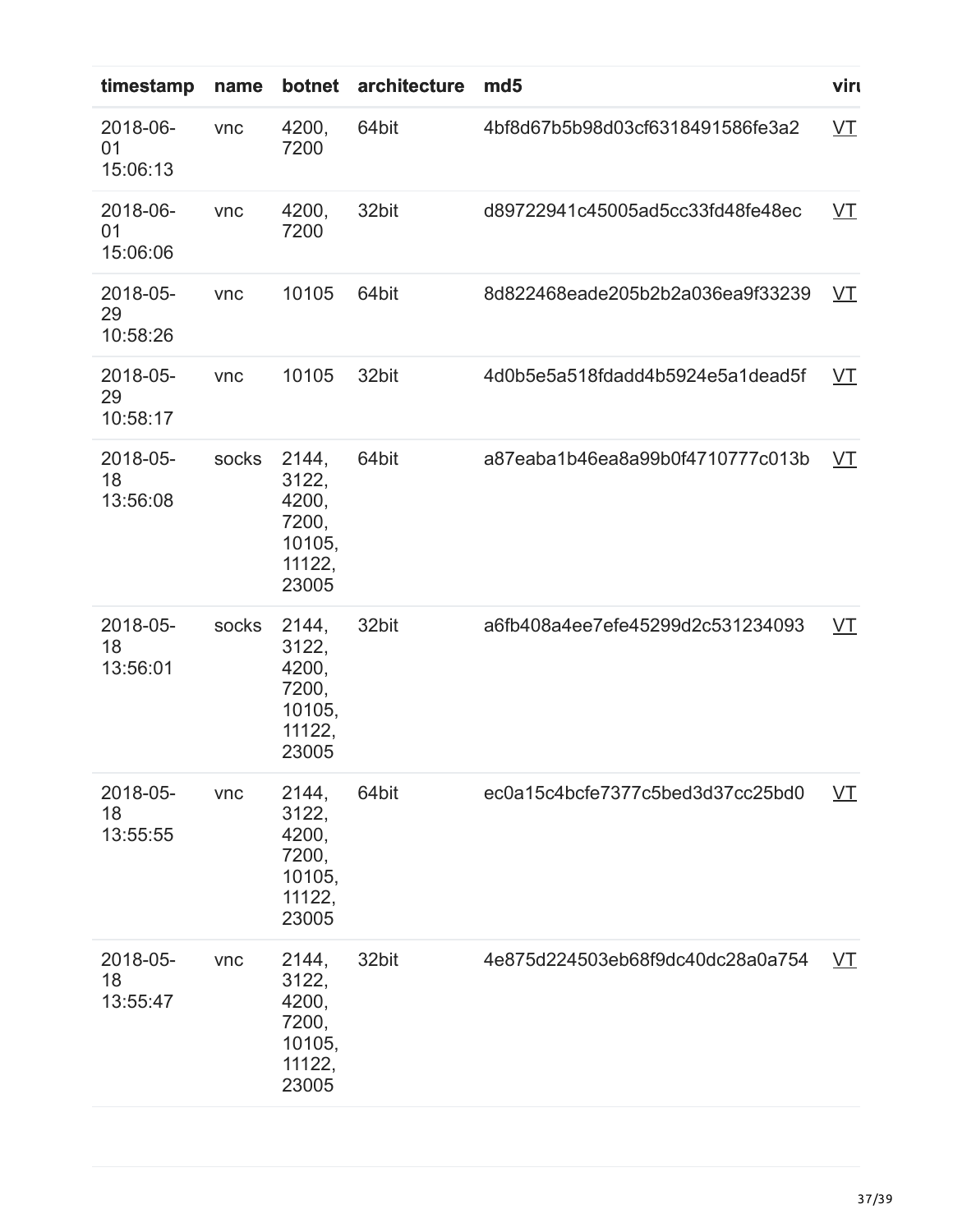| timestamp                  | name | botnet                  | architecture | md <sub>5</sub>                  | viru                 |
|----------------------------|------|-------------------------|--------------|----------------------------------|----------------------|
| 2018-02-<br>16<br>07:11:18 | vnc  | 4200,<br>7200           | 64bit        | c63af594f1ca740e2b57d0bd4eead601 | $V\mathbf{I}$        |
| 2018-02-<br>16<br>07:11:13 | vnc  | 4200,<br>7200           | 32bit        | 67feb77f8a0958a12655765ef9744c86 | <u>VT</u>            |
| 2018-02-<br>15<br>19:28:44 | vnc  | 23005                   | 64bit        | 9e2dcff64c9c000b06dd327b5838b885 | <u>VT</u>            |
| 2018-02-<br>15<br>19:28:31 | vnc  | 23005                   | 32bit        | 1cf32534fe2bcd55420301fe18a1dfc1 | <u>VT</u>            |
| 2018-02-<br>15<br>19:27:11 | vnc  | 2144,<br>3122,<br>11122 | 64bit        | 4a0b19b2a6ccad8491f9692bc4429b9a | <u>VT</u>            |
| 2018-02-<br>15<br>19:27:03 | vnc  | 2144,<br>3122,<br>11122 | 32bit        | a449cce578a68550c19b9f29de7872f3 | <u>VT</u>            |
| 2018-02-<br>07<br>12:52:45 | vnc  | 2144,<br>3122           | 64bit        | b29c9c88b52693213303c6d0364442ee | VT                   |
| 2018-02-<br>07<br>12:52:23 | vnc  | 2144,<br>3122           | 32bit        | 1cedc79b60dedbf9462279027a9a575c | <u>VT</u>            |
| 2018-01-<br>29<br>14:44:07 | vnc  | 23005                   | 64bit        | fde741f87afd2dbf3babce86b2abc55f | $\underline{\nabla}$ |
| 2018-01-<br>29<br>14:43:57 | vnc  | 23005                   | 32bit        | 8c70d12fe79a6860b2ef28de45aa201c | <u>VT</u>            |
| 2018-01-<br>28<br>13:08:30 | n/a  | 23005                   | 32bit        | 88ffbfb96c645904f1f7ec3336bbaa01 | VT                   |
| 2018-01-<br>28<br>13:07:40 | n/a  | 23005                   | 64bit        | f501fe0bb0dd2816d4107ba11fcb136b | <u>VT</u>            |